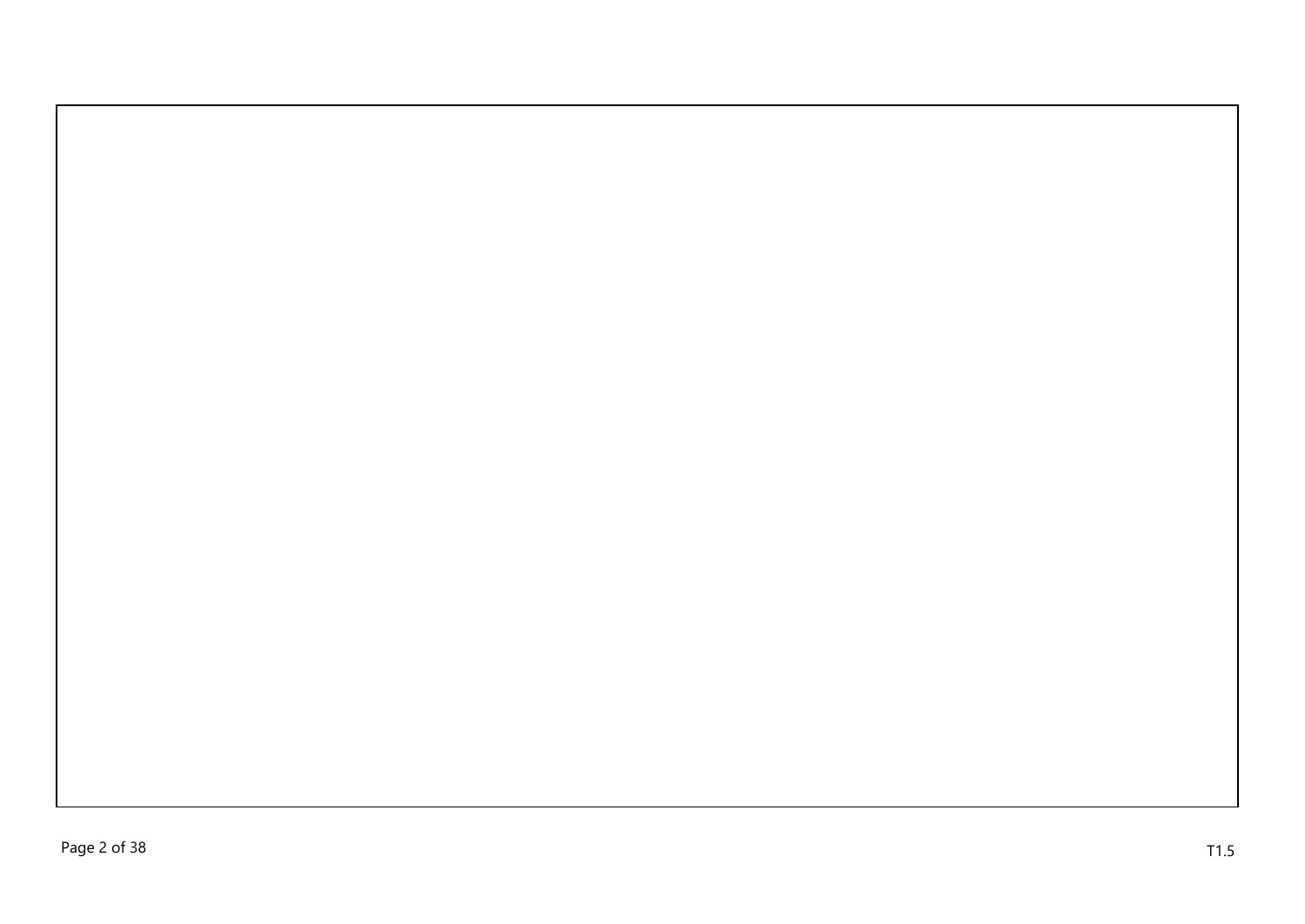| #               | Island | House Name                              | Name                    | Sex | National ID | ړه پر ه                                                    | ىئرىتر                                        |
|-----------------|--------|-----------------------------------------|-------------------------|-----|-------------|------------------------------------------------------------|-----------------------------------------------|
| Male'           |        |                                         |                         |     |             |                                                            |                                               |
|                 | Male'  | Hulhu Male'. 11088                      | Shihad Ibrahim          | M   | A081074     | 11088.5533                                                 | شور ته ده ندرد                                |
| $ 2\rangle$     | Male'  | Hulhu Male'. 11184 (Leem<br>Wadhee)     | Umar Ihsan              | M   | A039096     | رَّدْدَّنْ 11184 (مِرْدَ قَ <sup>م</sup> ْرٍ)              | ورو مد شهر                                    |
| $\vert$ 3       | Male'  | Hulhu Male'. Badhushaa Mahel<br>(10841) | <b>Badhurunnisa</b>     | F   | A076586     | $(10841)$ دَرْدَ دَرْكَةَ $(10841)$                        | ە تەرىر بۇ سرىگ                               |
| $\overline{4}$  | Male'  | Hulhu Male'. Flat 113-G-01              | Aminath Rasheeda        | F   | A127757     | $113 - 01$ وَدَوْعَ $01 - 0$                               | أزويتكم أترشوند                               |
| $\overline{5}$  | Male'  | Hulhu Male'. Flat 113-G-01              | Sheereen Aboobakuru     | F   | A207111     | $113$ -يوگو. وي هو -113-ي                                  | $\frac{1}{2}$                                 |
| $6\overline{6}$ | Male'  | Hulhu Male'. Flat 115-1-01              | Ismail Rasheed          | M   | A059419     | $115 - 1 - 01$ $253 - 552$                                 | ر جۇرپۇ ترخوتر                                |
| $\vert$ 7       | Male'  | Hulhu Male'. Flat 116-1-01              | Mariyam Aroosha         | F   | A033148     | $116 - 1 - 01$ $223 - 22$                                  | ره ره دوم<br>وبوبرو پرسر                      |
| 8               | Male'  | Hulhu Male'. Flat 116-3-03              | Abdulla Shameem         | M   | A068534     | $116 - 3 - 03$ $22$ $3 - 22$                               | رەقراللە خەرو                                 |
| $ 9\rangle$     | Male'  | Hulhu Male'. Flat 119-3-02              | Ibrahim Rasheed         | M   | A022395     | $119 - 3 - 02$ $22 - 532$                                  | رە ئۇرۇ بىي ئى                                |
| $ 10\rangle$    | Male'  | Hulhu Male'. Flat 121-2-02              | Aishath Rukhushy Rameez | F   | A163008     | $121 - 2 - 02$ وَوَصَعْ $9 - 2 - 121$                      | وأرسكني الرزمس الكرداني                       |
| 11              | Male'  | Hulhu Male'. Flat 122-1-01              | Naeema Hassan           | F   | A070608     | $122 - 1 - 01$ $22 - 32$                                   | ىتماق ئەسەس                                   |
| 12              | Male'  | Hulhu Male'. Flat 122-3-02              | Aishath Looba           | F.  | A064638     | $122 - 3 - 02$ $22 - 52$                                   | وكرشتم وده                                    |
| 13              | Male'  | Hulhu Male'. Flat 122-3-02              | Mohamed Zuhal           | M   | A363401     | $122 - 3 - 02$ وَوَصَعَ $02 - 3 - 12$                      | ورەرو ورە                                     |
| 14              | Male'  | Hulhu Male'. Flat 123-G-01              | Nazima Adam             | F   | A087187     | $123 - 01$ وَوَى $2$ $3 - 01$                              | سَّمْوِدَّ أَرْتَزَرَّ                        |
| 15              | Male'  | Hulhu Male'. Flat 123-G-06              | Mohamed Maniku          | M   | A042934     | $123 - 06$ وَكَرَى $6$ -بِي-123                            | כ מם מיכימית ב<br>המה בינקים ייקול            |
| 16              | Male'  | Hulhu Male'. Flat 124-2-04              | Shafeea Musthafa        | F.  | A080965     | $124 - 2 - 04$ $253 - 2$                                   | شرورة وسيور                                   |
| 17              | Male'  | Hulhu Male'. Flat 124-G-01              | Fathimath Mohamed       | F   | A046419     | $124 - 01$ وَوَى $24 - 124$                                | و ده دره در                                   |
| 18              | Male'  | Hulhu Male'. Flat 124-G-01              | Khadheeja Rayya Ali     | F   | A341719     | $124 - 01$ وَوَى $24 - 124$                                | ترىرىق بىرە بۇ كەير                           |
| 19              | Male'  | Hulhu Male'. Flat 124-G-06              | Hussain Riyaz           | M   | A068507     | $124 - 06$ وَوَوْ $\cdot$ وَوَوْعَ $\cdot$ $65$ -وِ $-124$ | برسكرماش المرورج                              |
| 20              | Male'  | Hulhu Male'. Flat 125-G-01              | Fathimath Firuza        | F   | A215964     | $125 - 01$ وَوَى $01$ مِي -125                             | وتجوخا والمرجح                                |
| 21              | Male'  | Hulhu Male'. Flat 125-G-01              | Noorannahar             | F   | A292833     | $125 - 01$ وَوَعْ $01$ -وِ-125                             | دور ه بره و<br>سرپرسرسر پر                    |
| 22              | Male'  | Hulhu Male'. Flat 125-G-01              | Yasir Abdul Gadhir      | M   | A373184     | $125 - 01$ وَوَى $65.$ مِ                                  | پوسوير ده وه پورتر<br>انگرسوير مان فرغر تورير |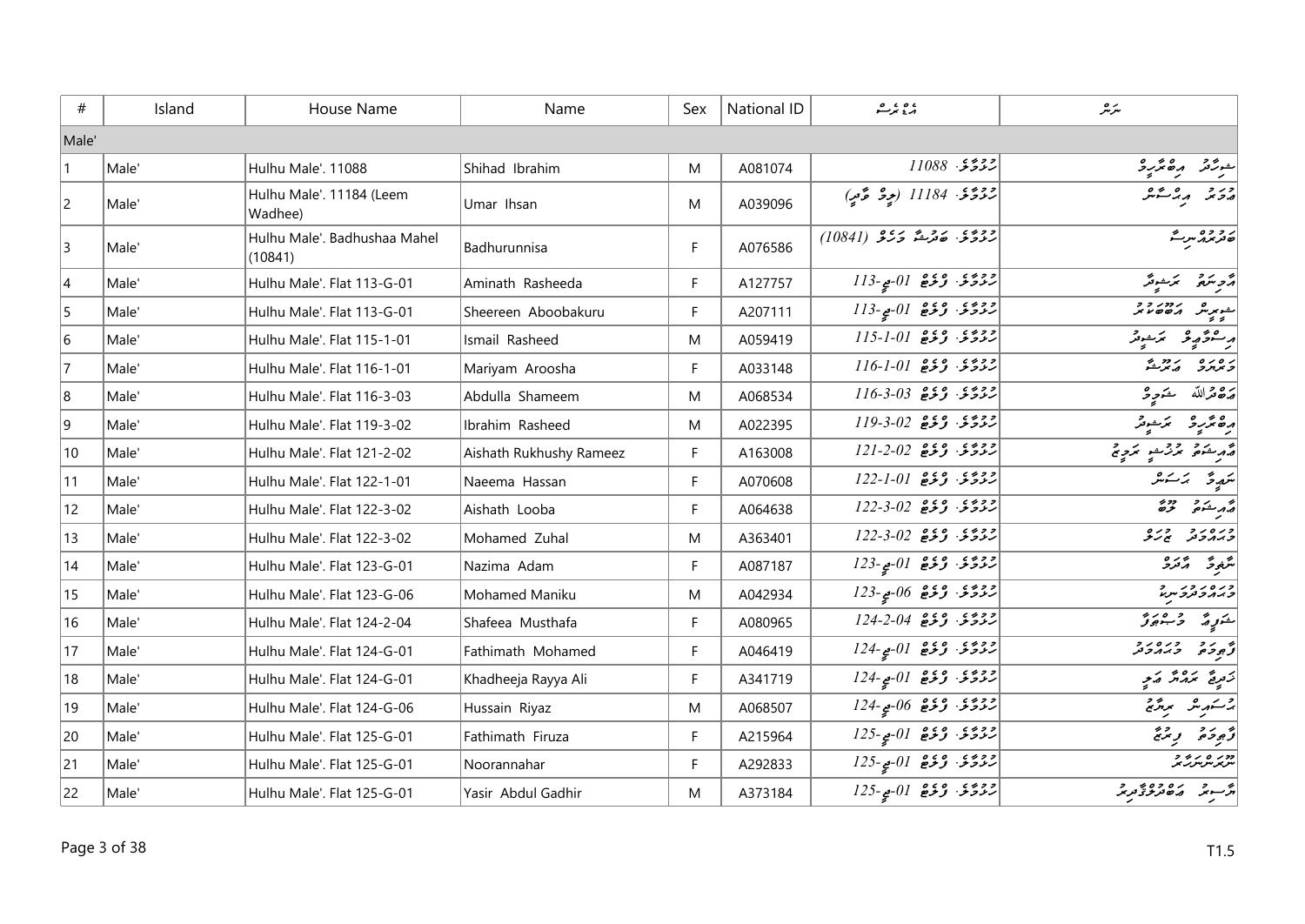| 23 | Male' | Hulhu Male'. Flat 125-G-01  | Mariyam Yusra                     | F  | A396424 | $ 125 - 01 $ د د د د و د ۱۵ ميل د د د د ا                                                                                                                                                                                     | גפגם בפי                                            |
|----|-------|-----------------------------|-----------------------------------|----|---------|-------------------------------------------------------------------------------------------------------------------------------------------------------------------------------------------------------------------------------|-----------------------------------------------------|
| 24 | Male' | Hulhu Male'. Flat 126-3-02  | Aminath Nanda                     | F  | A032825 | $126 - 3 - 02$ $22 - 3 - 3$                                                                                                                                                                                                   | أأدحر مترافير                                       |
| 25 | Male' | Hulhu Male'. Flat 126-3-02  | Aishath Hassana                   | F  | A127824 | $126 - 3 - 02$ وَوَصَعْ $02 - 3 - 12$                                                                                                                                                                                         | مەرىشقى ئەرشىش                                      |
| 26 | Male' | Hulhu Male'. Flat 126-3-03  | Naseema Ahmed                     | F. | A094630 | $126 - 3 - 03$ $22 - 3 - 3$                                                                                                                                                                                                   | يرسوڅ پره د د                                       |
| 27 | Male' | Hulhu Male'. Flat 126-G-05  | Ahmed Ibrahim                     | M  | A012929 | $126$ -يونځو. وگونغ $-05$ -يې $-126$                                                                                                                                                                                          | גפנק גם תוכ                                         |
| 28 | Male' | Hulhu Male'. Flat 127-2-02  | Mohamed Muaz                      | M  | A078678 | $127 - 2 - 02$ وَوَصَعَ 20-2-127                                                                                                                                                                                              | ور ەر د دەر<br><i>دىدە</i> رىر رەتر                 |
| 29 | Male' | Hulhu Male'. Flat 128-G-01  | Su-oodh Mohamed Fulhu             | M  | A063962 | $128 - 01$ وَوَى $28 - 10$ مِ                                                                                                                                                                                                 | כמכ כנסנכנפ<br><i>— הגי</i> ת כ <i>גובית נ</i> ע    |
| 30 | Male' | Hulhu Male'. Flat 129-01-04 | Aminath Jaazneen Jaufar<br>Naseem | F  | A039420 | $129 - 01 - 04$ $22 - 522$                                                                                                                                                                                                    | أثر برقم في المعربة والمعرفة المسافر المحرب المراجع |
| 31 | Male' | Hulhu Male'. Flat 129-01-04 | Mohamed Raif Abdulla              | M  | A349128 | $129 - 01 - 04$ $22.$ $33.2$                                                                                                                                                                                                  | وره رو محروم ره دالله                               |
| 32 | Male' | Hulhu Male'. Flat 129-1-06  | Ibrahim Waheed                    | M  | A076537 | $129 - 1 - 06$ وَوَصَعَ $-1 - 1 - 1$                                                                                                                                                                                          | رە ئەر ئەر ئەر                                      |
| 33 | Male' | Hulhu Male'. Flat 129-1-06  | Ishfa Ibrahim                     | F  | A262772 | $129 - 1 - 06$ وَوَصَعَ $6.42$                                                                                                                                                                                                | وسنوتر وكالحرير                                     |
| 34 | Male' | Hulhu Male'. Flat 129-2-03  | Fathimath Shuzuny                 | F  | A051670 | $129 - 2 - 03$ وَقَرْحَ $2 - 2 - 03$                                                                                                                                                                                          | قَرْجِوحَةُ شَيْءَ مِرِ                             |
| 35 | Male' | Hulhu Male'. Flat 129-3-01  | Habeeba Mohamed                   | F. | A126721 | $129 - 3 - 01$ $22 - 532$                                                                                                                                                                                                     | دەھ دىرەرد                                          |
| 36 | Male' | Hulhu Male'. Flat 129-G-01  | Moosa Naseer                      | M  | A054526 | $ 129 - 01 $ دوم دوم نوم دان کا دیگر دان کا دان دان کا دان کا دان کا دان کا دان کا دان کا دان کا دان کا دان کا دان کا دان کا دان کا دان کا دان کا دان کا دان کا دان کا دان کا دان کا دان کا دان کا دان کا دان کا دان کا دان ک | رحمد الكريبونير                                     |
| 37 | Male' | Hulhu Male'. Flat 129-G-01  | Asifa Abdul Hakeem                | F  | A083334 | $129 - 01$ وَوَى $129 - 0$                                                                                                                                                                                                    | ه مسور ره ده در م                                   |
| 38 | Male' | Hulhu Male'. Flat 129-G-01  | Mariyam Saeeda                    | F  | A083349 | $129 - 01$ وَوَوْ $\cdot$ وَوَوْعَ $10 - 4$                                                                                                                                                                                   | دەرە سەپەتر                                         |
| 39 | Male' | Hulhu Male'. Flat 129-G-05  | Hassan Waleed                     | M  | A321693 | $129 - 05$ وَوَى $129 - 05$ مِ                                                                                                                                                                                                | پرستانئر - خاموقتر                                  |
| 40 | Male' | Hulhu Male'. Flat 130-2-01  | Mariyam Haleem                    | F  | A001731 | $130-2-01$ وَوَعْ $253$                                                                                                                                                                                                       | دەرە بەدە                                           |
| 41 | Male' | Hulhu Male'. Flat 130-2-01  | Mohamed Muan Shaheen              | M  | A332462 | $130-2-01$ وَوَى $2.9$                                                                                                                                                                                                        | ورەرو وەھ ئەربۇ                                     |
| 42 | Male' | Hulhu Male'. Flat 130-3-06  | Murad Hassan                      | M  | A253033 | $130-3-06$ وَوَعْ $653$                                                                                                                                                                                                       | ويۇر بەسەش                                          |
| 43 | Male' | Hulhu Male'. Flat 131-1-02  | Zeeniya Ibrahim                   | F. | A070868 | $131 - 1 - 02$ وَوَصَعَ $02 - 13$                                                                                                                                                                                             | پی سرگ ره گریگی                                     |
| 44 | Male' | Hulhu Male'. Flat 131-2-02  | Mohamed Shafiu                    | M  | A040687 | $131 - 2 - 02$ $22 - 22$                                                                                                                                                                                                      | ورەر ئەرگە                                          |
| 45 | Male' | Hulhu Male'. Flat 131-2-02  | Ibrahim Didi                      | M  | A042119 | $131 - 2 - 02$ وَوَصَعْ $02 - 131 - 2$                                                                                                                                                                                        | پره ټر پر د وروړ<br>  پر ه ټر په و                  |
| 46 | Male' | Hulhu Male'. Flat 131-2-02  | Musthafa Shameen                  | M  | A073236 | $131 - 2 - 02$ وَوَصَعَ $02 - 2 - 151$                                                                                                                                                                                        | دەرە شەرقىر                                         |
| 47 | Male' | Hulhu Male'. Flat 131-2-02  | Ahmed Shafee                      | M  | A120682 | $131 - 2 - 02$ وَوَصَعْ $02 - 131 - 2$                                                                                                                                                                                        | پرورو شگو ٍ                                         |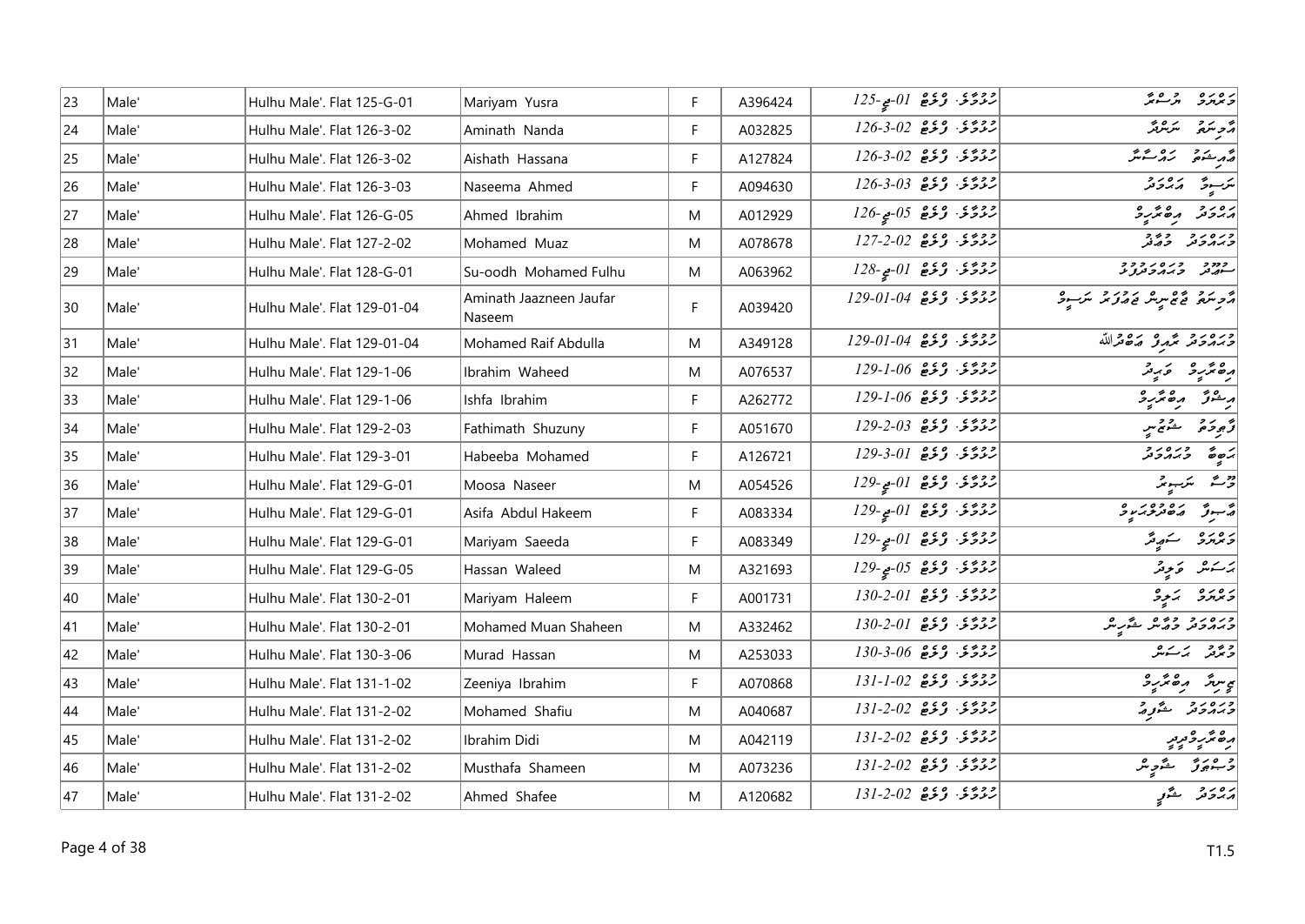| 48 | Male' | Hulhu Male'. Flat 131-3-01 | Imran Abdul Gadir    | M         | A071188 | $131 - 3 - 01$ $22 - 52$        | رو پڑس رہ دہ دیکھیے ج                 |
|----|-------|----------------------------|----------------------|-----------|---------|---------------------------------|---------------------------------------|
| 49 | Male' | Hulhu Male'. Flat 132-1-03 | Mohamed Raslaan      | M         | A126717 | $132 - 1 - 03$ $22 - 32$        | ورەرو برەۋە                           |
| 50 | Male' | Hulhu Male'. Flat 132-1-03 | Aishath Rudhaina     | F.        | A380779 | $132 - 1 - 03$ $22 - 3$         | أقدم شوه محترم متر                    |
| 51 | Male' | Hulhu Male'. Flat 132-2-03 | Mariyam Zeena        | F         | A102705 | $132 - 2 - 03$ وَقَرْحَ $2 - 3$ | د ۱۵ ده په مگر                        |
| 52 | Male' | Hulhu Male'. Flat 132-2-04 | Fazna Shukoor        | F         | A026731 | $132 - 2 - 04$ $22 - 32$        | تە ئەھەم ئەھىرى<br>كۆكى ئىش ئىس ئەسىر |
| 53 | Male' | Hulhu Male'. Flat 132-2-06 | Aishath Saudiyya     | F         | A083272 | $132 - 2 - 06$ وَوَصَعَ $62$    | أشهر شهر مستهدم والمحمد               |
| 54 | Male' | Hulhu Male'. Flat 133-1-02 | Ahmed Zian           | M         | A033120 | $133 - 1 - 02$ وَوَصَعَ 133-1   | دەر دېم پرس                           |
| 55 | Male' | Hulhu Male'. Flat 134-G-02 | Muneera Moosa        | F         | A059368 | $134$ - وَوَى $2$ وَوَى $-134$  | د سرپر د د مع                         |
| 56 | Male' | Hulhu Male'. Flat 135-1-05 | Ibrahim Shah         | M         | A104802 | $135 - 1 - 05$ $22 - 32$        | أرەندىق شى                            |
| 57 | Male' | Hulhu Male'. Flat 135-3-02 | Mariyam Shaheedha    | F         | A060455 | $135 - 3 - 02$ $22 - 32$        | و ۱۵ د ص شر شر شر                     |
| 58 | Male' | Hulhu Male'. Flat 135-G-04 | Ismail Bushree       | M         | A047017 | $135 - 04$ وَوَصَى $-04$        | أرجع ومحصوم                           |
| 59 | Male' | Hulhu Male'. Flat 136-1-04 | Muneeza Umar Manik   | F         | A081605 | $136 - 1 - 04$ $22 - 32$        | د سرچ د محمد حسن                      |
| 60 | Male' | Hulhu Male'. Flat 136-1-04 | Dhaanish Ali         | M         | A351799 | $136 - 1 - 04$ وَوَصَع 136-1    | قرسرے کرم                             |
| 61 | Male' | Hulhu Male'. Flat 136-1-04 | Hassan Thasleem      | M         | A351800 | $136 - 1 - 04$ وَوَصَع 136-1    | برساهر المحاسور                       |
| 62 | Male' | Hulhu Male'. Flat 137-2-04 | Hassan Rizmee        | M         | A374938 | $137 - 2 - 04$ $22$ $32$        | ر<br>برسەش بىرى <sub>م</sub> ىي       |
| 63 | Male' | Hulhu Male'. Flat 137-2-04 | Aishath Rasheedha    | F         | A417461 | $137 - 2 - 04$ $22 - 32$        | أقهر مشكاة والمحرمة                   |
| 64 | Male' | Hulhu Male'. Flat 137-3-01 | Abdul Razzaq         | M         | A026434 | $137 - 3 - 01$ $22 - 32$        | ן ס כם גם בם<br>השב <i>נה ב</i> נה ב  |
| 65 | Male' | Hulhu Male'. Flat 138-1-04 | Hassan Rasheed       | M         | A064406 | $138 - 1 - 04$ وَوَصَع 138-1    | يرسكانكل الترسفيوقر                   |
| 66 | Male' | Hulhu Male'. Flat 32-1-03  | Ali Rasheed          | M         | A065006 | $32 - 1 - 03$ $22 - 32$         | أركمني المركب وتر                     |
| 67 | Male' | Hulhu Male'. Flat 83-2-03  | Siddeeg Abdul Hameed | M         | A079809 | $83 - 2 - 03$ $99 - 552$        | ب وره ده ووه د ور<br>در وره ده وروز و |
| 68 | Male' | Hulhu Male'. Flat 83-3-02  | Hassan Ali           | M         | A026776 | $83 - 3 - 02$ $22$ $3 - 522$    | يزكند المائي                          |
| 69 | Male' | Hulhu Male'. Flat 83-3-02  | Azeeza Ismail        | F         | A143988 | $83 - 3 - 02$ $22 - 52$         | أربيءَ أرائد والمحمد و                |
| 70 | Male' | Hulhu Male'. Flat 83-3-02  | Ali Akram            | M         | A150553 | $83 - 3 - 02$ $22 - 52$         | أە ئەمدە                              |
| 71 | Male' | Hulhu Male'. Flat 83-3-02  | Fathimath Zulfeen    | F         | A157494 | $83 - 3 - 02$ $22 - 22$         | أزًبو حَرَمٌ فَرَحْرُوٍ مِّرَ         |
| 72 | Male' | Hulhu Male'. Flat 83-3-02  | Aishath Nihaya       | F         | A330016 | $83 - 3 - 02$ $83 - 3 - 2$      | أوأو مشكاته المستركير                 |
| 73 | Male' | Hulhu Male'. Flat 83-3-02  | Mohamed Ikram Hassan | ${\sf M}$ | A330019 | $83 - 3 - 02$ $22 - 52$         |                                       |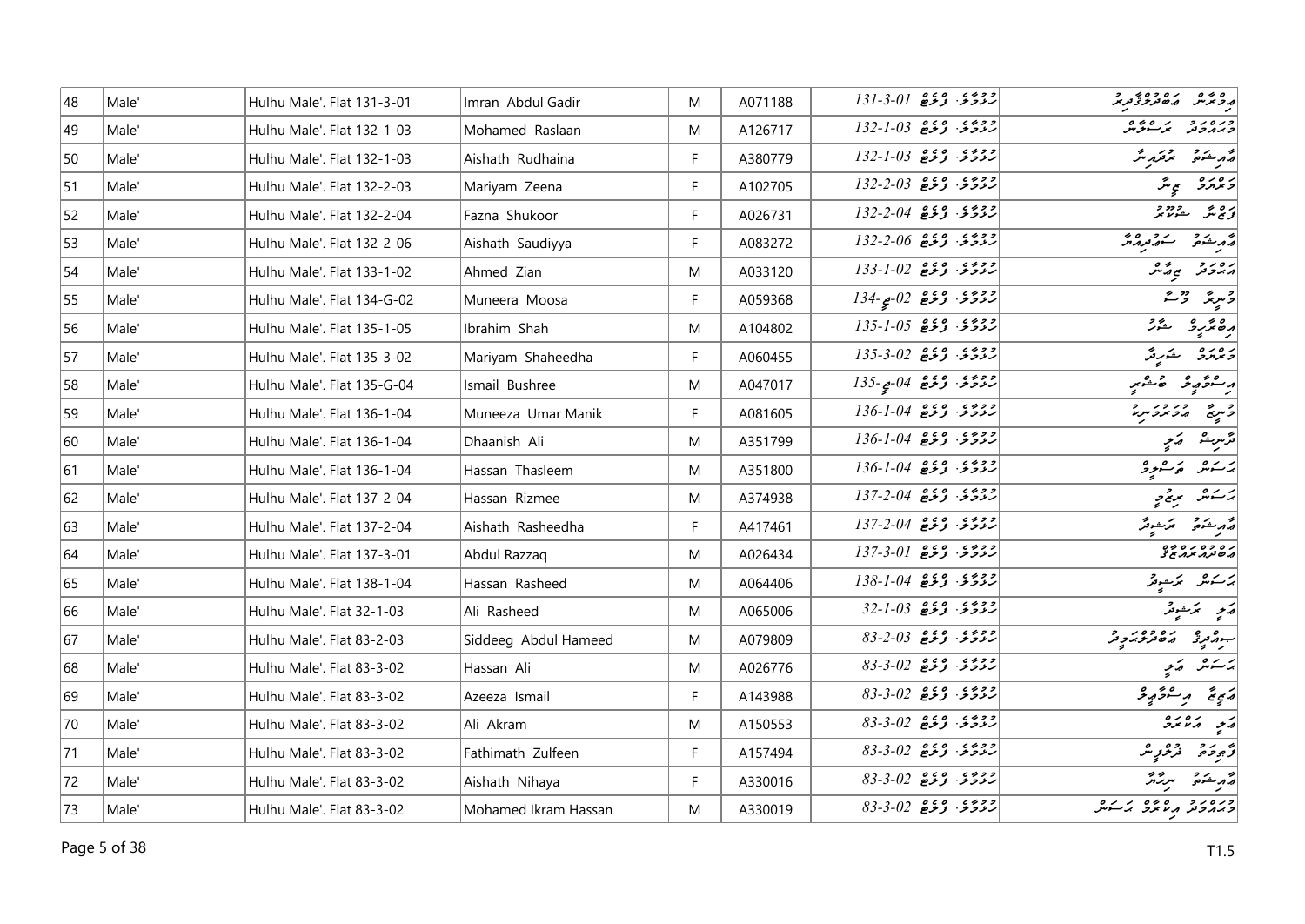| 74 | Male' | Hulhu Male'. Flat 83-3-02     | Khadheeja Nashwy Hassan Ali | F           | A330020 | $83 - 3 - 02$ $83 - 3 - 2$                                      | أذَّمِيعٌ الرَّسْمُوا إِذْ سَاسٌ الرَّمِي |
|----|-------|-------------------------------|-----------------------------|-------------|---------|-----------------------------------------------------------------|-------------------------------------------|
| 75 | Male' | Hulhu Male'. Flat 83-G-04     | Ibrahim Shafeeq             | M           | A032809 | $83 - 04$ حِمْدَةَ حَمْدِ -33 -34                               | رەپرىر ھۆر                                |
| 76 | Male' | Hulhu Male'. Flat 83-G-04     | Mohamed Hamzath             | M           | A337250 | $83 - 04$ حَرْدَ حَرْجَ $10 - 4$ - حِي                          |                                           |
| 77 | Male' | Hulhu Male'. Flat 83-G-04     | Saifaana Ibrahim            | F           | A338572 | $83 - 04$ حَرْدَ حَرْجَ $10 - 4$ - حِي                          | شرۇش مەھمرى                               |
| 78 | Male' | Hulhu Male'. Flat 84-1-03     | Fathimath Waheeda           | F           | A077614 | $84 - 1 - 03$ $22 - 32$                                         | وَجوحَهِ وَرِيمٌ                          |
| 79 | Male' | Hulhu Male'. Flat 84-1-03     | Aminath Shafahaa            | F.          | A263523 | $84 - 1 - 03$ $22$ $3 - 22$                                     | ړ د سره د شور شو                          |
| 80 | Male' | Hulhu Male'. Flat 84-1-03     | Aanaa Ibrahim               | F           | A335284 | $84 - 1 - 03$ $22 - 32$                                         | أثمثر أوقع يرد                            |
| 81 | Male' | Hulhu Male'. Flat 84-1-04     | Ahmed Rameez                | M           | A008902 | $84 - 1 - 04$ $22$ $32$                                         | دەر دېرى                                  |
| 82 | Male' | Hulhu Male'. Flat 84-1-04     | Aishath Raniyya             | F           | A009022 | $84 - 1 - 04$ $22$ $32$                                         | مەر ئىكى ئىر ئىر                          |
| 83 | Male' | Hulhu Male'. Flat 84-1-04     | Mohamed Aiman               | M           | A272083 | $84 - 1 - 04$ $22 - 32$                                         | כניםנים התכית                             |
| 84 | Male' | Hulhu Male'. Flat 84-1-04     | Aminath Shafaa              | F           | A272084 | $84 - 1 - 04$ $22$ $32$                                         | أأدح المحمورة المستوقر                    |
| 85 | Male' | Hulhu Male'. Flat 84-3-04     | Asiya Ibrahim               | $\mathsf F$ | A034926 | $84 - 3 - 04$ $22$ $3 - 3 - 2$                                  | أوجست وه محرره                            |
| 86 | Male' | Hulhu Male'. Flat 84-G-02     | Sakeena Ali                 | $\mathsf F$ | A039570 | $84 - 02$ وَوَصَى $02 - 2$                                      | سە يەتىر قىيى <del>م</del>                |
| 87 | Male' | Hulhu Male'. Flat 84-G-03     | Majeedha Umar               | F.          | A209696 | $84 - 03$ وَمَحْدٍ وَمَحْظٍ $63 - 84$                           | كە ئەركىمى ئەركىم                         |
| 88 | Male' | Hulhu Male'. Flat 84-G-03     | Moonisha Adham              | $\mathsf F$ | A220283 | $84 - 03$ وَمَحْدٍ وَمَحْظٍ $63 - 84$                           | وسريقة المرتزى                            |
| 89 | Male' | Hulhu Male'. Flat 84-G-03     | Muslima Adam                | F           | A284816 | $84 - 03$ وَوَى $2$ $8 - 12$                                    | وحسوو المترو                              |
| 90 | Male' | Hulhu Male'. Flat 84-G-05     | Hassan Firag                | M           | A052443 | $84 - 05$ وَوَى $25.$                                           | پرستانلار پوتىژى                          |
| 91 | Male' | Hulhu Male'. Flat 85-G-04     | Abdul Sattar Moosa          | M           | A024886 | $85 - 04$ حِمْدَةَ حَمْدِ -94 $\sim$ 19                         | נסכם נסיכ מיי<br>הסנג היה בג כל           |
| 92 | Male' | Hulhu Male'. Flat 87-3-04     | Fathimath Fareeda           | F           | A093963 | $87 - 3 - 04$ $22$ $3 - 3 - 1$                                  | أوالمحافظ والمميان                        |
| 93 | Male' | Hulhu Male'. Flat No 113-1-03 | Ahmed Ibrahim               | M           | A051246 | و و ه مره د حدود 113-1-311<br>و و و ي.<br>رنونوگو               | גפנג גם בני                               |
| 94 | Male' | Hulhu Male'. Flat No 113-1-03 | Aminath Jazleen Ahmed       | F           | A274219 | $113 - 1 - 03$ $222 - 82$<br>ج و بر ي.<br>رنگوري                | أدوسه في فروس كرور و                      |
| 95 | Male' | Hulhu Male'. Flat No 113-1-04 | Gasim Ahmed                 | M           | A063066 | <b>113-1-04</b> مُرْسُمَة حَدَّ 113-1-41<br>و و و ي.<br>رنونوگو | تخسبوه كالمرومر                           |
| 96 | Male' | Hulhu Male'. Flat No 113-1-04 | Ahmed Shan                  | M           | A124957 | ووم شر <i>م 113-1-04</i><br>و و و ء .<br>رند <del>و</del> نو    | رەر ئەشر                                  |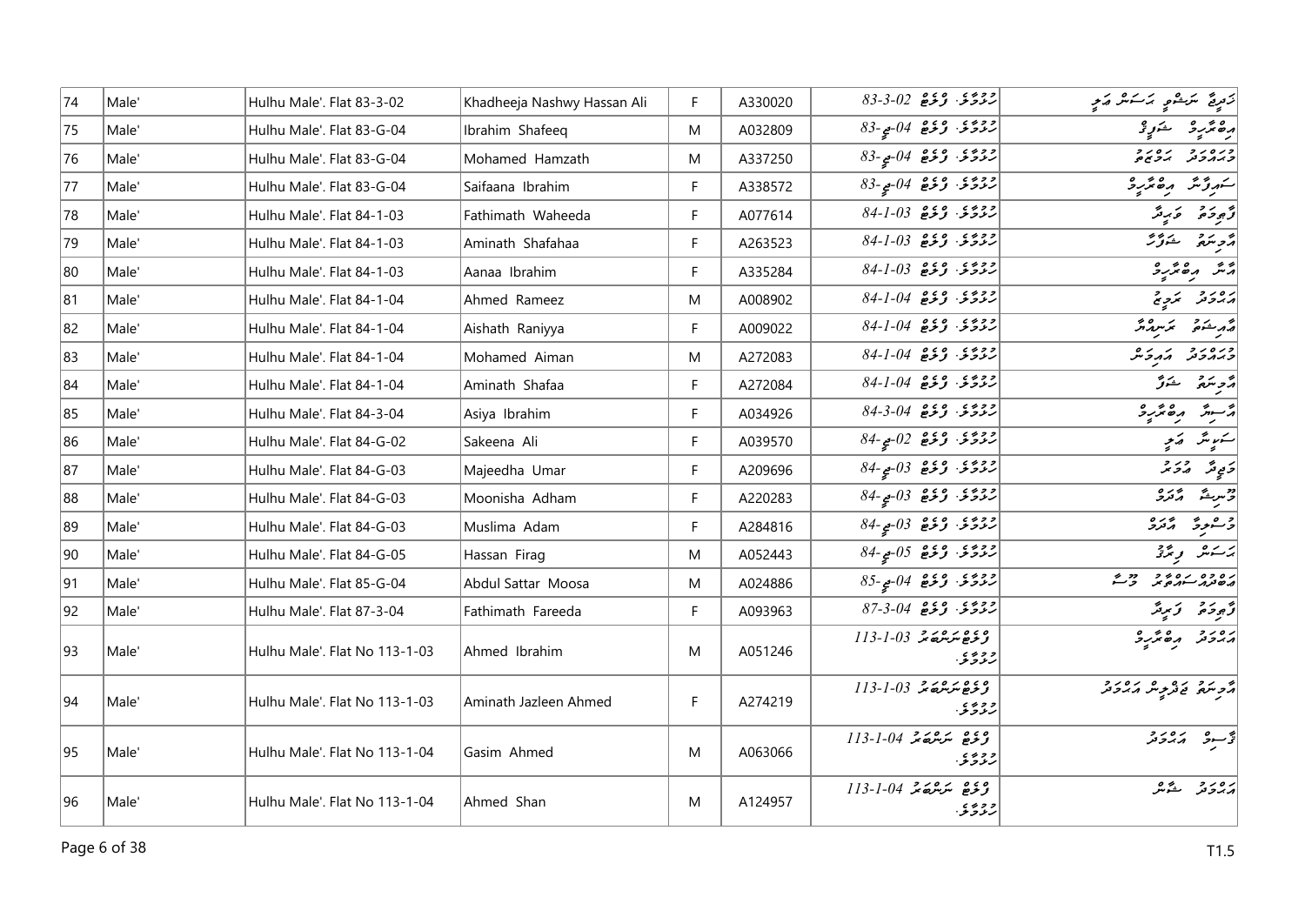| 97  | Male' | Hulhu Male'. Flat No 113-1-04 | Fazla Gasim           | F  | A124959 | ووق سَرْسْهَ 113-1-611<br>و و و ي.<br>رند و گو.                         | أرائدنم تخالج والمح                                                                                                               |
|-----|-------|-------------------------------|-----------------------|----|---------|-------------------------------------------------------------------------|-----------------------------------------------------------------------------------------------------------------------------------|
| 98  | Male' | Hulhu Male'. Flat No 113-1-04 | Haseena Ahmed         | F  | A144589 | ووم شركة 113-1-611<br>و و و ء .<br>رند <del>و</del> نو                  | برَ سومتر مربر و در د                                                                                                             |
| 99  | Male' | Hulhu Male'. Flat No 113-1-04 | Mohamed Shan          | M  | A144675 | ووق س <i>ت شهر 113-1-811</i><br>و و و ي.<br>رند و تو .                  | ورەر دېم شەھ                                                                                                                      |
| 100 | Male' | Hulhu Male'. Flat No 113-2-02 | Ahmed Shiham          | M  | A024114 | $113 - 2 - 02$ $222 - 82$<br>و و و ي.<br>رندگرنگ                        | رەرو جەرى                                                                                                                         |
| 101 | Male' | Hulhu Male'. Flat No 113-G-02 | Ali Moosa             | M  | A038061 | $113$ - وحود المستعدد 20- محمد -113<br>و و و ء .<br>رند <del>و</del> نو | $\begin{array}{cc} \stackrel{\circ}{\sim} & \stackrel{\circ}{\sim} & \stackrel{\circ}{\sim} & \stackrel{\circ}{\sim} \end{array}$ |
| 102 | Male' | Hulhu Male'. Flat No 113-G-02 | SHAHDHAAN ALI         | M  | A357488 | و و و ه سر سه حد 113- مي<br>ر و و ء .<br>رند <del>و</del> و .           | ے دور کرم                                                                                                                         |
| 103 | Male' | Hulhu Male'. Flat No 113-G-03 | Aminath Abdul Latheef | F. | A060221 | وء ويره مع 113-يې-113<br>و و و ي.<br>رندگرنگ                            | הכתים הסינה בקב                                                                                                                   |
| 104 | Male' | Hulhu Male'. Flat No 113-G-03 | Luha Ibrahim          | F  | A371666 | و و و مرمور چ -113 و<br>ر و و ء .<br>رند <del>و</del> و .               | $5 - 20 - 22$                                                                                                                     |
| 105 | Male' | Hulhu Male'. Flat No 113-G-04 | Mohamed Rasheed       | M  | A009999 | $113 - 04$ $-04$ $-04$ $-04$<br>ر و و ء .<br>رند <del>و</del> و .       | ورەرو كەنبەتر                                                                                                                     |
| 106 | Male' | Hulhu Male'. Flat No 113-G-04 | Shareefa Ibrahim      | F. | A022162 | ووق سَرْسَهُمْ 14-ي-113<br>و و و ي.<br>رندگرنگ                          | شوہری رہ مرّید                                                                                                                    |
| 107 | Male' | Hulhu Male'. Flat No 113-G-04 | Hasma Waheed          | F  | A040493 | وءه شرق محمد 04-313<br>و و و ء .<br>رنو <del>و</del> نو                 | برعدة أوبرقر                                                                                                                      |
| 108 | Male' | Hulhu Male'. Flat No 114-2-04 | Mohamed Hamdhoon      | M  | A128213 | $114 - 2 - 04$ $222 - 82$<br>و و و ء .<br>رند <del>و</del> نو           | ورەرو رەپىرە<br>جەمەدىر بەدىرس                                                                                                    |
| 109 | Male' | Hulhu Male'. Flat No 114-3-02 | Abdul Hameed          | M  | A071486 | $114 - 3 - 02$ $222 - 202$<br>و و و ء .<br>رند <del>و</del> نو          | ړ ه د ور چه د                                                                                                                     |
| 110 | Male' | Hulhu Male'. Flat No 115-1-04 | Mohamed Hassan Didi   | M  | A036062 | $115 - 1 - 04$<br>و و و ي.<br>رنونوگو                                   | ورەرو كەكەربىر                                                                                                                    |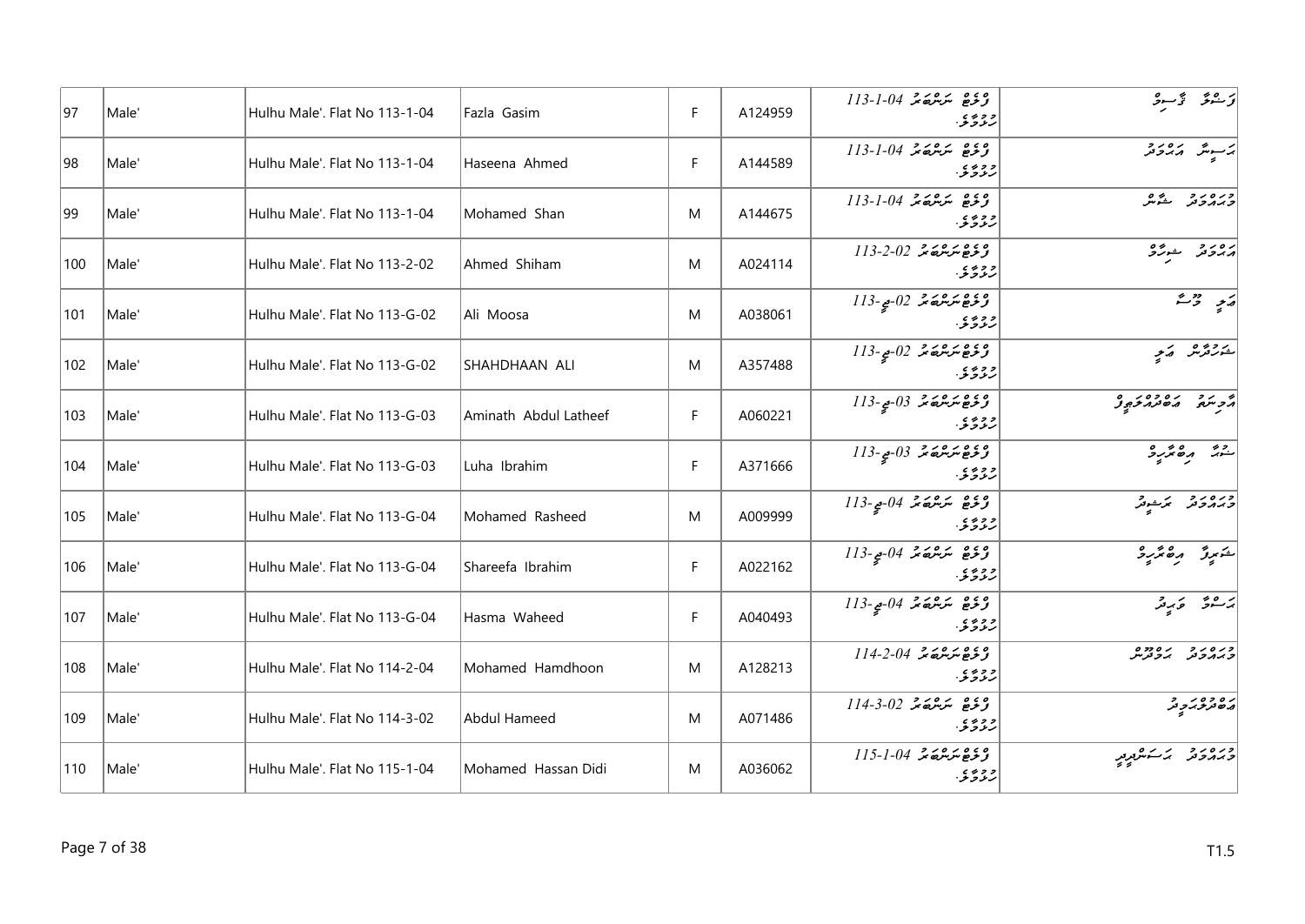| 111 | Male' | Hulhu Male'. Flat No 115-2-03 | Hussain Shakeel             | M | A070594 | $115 - 2 - 03$<br>و و و ء .<br>رند <del>و</del> نو                               | چرىسى ھەرىپى<br>مەسىر    |
|-----|-------|-------------------------------|-----------------------------|---|---------|----------------------------------------------------------------------------------|--------------------------|
| 112 | Male' | Hulhu Male'. Flat No 115-2-03 | Shabin Hussain Shakeel      | M | A410873 | $115 - 2 - 03$<br>و و و ء .<br>رند <del>و</del> نو                               | شەھ سى ئەسەر سىر سىر بول |
| 113 | Male' | Hulhu Male'. Flat No 115-3-01 | Mohamed Aqleem              | M | A059362 | $115 - 3 - 01$<br>و و و ء .<br>رند <del>و</del> و .                              | ورەرو روپو               |
| 114 | Male' | Hulhu Male'. Flat No 115-G-01 | Abdul Ghani Ismail          | M | A001300 | $115$ - وَوْحِ مَرْسُرِهَ مَنْ $01$ - مِي<br>333ع.<br>رنم <b>ر</b> ئر            | הפינגית הפיצוב           |
| 115 | Male' | Hulhu Male'. Flat No 115-G-01 | Mariyam Umdha               | F | A121416 | و وه عرض هذا 115-يو-115<br>333ع.<br>مرکو <del>گر</del>                           | ره ره ده د               |
| 116 | Male' | Hulhu Male'. Flat No 115-G-01 | Fathimath Ameedha           | F | A146167 | وءومرمه حداك-مي-115<br>و و و ء .<br>رند <del>و</del> و .                         | ژودو مړير                |
| 117 | Male' | Hulhu Male'. Flat No 115-G-01 | Ismail Aisar                | M | A254486 | ووم مرمدة عمر ال-مي-115<br>ر و و و .<br>رند <del>و</del> تو .                    | وسقوقيو المراسكر         |
| 118 | Male' | Hulhu Male'. Flat No 115-G-01 | Aishath Iyaadha Abdul Ghani | F | A256073 | وءه بره محمد ال-مٍ-115<br>ر و و ي.<br>رند <del>و</del> نو                        | ה<br>האגיים התת הסתלתית  |
| 119 | Male' | Hulhu Male'. Flat No 115-G-02 | Ahmed Shakir                | M | A054871 | ووم مركز 20-ي-211<br>و و و ي.<br>رنونوگو                                         | رەرو ئەدىر               |
| 120 | Male' | Hulhu Male'. Flat No 115-G-03 | Zakariyya Shamoon           | M | A091337 | $115$ - وَوَضَعَ سَرَسْهَ مَرْ $03$ - مِي<br>ر و و و .<br>رند <del>و</del> تو .  | גג פי המריכים            |
| 121 | Male' | Hulhu Male'. Flat No 115-G-03 | Mohamed Shaneef             | M | A248376 | $115$ - وَوْج سَرْسَ صَمَّر $03 - 115$ - وِ<br>و و و ء .<br>رنو <del>و</del> و . | ورەرو شەيرو              |
| 122 | Male' | Hulhu Male'. Flat No 115-G-03 | Abdulla Shanif              | M | A284706 | $115$ - وَوَضَعَ سَرَسْهَ مَرْ $03$ - مِي<br>و و و ي.<br>رنونوگو                 | رەقراللە شەمع            |
| 123 | Male' | Hulhu Male'. Flat No 116-1-03 | Saeed Anees                 | M | A034272 | $116 - 1 - 03$ $222 - 82$<br>و و و ء .<br>رند <del>و</del> نو                    | سكور قريب                |
| 124 | Male' | Hulhu Male'. Flat No 116-2-04 | Aishath Niuma               | F | A067980 | $116 - 2 - 04$<br>و و و ء .<br>رند <del>و</del> نو                               | ومشكو سروقة              |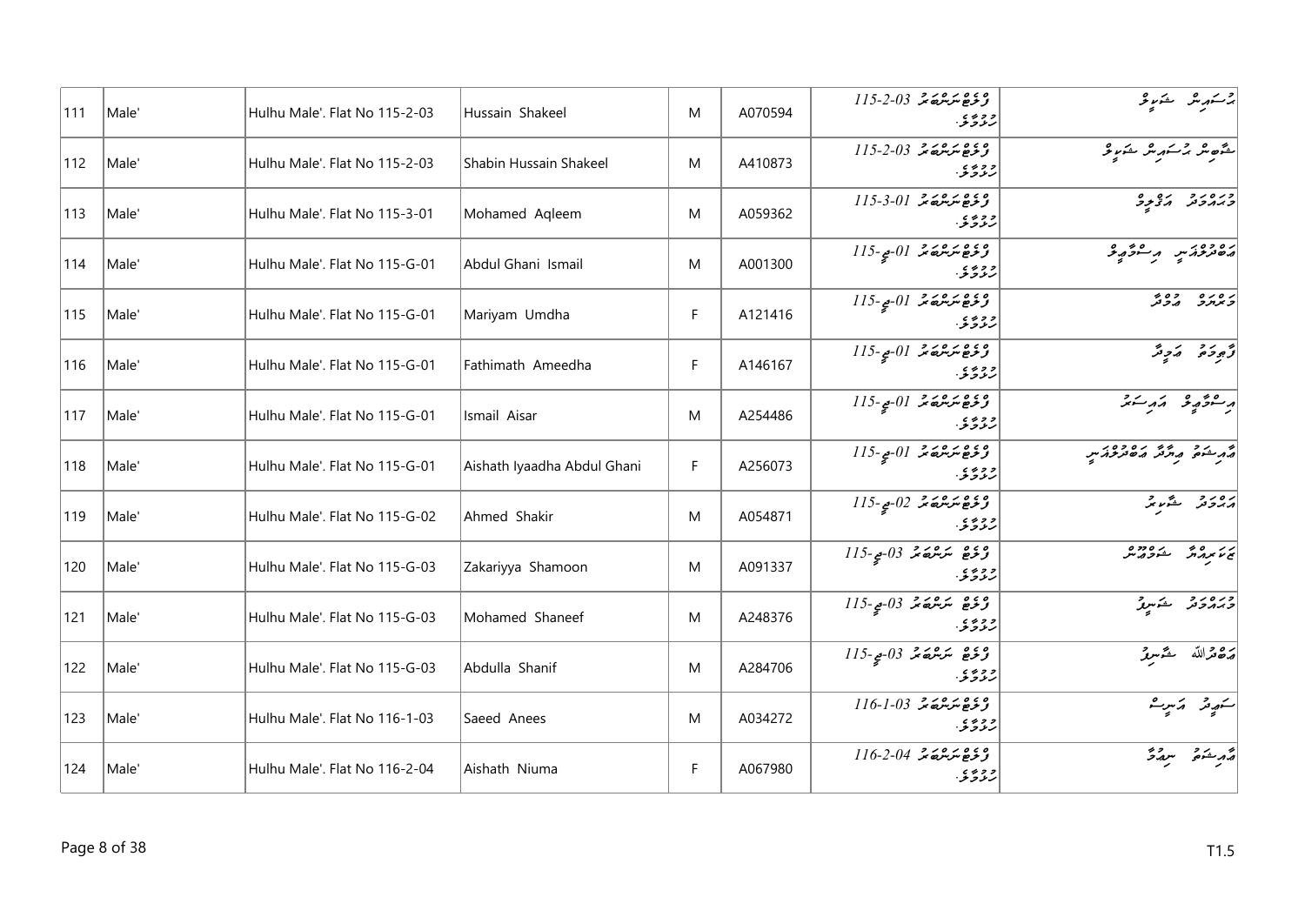| 125 | Male' | Hulhu Male'. Flat No 116-2-04 | Ahmed Nihaz Adam            | M           | A330529 | $116 - 2 - 04$ $222 - 82$<br>و و و ء .<br>رند <del>و</del> نو                  | ره رو سرگانه محده<br>مدوند سرگانه محدو                 |
|-----|-------|-------------------------------|-----------------------------|-------------|---------|--------------------------------------------------------------------------------|--------------------------------------------------------|
| 126 | Male' | Hulhu Male'. Flat No 116-3-02 | Ismail Shareef              | M           | A067697 | $116 - 3 - 02$ $222 - 202$<br>و و و ء .<br>رو <del>و</del> تو .                | رەشۇر ئىسىر                                            |
| 127 | Male' | Hulhu Male'. Flat No 116-G-02 | Abdul Razzag Ali            | M           | A001174 | و و و ه سره د حد 20-يې-116<br><u>رووي.</u>                                     | גם כסגס שב הב                                          |
| 128 | Male' | Hulhu Male'. Flat No 116-G-02 | Khadeeja Ismail             | F           | A065280 | $116$ - و د ه مر شه مله $-02$<br>ج و بر ي.<br>رنگوري                           | كترقي وسنتجوج                                          |
| 129 | Male' | Hulhu Male'. Flat No 116-G-02 | Aishath Razaan Abdul Razzag | F.          | A358127 | $116$ - مِ $-02$ مِنْ مِنْ $-02$<br><u>رووي.</u>                               | د در در ده ده ده ده ده ده<br>په شوه نري س پره در در در |
| 130 | Male' | Hulhu Male'. Flat No 117-2-03 | Abdul Sattar Mohamed        | M           | A049888 | $117 - 2 - 03$ $222 - 82$<br><u>رووي.</u>                                      | נסכם נסמכ כנסנכ<br>גםנגג יינגים כגגבנג                 |
| 131 | Male' | Hulhu Male'. Flat No 117-2-03 | Mohamed Rafah Abdul Sattar  | M           | A156307 | $117 - 2 - 03$ $222 - 82$<br>و و و ء .<br>رند <del>و</del> و .                 | כנסנכ נשם נסכם נסשכ<br>כמהכת צצג הסתה — הסב            |
| 132 | Male' | Hulhu Male'. Flat No 117-2-04 | Ismaeel Shafeeq             | M           | A047138 | $117 - 2 - 04$<br><u>رووي.</u>                                                 |                                                        |
| 133 | Male' | Hulhu Male'. Flat No 117-2-04 | Aminath Jaleela             | F           | A098435 | $117 - 2 - 04$<br>و و و ء .<br>رند <del>و</del> نو                             | أزويتم فيموقر                                          |
| 134 | Male' | Hulhu Male'. Flat No 117-3-01 | Ahmed Hussain               | M           | A040578 | $117 - 3 - 01$<br>و و و ء .<br>رند <del>و</del> و .                            | رەرو جەسىرىك                                           |
| 135 | Male' | Hulhu Male'. Flat No 117-3-04 | Hussain Rameez Ibrahim      | M           | A050680 | $117 - 3 - 04$<br>و و و ء .<br>رو <del>ؤ</del> تو .                            | جسكر مكروح أره يحررو                                   |
| 136 | Male' | Hulhu Male'. Flat No 117-G-01 | Mohamed Naseem              | M           | A114427 | $01$ - و عروبه محمد 117- مح<br>ج و بر ي.<br>رنگوري                             | ورەرو شرىدۇ                                            |
| 137 | Male' | Hulhu Male'. Flat No 118-3-03 | Mariyam Shehenaz            | $\mathsf F$ | A103598 | $118 - 3 - 03$ و د موسر هغه ک<br>و و و ء .<br>رند <del>و</del> نو              | رەرە ئەرمۇ                                             |
| 138 | Male' | Hulhu Male'. Flat No 118-G-01 | Fathimath Nashida           | F           | A009632 | $118$ - وَكَوْهِ مَرْسُوهَ مَنْ $01$ - وِ<br>و و و ء .<br>رند <del>و</del> و . | تؤجر فتحر متكشوش                                       |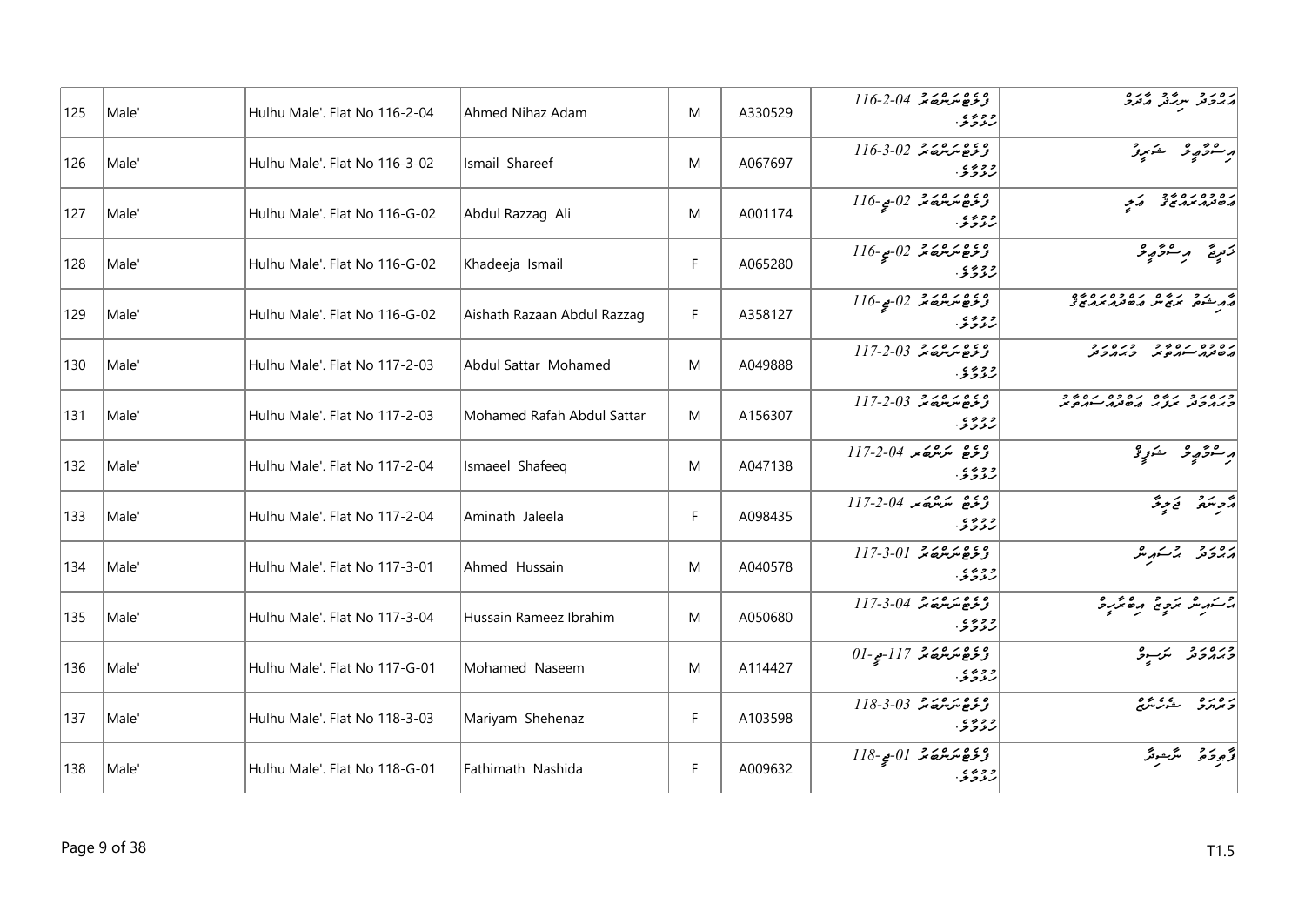| 139 | Male' | Hulhu Male'. Flat No 118-G-02 | Ahmed Hussain Didi    | M | A049152 | وْ وْ ھْ سَرْسْرْھَ بْرْ - 118-يې<br>و و و ي.<br>رندگرنو .                            | ەر ئەر ئەسەر شەيرىر                                        |
|-----|-------|-------------------------------|-----------------------|---|---------|---------------------------------------------------------------------------------------|------------------------------------------------------------|
| 140 | Male' | Hulhu Male'. Flat No 119-1-01 | Adhil Rasheed         | M | A039262 | ووع مَرْسْهُمْ 10-1-119<br>و و و ء .<br>رو <del>ؤ</del> تو .                          | ۇترى ئىشىر                                                 |
| 141 | Male' | Hulhu Male'. Flat No 119-1-01 | Mohamed Akmal Adhil   | M | A155885 | ووع مكره مع 10-1-119<br><u>رووي.</u>                                                  | ورەر د درەرە مەركى<br><i>دىد</i> ىدىن م <i>ىل</i> ىرى مەرگ |
| 142 | Male' | Hulhu Male'. Flat No 119-1-04 | Aminath Waheeda       | F | A064495 | و و م م م 19-1-119<br>و و و ء .<br>رند <del>و</del> نو                                | أرتجه يتحريقه                                              |
| 143 | Male' | Hulhu Male'. Flat No 119-1-04 | Ahmed Faruhan Mohamed | M | A293858 | ووه مرمود 19-1-119<br>و و و ء .<br>رو <del>و</del> تو .                               | ג סגב גבשים בגם בב<br>הגבע ציגגית בגהבע                    |
| 144 | Male' | Hulhu Male'. Flat No 119-G-01 | Hassan Firaq          | M | A051636 | ووم مرموز جي -119 ج<br>ج و بر ي.<br>رنگوري                                            | يزسكانكر الواندقي                                          |
| 145 | Male' | Hulhu Male'. Flat No 119-G-03 | Abdulla Shamoon       | M | A011868 | ووم مرمض 30-ي-119<br>و و و ي.<br>رندگرنگ                                              | رە داللە شەھ بور                                           |
| 146 | Male' | Hulhu Male'. Flat No 119-G-03 | Aminath Waheeda       | F | A065720 | ووم مرمض 30-ي-119<br>3 د بري.<br>رنو تر تو .                                          | أزويته وباقر                                               |
| 147 | Male' | Hulhu Male'. Flat No 119-G-03 | Ahmed Dhayyin Shamoon | M | A253681 | و و و مرمور چ -119 و -119<br>ج و بر ي.<br>رنگوري                                      | גם גם גם גם גם כבם.<br>הגבת תגתעת הבבהית                   |
| 148 | Male' | Hulhu Male'. Flat No 120-1-03 | Ibrahim Afeef         | M | A024331 | $120 - 1 - 03$ وَوْجِعْ سَرْسِعْ سَمْهِ مِنْ 1-03<br>و و و ء .<br>رند <del>و</del> نو | رەنزىر كۆر                                                 |
| 149 | Male' | Hulhu Male'. Flat No 120-1-03 | Ibrahim Zadee         | M | A032060 | $120 - 1 - 03$ $222 - 92$<br>و و و ء .<br>رند <del>و</del> و .                        | رە ئ <sup>ۆ</sup> رۈ گ <sub>ە</sub> تر                     |
| 150 | Male' | Hulhu Male'. Flat No 120-1-04 | Ismail Rasheed        | M | A042133 | $120 - 1 - 04$ $222 - 92$<br>و و و ي.<br>رنونوگو                                      | أبر سكرة بوطني ترسيدهم                                     |
| 151 | Male' | Hulhu Male'. Flat No 120-2-02 | Hassaan Abdul Gadir   | M | A010612 | $120 - 2 - 02$ $222 - 202$<br>و و و ء .<br>رند <del>و</del> نو                        | ره د د ره ده د د د                                         |
| 152 | Male' | Hulhu Male'. Flat No 120-2-04 | Husna Hassan          | F | A044716 | $120 - 2 - 04$ $222 - 24$<br>و و و ء .<br>رند <del>و</del> نو                         | چە ئەسكە ئەسكەنلەر                                         |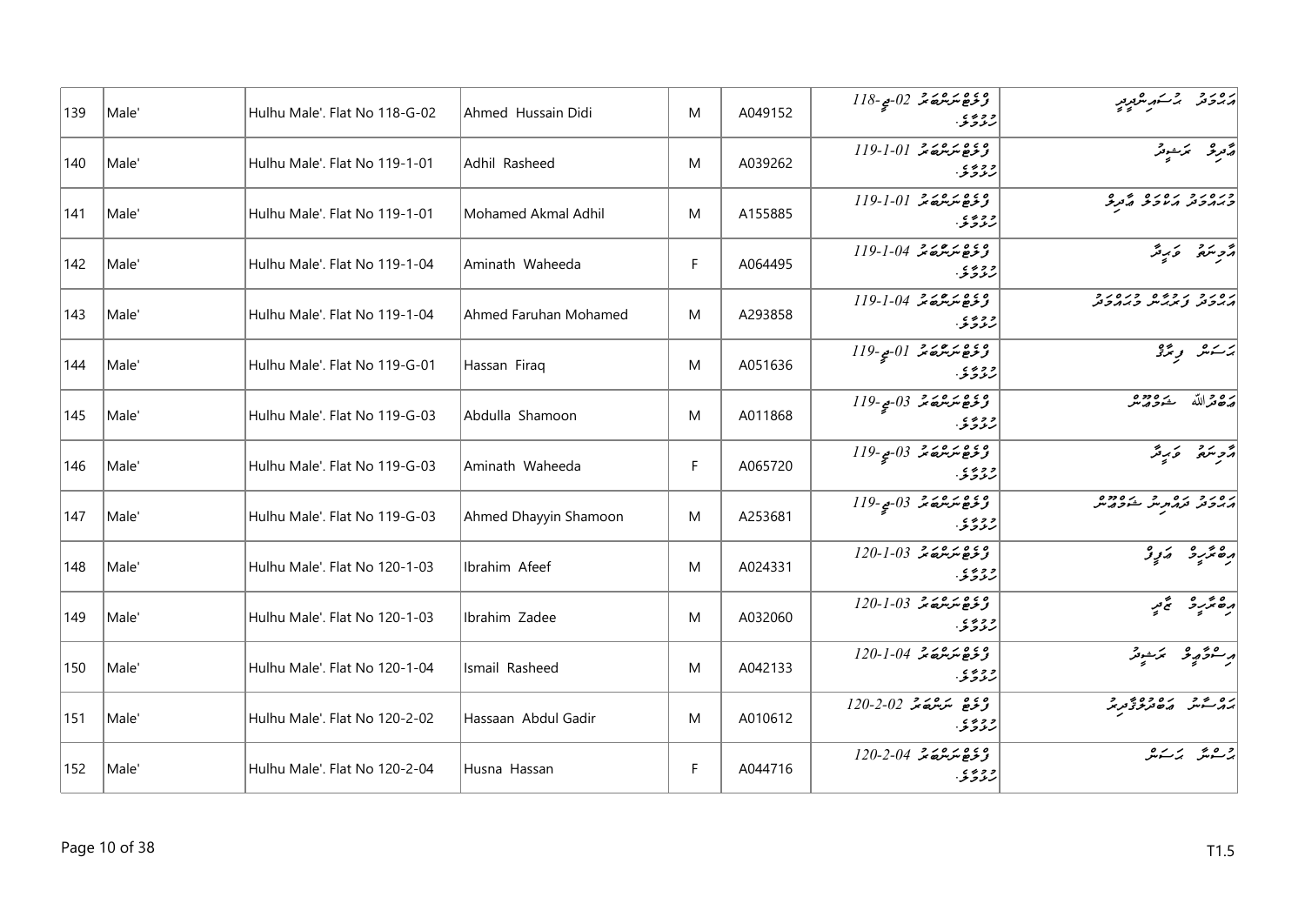| 153 | Male'     | Hulhu Male'. Flat No 120-2-04 | Rugiyya Salma               | F. | A044773 | $120 - 2 - 04$ $222 - 20$<br>و و و ء .<br>رند <del>و</del> نو  | حرة معرض المستوفر                      |
|-----|-----------|-------------------------------|-----------------------------|----|---------|----------------------------------------------------------------|----------------------------------------|
| 154 | Male'     | Hulhu Male'. Flat No 120-2-04 | Latheefa Mohamed            | F. | A048363 | $120 - 2 - 04$ وَوْج<br>ر و و ء .<br>رند <del>و</del> نو       | و ره ر د<br>تر <i>پر</i> وتر<br>تزېږۇ  |
| 155 | Male'     | Hulhu Male'. Flat No 120-2-04 | Zuhura Ahmed                | F  | A053192 | <b>120-2-04</b> 20-2-021<br><u>رووي.</u>                       | و و په مره رو<br>پح <i>رنگ</i> مرکز کر |
| 156 | Male'     | Hulhu Male'. Flat No 120-3-03 | Ahmed Shageef               | M  | A041541 | $120 - 3 - 03$ $222 - 82$<br>ر و و و .<br>رند <del>و</del> و . | رەر ئىستېرى                            |
| 157 | Male'     | Hulhu Male'. Flat No 121-1-02 | Saniya Mohamed              | F. | A007261 | و د م ه سره د ح 1-1-21<br><u>رووي.</u>                         | سەس دىرەرد                             |
| 158 | Male'     | Hulhu Male'. Flat No 121-1-03 | <b>AHMED IBRAHIM SARMAD</b> | M  | A009768 | $121 - 1 - 03$ $222 - 829$<br>و و و ء .<br>رندگرنگ             | ו סוב תפיתים ביבוב                     |
| 159 | Male'     | Hulhu Male'. Flat No 121-2-05 | Ali Najeeb                  | M  | A024091 | $121 - 2 - 05$ $222 - 205$<br>و و و ء .<br>رند <del>و</del> نو | أتذمج التزميرة                         |
| 160 | Male'     | Hulhu Male'. Flat No 121-3-02 | Mohamed Rasheed             | M  | A138816 | $121 - 3 - 02$ $222 - 82$<br><u>رووي.</u>                      | ورەرو كەنبەتر                          |
| 161 | $ $ Male' | Hulhu Male'. Flat No 121-3-05 | Mohamed Inaz                | M  | A121319 | $121 - 3 - 05$ $222 - 82$<br>و و و ي.<br>رنونوگو               | כממכני תיתים                           |
| 162 | $ $ Male' | Hulhu Male'. Flat No 121-3-05 | Fathimath Eanaa Rasheed     | F. | A121336 | $121 - 3 - 05$ $222 - 82$<br>ر و و و .<br>رنگوری               | وتموخا ويتر بمشوش                      |
| 163 | Male'     | Hulhu Male'. Flat No 121-3-05 | Mariyam Sazlee              | F. | A144151 | وء ۾ شر <i>هي خي 121-3-05</i><br><u>رووي.</u>                  | رەرە ئەر                               |
| 164 | Male'     | Hulhu Male'. Flat No 121-3-05 | Ahmed Nabeel                | M  | A149113 | و و م م م ده د 121-3-05<br>و و و ء .<br>رندگرنگ                | أرور والمهوفى                          |
| 165 | $ $ Male' | Hulhu Male'. Flat No 121-G-04 | Ahmed Shakeel               | M  | A023323 | و و و هر سر سر 124-م -121<br>و و و ي.<br>رندگرنو .             | برەر دېم خىرى                          |
| 166 | $ $ Male' | Hulhu Male'. Flat No 121-G-04 | Abdulla Nashith Shakeel     | M  | A071141 | و و مريده عمر 04-م -121<br>ر و و و .<br>رند <del>و</del> و .   | ح صحرالله مترجوج خوريجر                |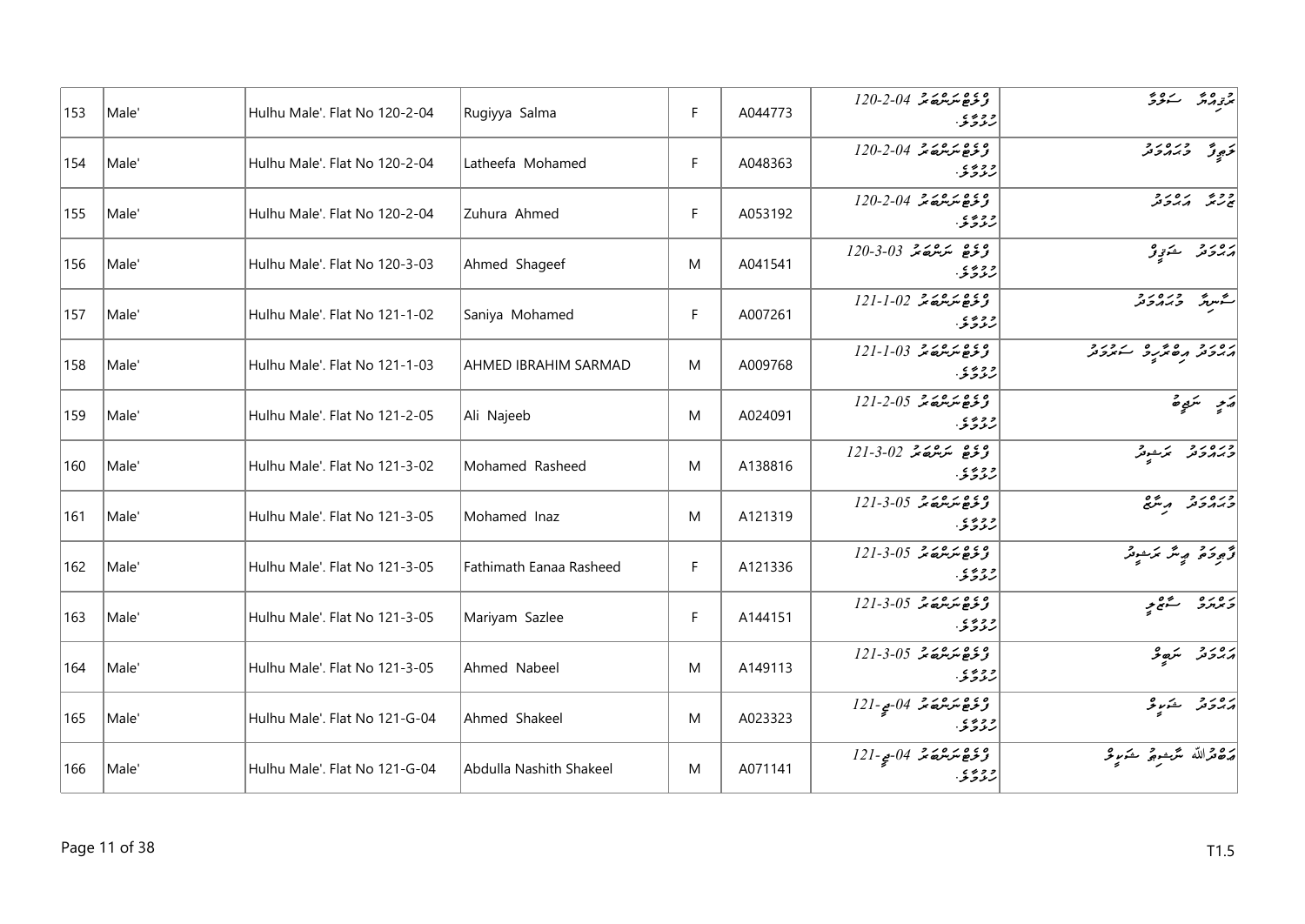| 167 | Male' | Hulhu Male'. Flat No 121-G-04 | Nazeema Hassan             | F           | A071222 | وْ دْ ھْ سَرْ سْرْ ھَ بْرْ - 121 [<br>و و و ي.<br>رنونونو .                   | لترفوق الكاسكس             |
|-----|-------|-------------------------------|----------------------------|-------------|---------|-------------------------------------------------------------------------------|----------------------------|
| 168 | Male' | Hulhu Male'. Flat No 121-G-04 | Mariyam Nikhaath Shakeel   | $\mathsf F$ | A159737 | و وه عرضه على -121 [12]<br>و و و ء .<br>رند <del>و</del> نو                   | رەرە سەرقى ھەر             |
| 169 | Male' | Hulhu Male'. Flat No 121-G-04 | Fathimath Nashaath Shakeel | F           | A312159 | و و و ه مره د چه -121<br><u>رووي.</u>                                         | توجدة لترشيح لمنولو        |
| 170 | Male' | Hulhu Male'. Flat No 121-G-04 | Mohamed Nasheeth Shakeel   | M           | A312161 | و و م م م م م بال -121<br>333ع.<br>رنم <b>و</b> څو                            | ورەرو كردو كەرك            |
| 171 | Male' | Hulhu Male'. Flat No 121-G-06 | Hawwa Rasheeda             | F.          | A057852 | و و م م م م م م بال 121- 121<br>و و و ء .<br>رند <del>و</del> و .             | رەپ بەئبەد                 |
| 172 | Male' | Hulhu Male'. Flat No 121-G-06 | Fahuda Ahmed               | $\mathsf F$ | A091851 | ووم مرمودة من 121- إيراد<br><u>رووي.</u>                                      | زره پرورو                  |
| 173 | Male' | Hulhu Male'. Flat No 121-G-06 | Ibrahim Rishvan            | M           | A146536 | وْ وْ وْ مْسْتَوْمْرْ 121-يې-211<br>و و و ي.<br>رند و گو.                     | رە ئەرەب بەلشەھ بىر        |
| 174 | Male' | Hulhu Male'. Flat No 121-G-06 | Azina Abdul Matheen        | F           | A167099 | و و و هر شهر 121- و -121<br><u>رووي.</u>                                      | و ده ووه د و               |
| 175 | Male' | Hulhu Male'. Flat No 121-G-06 | Asghar Abdul Matheen       | M           | A325517 | ووم مرمود 121-يو-121<br>ج و بر ي.<br>رنگوري                                   | ر ور د رودور و             |
| 176 | Male' | Hulhu Male'. Flat No 121-G-06 | Sajid Ahmed Bushry         | M           | A341410 | ووم مرمض -121 - 121<br>و و و ء .<br>رند <del>و</del> نو                       | سگي تر مركز در د هشمي      |
| 177 | Male' | Hulhu Male'. Flat No 122-2-01 | Ahmed Ibrahim              | M           | A077717 | <b>122-2-01</b> مَرْسُرْهُ مَرْ 122-2-01<br>و و و ء .<br>رو <del>ؤ</del> تو . | גם גם הפיתיכ               |
| 178 | Male' | Hulhu Male'. Flat No 122-2-01 | Azzam Ahmed                | M           | A369853 | <b>122-2-01</b> مَرْسُرْهُ مَرْ 122-2-01<br>و و و ي.<br>رنونوگو               | גם כם גם גב<br>הגביב הגביב |
| 179 | Male' | Hulhu Male'. Flat No 122-2-01 | Lamha Ahmed                | $\mathsf F$ | A388515 | $122 - 2 - 01$ $222 - 01$<br>و و و ء .<br>رندگرنگ                             | تروته برور و               |
| 180 | Male' | Hulhu Male'. Flat No 122-2-01 | Lahufa Ahmed               | F           | A388516 | ووق شهد بين 122-2-122<br>و و و ء .<br>رند <del>و</del> نو                     | ترويج كالمرواة             |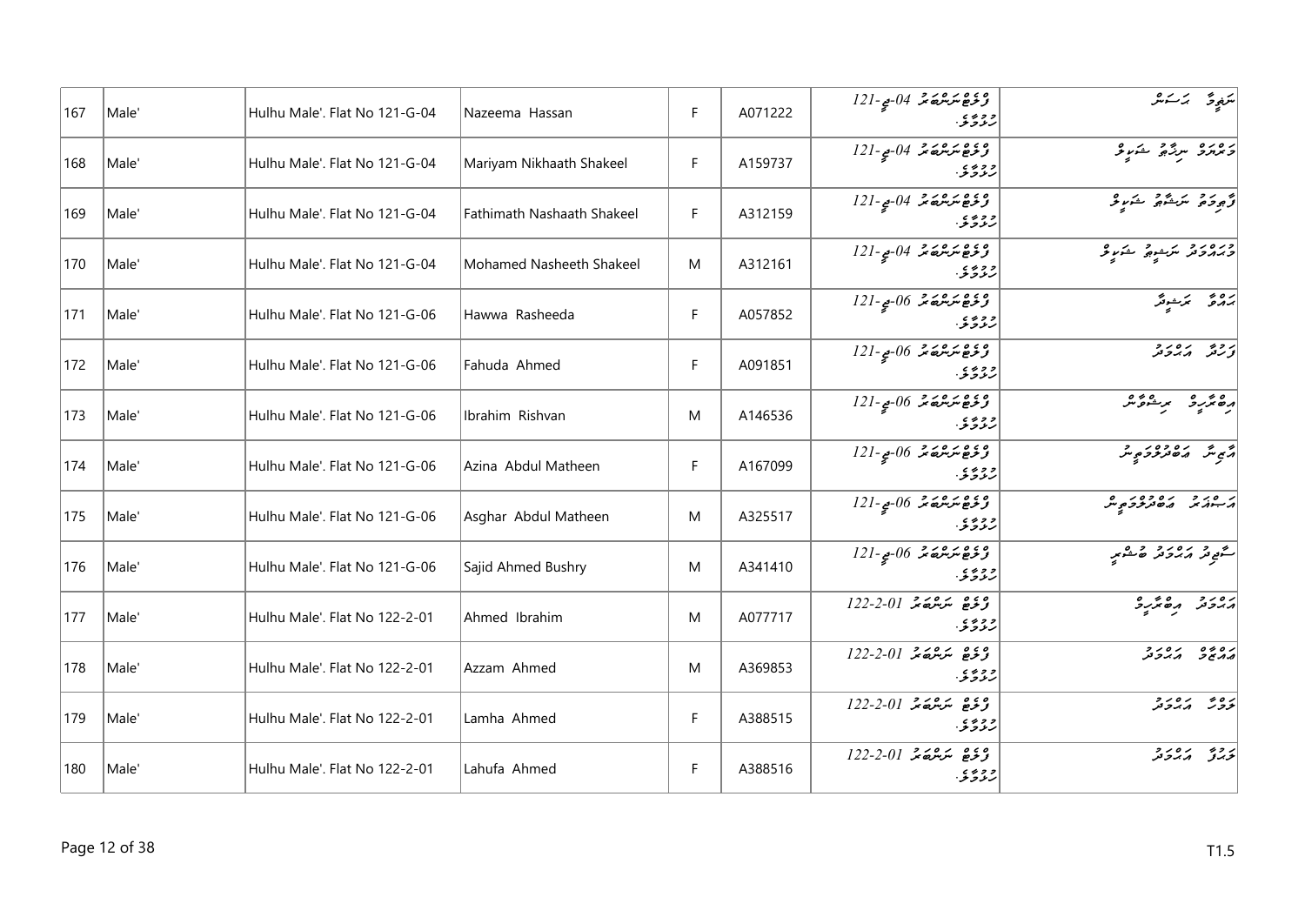| 181 | Male'     | Hulhu Male'. Flat No 122-2-03 | Ahmed Shakir           | M  | A066065 | $122 - 2 - 03$ وَوَضَعَ سَرْبَعَ عَبْرَ 122-2<br>و و و ء .<br>رند <del>و</del> نو | رەرو شىرىر                                                                                           |
|-----|-----------|-------------------------------|------------------------|----|---------|-----------------------------------------------------------------------------------|------------------------------------------------------------------------------------------------------|
| 182 | $ $ Male' | Hulhu Male'. Flat No 122-2-03 | Mohamed Vidad          | M  | A099648 | و و م مره د چې 22-2-122<br>و و و ء .<br>رند و تو .                                | وره رو درو<br>د <i>پروونر و</i> ترتر                                                                 |
| 183 | Male'     | Hulhu Male'. Flat No 122-3-04 | Mohamed Rasheed        | M  | A026709 | ووم شر <i>م خوم 122-3-04</i><br><u>رووي.</u>                                      | ورەرو كەنبەتى                                                                                        |
| 184 | Male'     | Hulhu Male'. Flat No 122-G-03 | Ahmed Ibrahim          | M  | A012189 | و و م ه مره ه م 3 -122<br>ر و و د ي.<br>رنگوري                                    | גפנק השתניק                                                                                          |
| 185 | Male'     | Hulhu Male'. Flat No 122-G-03 | Hassan Basil           | M  | A229035 | وءه مرمورة ج -122<br>و و و ي.<br>رنونونو .                                        | برَسَسْ ھُسو                                                                                         |
| 186 | Male'     | Hulhu Male'. Flat No 122-G-03 | Mohamed Azeez          | M  | A230283 | و و م م م م د 122- م 122- 122<br>ج و بر ي.<br>رنگوري                              | בגםגב בבים                                                                                           |
| 187 | Male'     | Hulhu Male'. Flat No 122-G-03 | Hussain Bassaam        | M  | A230287 | و و م ه مره ه م 3 -122<br>و و و ي.<br>رند و تو .                                  | بر کور سی ده ده و                                                                                    |
| 188 | Male'     | Hulhu Male'. Flat No 122-G-03 | Azeeza Abdul Gadir     | F. | A230317 | و و و هر سر ه دي 3 -122<br><u>رووي.</u>                                           | مَ مِي مَصْرَ حَرَّ حَرَّ حَرِ حَرَّ حَرَّ حَرَّ حَرَّ حَرَّ حَرَّ حَرَّ حَرَّ حَرَّ حَرَّ حَرَّ حَر |
| 189 | $ $ Male' | Hulhu Male'. Flat No 123-1-01 | Mohamed Abdul Rahman   | M  | A078628 | $123 - 1 - 01$<br>و و و ي.<br>رنونوگو                                             | CLOLOSOL COLORO                                                                                      |
| 190 | Male'     | Hulhu Male'. Flat No 123-1-01 | Hassan Mayaas Mohamed  | M  | A222568 | $123 - 1 - 01$<br>و و و ء .<br>رند <del>و</del> نو                                | ير کيمر او در دار د                                                                                  |
| 191 | Male'     | Hulhu Male'. Flat No 123-1-01 | Hussain Maeesh Mohamed | M  | A222572 | $123 - 1 - 01$<br>و و و ء .<br>رو <del>ؤ</del> تو .                               | بر کرمر تر دید و دره د و                                                                             |
| 192 | Male'     | Hulhu Male'. Flat No 123-1-02 | Khadeeja Moosa         | F. | A056203 | $123 - 1 - 02$ وَوَصَّ سَرْبَعَ صَدَّ<br>ر و و و .<br>رند <del>و</del> ک          | زَمِرِجٌ حَ"سٌمُ                                                                                     |
| 193 | $ $ Male' | Hulhu Male'. Flat No 123-1-03 | Fareeda Abdul Rahman   | F. | A125681 | $123 - 1 - 03$ $222 - 82$<br>و و و ء .<br>رند <del>و</del> نو                     | توسط ده ده ده ده ک                                                                                   |
| 194 | Male'     | Hulhu Male'. Flat No 123-1-04 | Azeeza Hussain         | F  | A086518 | $123 - 1 - 04$ $229 - 229$<br>ر و و و .<br>رنگوری                                 | ەي ئەسىر                                                                                             |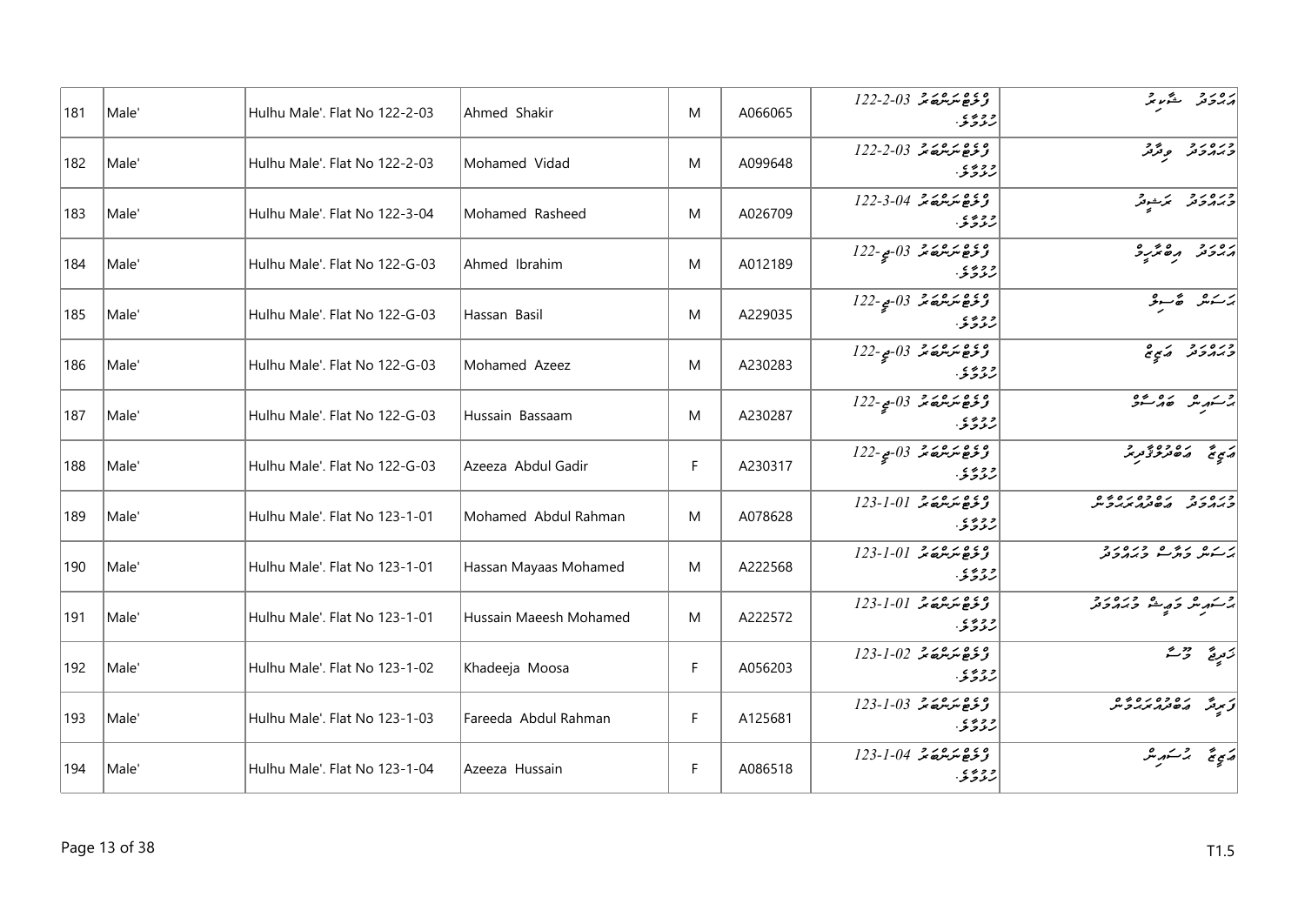| 195 | Male'     | Hulhu Male'. Flat No 123-1-04 | Mohamed Anees       | M  | A099761 | $123 - 1 - 04$ وقوع مربتر 123-1<br>و و و ي.<br>رندگرگر                                                                                    | وبرەرو كەيرى                      |
|-----|-----------|-------------------------------|---------------------|----|---------|-------------------------------------------------------------------------------------------------------------------------------------------|-----------------------------------|
| 196 | Male'     | Hulhu Male'. Flat No 123-1-06 | Moosa Fathy         | M  | A059318 | $123 - 1 - 06$ $222 - 222$<br>و و و ء .<br>رند <del>و</del> نو                                                                            | دو ده کره د                       |
| 197 | Male'     | Hulhu Male'. Flat No 123-2-05 | Nadiya Fikree       | F. | A101777 | $123 - 2 - 05$ $222 - 205$<br>و و و ي.<br>رند و تو .                                                                                      | يتعبثر وينمير                     |
| 198 | Male'     | Hulhu Male'. Flat No 123-2-05 | Rifga Rasheed       | F  | A251414 | $123 - 2 - 05$ $222 - 82$<br>و و و ي.<br>رند و گو.                                                                                        | برونژ بر <sub>شو</sub> ر          |
| 199 | Male'     | Hulhu Male'. Flat No 123-2-05 | RISHFAAN RASHEED    | M  | A324864 | $123 - 2 - 05$ $222 - 25$<br>ر و و ء .<br>رند <del>و</del> و .                                                                            | ىرىشۇ ھۇس ئىمە ئىشەقر             |
| 200 | Male'     | Hulhu Male'. Flat No 123-2-06 | Hassan Saeed        | M  | A066467 | و و م م م 2-2-23<br>ر و و ء .<br>رند <del>و</del> و .                                                                                     | يزكتان كتهافر                     |
| 201 | Male'     | Hulhu Male'. Flat No 123-3-03 | Adnan Ali           | M  | A080088 | و و م م م ده د 123-3-62<br>و و و ء .<br>رند <del>و</del> نو                                                                               | ە ئەر ئىگە ئەر ئە                 |
| 202 | $ $ Male' | Hulhu Male'. Flat No 123-3-05 | Hussain Zaheen      | M  | A037012 | <i>233-3-05</i> كرم 123-3-4<br>و و و ء .<br>رند <del>و</del> و .                                                                          | جاسكور محر يحرمنه                 |
| 203 | Male'     | Hulhu Male'. Flat No 123-3-05 | Aishath Maureen     | F  | A072141 | <b>123-3-05</b> مَرْسْهَة حَدْ<br>ر و و و .<br>رنگوری                                                                                     | أما مشكاته المتحرم والمحمد المحمد |
| 204 | $ $ Male' | Hulhu Male'. Flat No 123-G-04 | Saudulla Ali Shakir | M  | A010746 | و و و هر شهر 123-يې -123<br>و و و ي.<br>رندگرنو .                                                                                         | حقيقه الله ضعي حقومته             |
| 205 | Male'     | Hulhu Male'. Flat No 123-G-05 | Arifa Umaru         | F  | A075024 | $123 - 05$ مَرْسْمَة مِر $-05$ -مِ<br>و و و ي.<br>رنونوگو                                                                                 | ەئىرۇ مەدىر                       |
| 206 | Male'     | Hulhu Male'. Flat No 123-G-05 | Mariyam Shehenaz    | F  | A075327 | $123 - 05$ وَقَرْحَ سَرْسَمَتَ مَسْتَدَارِ مِنْ الْمَسْتَدَارِ مَسْتَدَارِ مَسْتَدَارِ $\frac{25}{3}$<br>و و و ء .<br>رند <del>و</del> نو | رەرە ئەرشى                        |
| 207 | $ $ Male' | Hulhu Male'. Flat No 123-G-05 | Hassan Simal        | M  | A075415 | $123 - 05$ وَوَحْعَ سَرَسْهَمَ $123 - 05$<br>و و و ي.<br>رندگرنو .                                                                        | ىز سىر ئىس سىر ئەشقە              |
| 208 | $ $ Male' | Hulhu Male'. Flat No 123-G-05 | Ibrahim Safvan      | M  | A167385 | $123 - 05$ وَكَرْهِ سَرْسُهَ مَدْ $95 - 123$<br>ر و و ء .<br>رند <del>و</del> و .                                                         | ەھترىرى سۆۋىتر                    |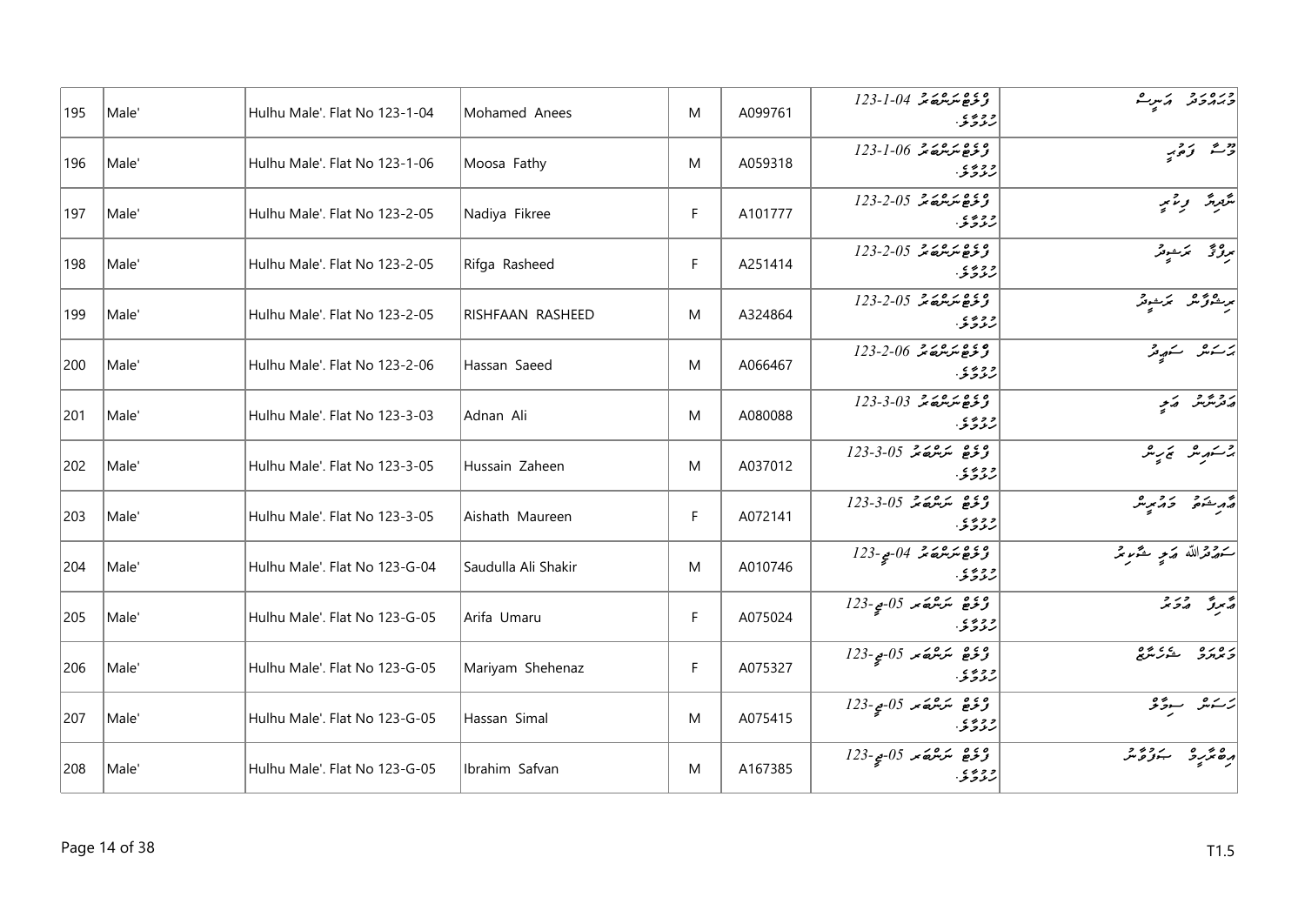| 209 | Male' | Hulhu Male'. Flat No 123-G-05 | Abdulla Safraz      | M           | A167386 | $123 - 05$ $\sim$ $\sim$ $95$<br>و و و ء .<br>رند <del>و</del> نو      | پرە قراللە كەر ئويترى                        |
|-----|-------|-------------------------------|---------------------|-------------|---------|------------------------------------------------------------------------|----------------------------------------------|
| 210 | Male' | Hulhu Male'. Flat No 123-G-05 | Ismail Sivan        | M           | A331092 | $123 - 05$ $\sim$ $\sim$ $\sim$ $95$<br>ج و بر ي.<br>رنگوري            | ر عۇرپۇ سۇس                                  |
| 211 | Male' | Hulhu Male'. Flat No 124-1-03 | Ahmed Naseer Yoosuf | M           | A011029 | $124 - 1 - 03$ $29.99$<br>و و و ء .<br>رندگرمو                         | גם גב תהיה ברי בס<br>הגבה תהיה ברי ת         |
| 212 | Male' | Hulhu Male'. Flat No 124-1-03 | Shiraza Naseer      | $\mathsf F$ | A290100 | $124 - 1 - 03$ $229 - 229$<br>و و و ء .<br>رند <del>و</del> نو         | شوندنج الترسونر                              |
| 213 | Male' | Hulhu Male'. Flat No 124-1-03 | Jaishaan Naseer     | M           | A290101 | $124 - 1 - 03$ $229 - 229$<br>و و و ء .<br>رو <del>ؤ</del> تو .        | قەرىشىش ئىزلىدىم                             |
| 214 | Male' | Hulhu Male'. Flat No 124-1-04 | Mohamed Suwaiz      | M           | A093965 | و و ع مر شهر 124-1-42<br>و و و ء .<br>رندگرنگ                          | ور ور و د و ده و م<br>تربر مرکز مسلومی       |
| 215 | Male' | Hulhu Male'. Flat No 124-2-06 | Mohamed Saeed       | ${\sf M}$   | A023555 | $124 - 2 - 06$ $222 - 82$<br>ر و و و .<br>رنگوری                       | ورەرو سەرو                                   |
| 216 | Male' | Hulhu Male'. Flat No 124-G-05 | Jameela Afeef       | $\mathsf F$ | A000350 | $124 - 05$ مَرْسْمَة مِر $124 - 05$<br><u>رووي.</u>                    | تخاويخ الكافي وهمي                           |
| 217 | Male' | Hulhu Male'. Flat No 124-G-05 | Hussain Afeef       | M           | A024130 | $124 - 05$ وَقَوْعِ سَرْسَمَة مِنْ $124 - 05$<br><u>رووي.</u>          | يز سكر مكر و كر و حر                         |
| 218 | Male' | Hulhu Male'. Flat No 124-G-05 | Aminath Ibrahim     | F           | A033774 | $124 - 05$ مَرْسْهَم $-05$ -وِ $-124$<br>ر و و و .<br>رنگوری           | أأدجن المتعاديد                              |
| 219 | Male' | Hulhu Male'. Flat No 124-G-05 | Mohamed Shiyaz      | M           | A035851 | $124 - 05$ مَرْسْمَة مِر $124 - 05$<br>ج و بر ي.<br>رنگوري             | ورەرو ھەدۇر<br><i>وبە</i> رونر ھەد <i>ۇر</i> |
| 220 | Male' | Hulhu Male'. Flat No 124-G-05 | Aishath Sheeneez    | F           | A035854 | $124$ وَوْعْ سَرْسْهَمْ 95-فِي-124<br><u>رووي.</u>                     | و<br>در شوم شوسرچ                            |
| 221 | Male' | Hulhu Male'. Flat No 124-G-05 | Latheefa Afeef      | F           | A039624 | $124$ وكوفي سكر الكريم كالمستعمر $05$ -في<br>ر و و و .<br>رنگوری       | كجيجو كالمحافي وحمي                          |
| 222 | Male' | Hulhu Male'. Flat No 124-G-05 | Khadeeja Afeef      | $\mathsf F$ | A053627 | $124$ وكوه سَرْسْهَ مَدَا- فِي-124<br>و و و ء .<br>رند <del>و</del> نو | زَمِيعٌ صَ وَلَا                             |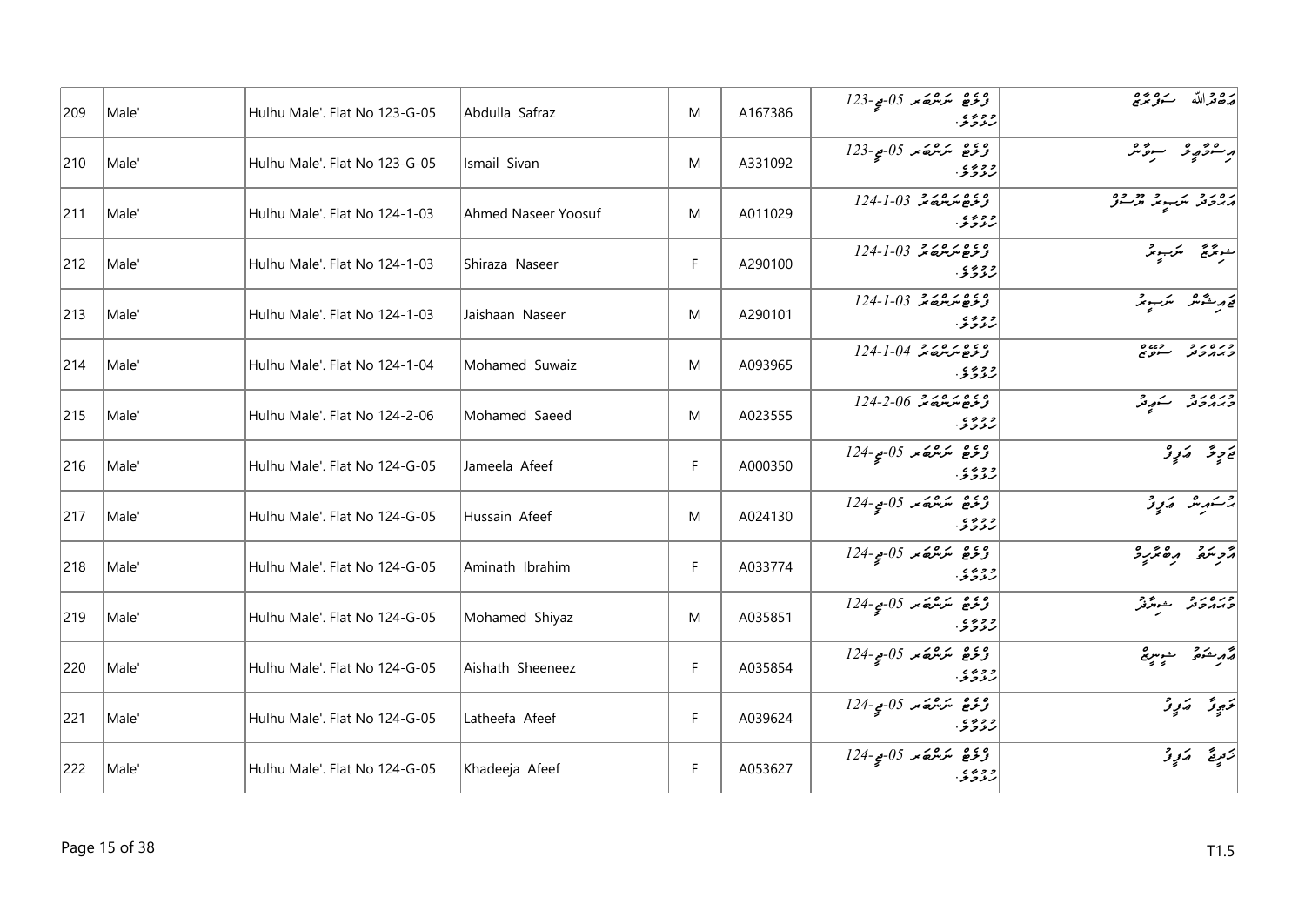| 223 | Male' | Hulhu Male'. Flat No 124-G-05 | Abdulla Niyaz             | M           | A070129 | $124$ - وكرم مكر سكر 124- ويد 124<br>و و و ء .<br>رند <del>و</del> نو               | رەقراللە سەرگى                                      |
|-----|-------|-------------------------------|---------------------------|-------------|---------|-------------------------------------------------------------------------------------|-----------------------------------------------------|
| 224 | Male' | Hulhu Male'. Flat No 125-1-01 | Ahmed Ibrahim             | M           | A044235 | $125 - 1 - 01$<br>ر و و ء .<br>رند <del>و</del> نو                                  | גפני גם ביב                                         |
| 225 | Male' | Hulhu Male'. Flat No 125-1-01 | Fathimath Iba Ahmed       | F           | A344667 | $125 - 1 - 01$<br><u>رووي.</u>                                                      | توجوجو مقدمته                                       |
| 226 | Male' | Hulhu Male'. Flat No 125-1-02 | Fathimath Fareesha        | F           | A091797 | $125 - 1 - 02$ وَقَوْمٍ عَبْرَ هُمَدَ مِنْ 1-02<br>و و و ء .<br>رند <del>و</del> نو | أزّودَه زَبِيشًا                                    |
| 227 | Male' | Hulhu Male'. Flat No 125-1-04 | Ahmed Rashid              | M           | A032154 | و د م 1-04 - 125 - 125<br>ر و و ء .<br>رند <del>و</del> نو                          | رەرو ئەسىر                                          |
| 228 | Male' | Hulhu Male'. Flat No 125-2-04 | Abdul Gafoor Abdul Sattar | M           | A041790 | ووم شر <i>مغة بل 2-2-211</i><br><u>رووي.</u>                                        | נסכסנמכ נסכס נסטכ<br>גםנק <i>ב</i> ג צים גםנג אינטר |
| 229 | Male' | Hulhu Male'. Flat No 125-3-04 | Hussain Manik             | M           | A059639 | و و م مره د چې 125-3-04<br>و و و ء .<br>رند <del>و</del> نو                         | جر سے مریکر شریفہ                                   |
| 230 | Male' | Hulhu Male'. Flat No 125-G-03 | Abdulla Saeed             | M           | A046844 | و و و هر شهر 125-يې-125<br>و و و ء .<br>رند <del>و</del> نو                         | رەقمەللە خەرىم                                      |
| 231 | Male' | Hulhu Male'. Flat No 125-G-03 | Fathimath Anwaree         | F           | A200948 | و ۽ وير مريد ڪاري -125<br>و و و ء .<br>رو <del>ؤ</del> تو .                         | توجدة المتفقي                                       |
| 232 | Male' | Hulhu Male'. Flat No 125-G-03 | Eema Abdulla Saeed        | $\mathsf F$ | A207640 | و و و هر سر ه دي 3 -125<br>و و و ء .<br>رند <del>و</del> نو                         | أُمرِيَّ مَرْحَدْرَاللَّهُ سَمَّدٍ مِّرْ            |
| 233 | Male' | Hulhu Male'. Flat No 125-G-03 | Eeha Abdulla Saeed        | F           | A346726 | و و و ه سره محمد 03-مي-125<br>و و و ء .<br>رند <del>و</del> و .                     | ويد و ده قرالله سوړ قر                              |
| 234 | Male' | Hulhu Male'. Flat No 125-G-04 | Ahmed Nasir               | M           | A128148 | و و م م م م م بالسيار 125-<br>و و و ء .<br>رندگرنگ                                  | رەرد شبەتر                                          |
| 235 | Male' | Hulhu Male'. Flat No 125-G-04 | Asra Nasir                | $\mathsf F$ | A257289 | و و م مركز 125-يو-125<br>و و و ي.<br>رنونوگو                                        | ى سىر ئىسىر                                         |
| 236 | Male' | Hulhu Male'. Flat No 125-G-04 | Aduham Nasir              | M           | A257291 | وْ وْ وْ هْشْمْ 70-ي -125<br>و و و ء .<br>رند <del>و</del> نو                       | روره شهوتر                                          |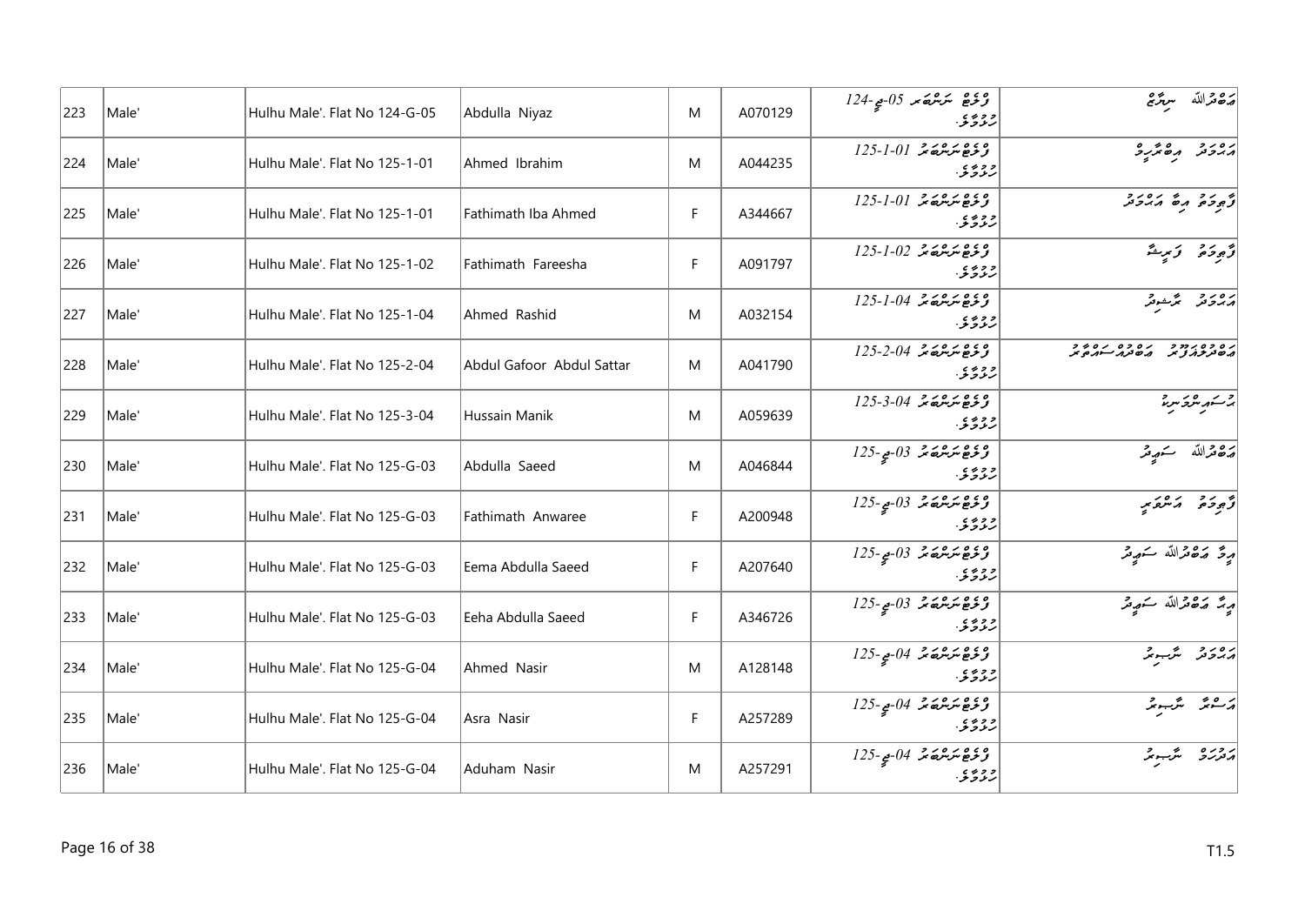| 237 | Male' | Hulhu Male'. Flat No 125-G-04 | Aishath Azma            | F           | A288512 | و و م مرمور 125-يو -125<br>و و و ي.<br>رنونوگو .                                | أوجم مشتموه أوروائه                    |
|-----|-------|-------------------------------|-------------------------|-------------|---------|---------------------------------------------------------------------------------|----------------------------------------|
| 238 | Male' | Hulhu Male'. Flat No 125-G-04 | Fathmath Asma           | $\mathsf F$ | A288513 | و ۽ وير مريج پر -125 ج<br>ر د و و .<br>رند و تو .                               | وٌ پره پره و                           |
| 239 | Male' | Hulhu Male'. Flat No 125-G-04 | Afsah Nasir             | M           | A288515 | و و و ه مرمور چ -125 [<br>و و و ء .<br>رندگرنگ                                  | رەپرە شەير                             |
| 240 | Male' | Hulhu Male'. Flat No 125-G-04 | Aruham Nasir            | M           | A288517 | و و و هر سر ه دي -125 [<br>ر و و و .<br>رنگوری                                  | رەرە شەر                               |
| 241 | Male' | Hulhu Male'. Flat No 126-1-01 | Mohamed Ibrahim         | M           | A132161 | $126 - 1 - 01$ $222 - 22$<br>و و و ء .<br>رو <del>ؤ</del> تو .                  |                                        |
| 242 | Male' | Hulhu Male'. Flat No 126-1-05 | Nuzla Ibrahim Rasheed   | F           | A055896 | $126 - 1 - 05$ $222 - 25$<br>و و و ء .<br>رندگرنگ                               | ترج ثم أرەڭزىر ئىسىر ئىر               |
| 243 | Male' | Hulhu Male'. Flat No 126-2-02 | Abdul Nasir Ibrahim     | M           | A054362 | $126 - 2 - 02$ $222 - 22$<br>و و و ي.<br>رندگرنو .                              | גם כם מ- ב"ב" הם מניב                  |
| 244 | Male' | Hulhu Male'. Flat No 126-2-02 | Ismail Nasih            | M           | A166739 | $126 - 2 - 02$ $222 - 202$<br>ر و و ي.<br>رند <del>و</del> نو                   | رەشۇر ئەسىر                            |
| 245 | Male' | Hulhu Male'. Flat No 126-2-05 | Naznee Yahya            | F.          | A046299 | $126 - 2 - 05$ $\frac{2}{3}$ $\frac{6}{3}$<br>333ع.<br>رنم <b>و</b> څو          | سَّنَجْ سِنَ الْأَبْدَادُّ             |
| 246 | Male' | Hulhu Male'. Flat No 126-2-05 | Aminath Maeesha Aaidh   | F           | A326738 | $126 - 2 - 05$ $\frac{2}{3}$ $\frac{6}{3}$ $\frac{6}{3}$<br>ر و و و .<br>رنگوری | أأوسم وأراث أأرقر                      |
| 247 | Male' | Hulhu Male'. Flat No 126-G-01 | Mohamed Moosa           | M           | A006671 | $126 - 01$ مَرْسَعَة مَدْ $10 - 126$<br>و و و ي.<br>رنونونو .                   | ورەر دور                               |
| 248 | Male' | Hulhu Male'. Flat No 126-G-01 | Fathimath Shara         | F.          | A156567 | $126 - 01$ $26 - 01$<br>ر و و و .<br>رند <del>و</del> و .                       | وٌمُوحَمٌ شَهَرٌ                       |
| 249 | Male' | Hulhu Male'. Flat No 126-G-01 | Ahmed Shaaru            | M           | A314868 | $126$ - مَرْسَعَة مِنْ $01$ - مِي<br>و و و ي.<br>رنونونو .                      | رەرو ئەچ                               |
| 250 | Male' | Hulhu Male'. Flat No 126-G-04 | Hassan Zareer Ali Manik | M           | A027704 | ووم مرمدة 126-م -126<br>و و و ء .<br>رنو څرنگ                                   | يُسكس لا لا يُرِيدُ الْمُتَوِجَةِ مِنْ |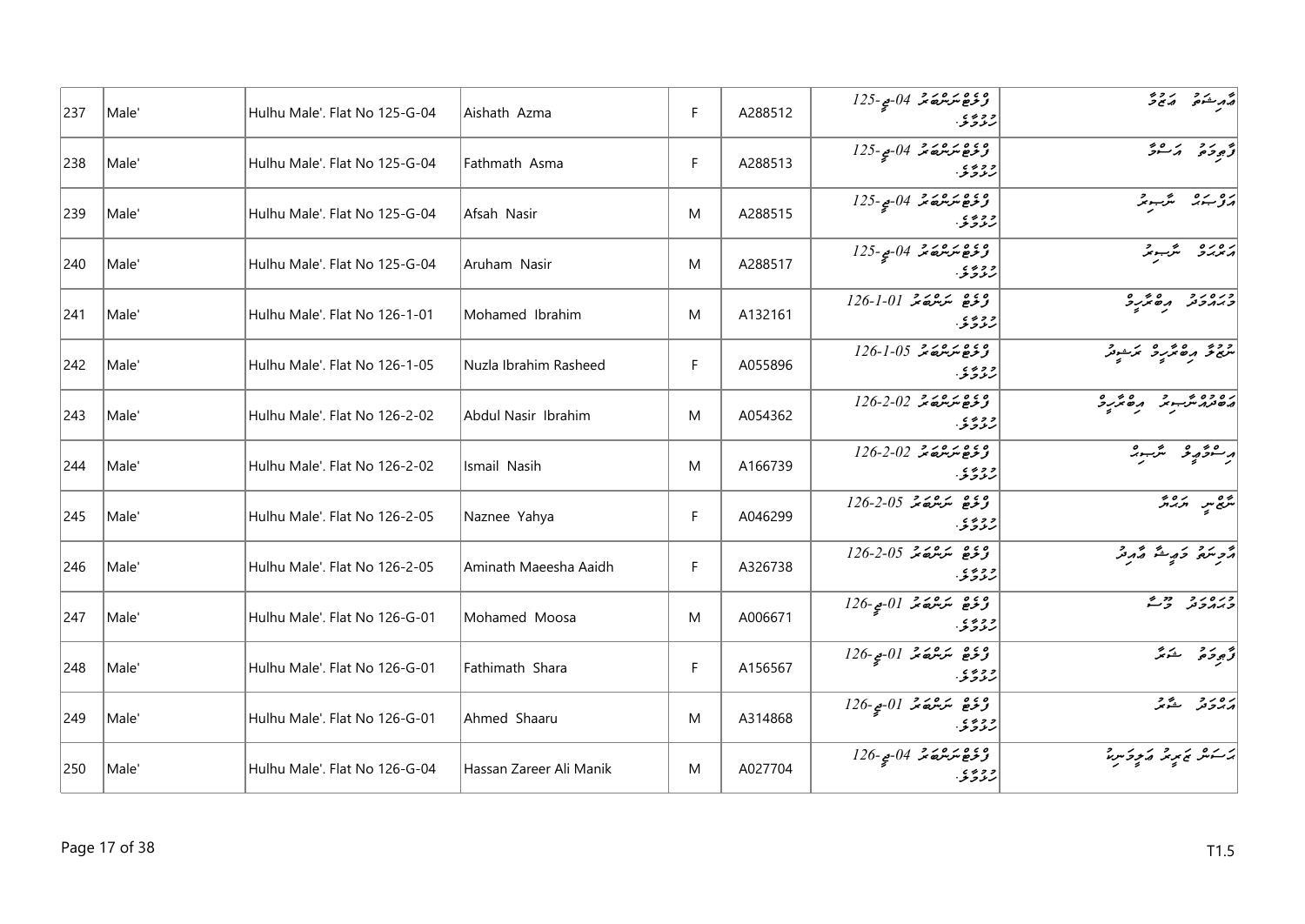| 251 | Male' | Hulhu Male'. Flat No 126-G-06 | Asma Mohamed            | F | A028166 | وْ وْ ھْ سَرْ سْرْ ھَ سْ - 126 _ 126<br>و و و ي.<br>رنونونو .                    | و ره ر و<br>تر <i>د</i> کر<br>رَشق                      |
|-----|-------|-------------------------------|-------------------------|---|---------|----------------------------------------------------------------------------------|---------------------------------------------------------|
| 252 | Male' | Hulhu Male'. Flat No 126-G-06 | Ismail Rasheed          | M | A065941 | $126$ - مِنْ مِنْ $66$ - مِنْ -126<br>و و و ء .<br>رو <del>و</del> و .           | ر عۇرو ترجو                                             |
| 253 | Male' | Hulhu Male'. Flat No 127-1-04 | Mohamed Aboobakuru      | M | A124438 | و و م م م 1-1-127<br><u>رووي.</u>                                                | כנסנכ נחנכב<br>בגתכת תםסטית                             |
| 254 | Male' | Hulhu Male'. Flat No 127-1-05 | Mohamed Shafeeq         | M | A027171 | $127 - 1 - 05$ $222 - 95$<br>و و و ء .<br>رند <del>و</del> و .                   | ورەر ئۇرۇ                                               |
| 255 | Male' | Hulhu Male'. Flat No 127-1-05 | Fathimath Maavy Shafeeq | F | A343477 | $127 - 1 - 05$ $222 - 25$<br><u>رووي.</u>                                        | أَرْجُوحَ جَمَّ حَمْرٍ وَ                               |
| 256 | Male' | Hulhu Male'. Flat No 127-1-06 | Adam Rameez             | M | A082789 | $127 - 1 - 06$ $32 - 22$<br><u>رووي.</u>                                         | پر ده پر پر د                                           |
| 257 | Male' | Hulhu Male'. Flat No 127-2-04 | Ibrahim Khaleel Abdulla | M | A035266 | وء ۾ مرمور 2-04-127<br>و و و ء .<br>رند <del>و</del> و .                         | رەمگەي ئىچە كەھىراللە                                   |
| 258 | Male' | Hulhu Male'. Flat No 127-2-04 | Habshiyya Mohamed       | F | A042487 | و و م مرد م بر 2-04-127<br><u>رووي.</u>                                          | ره دره دره در د                                         |
| 259 | Male' | Hulhu Male'. Flat No 127-2-05 | Fathimath Firasha       | F | A150786 | $127 - 2 - 05$ وَوَقَعَ سَرْسَرَ صَعَبَرَ<br>و و و ء .<br>رند <del>و</del> نو    | أزّودَه ويرّث                                           |
| 260 | Male' | Hulhu Male'. Flat No 127-2-05 | Ali Fareed              | M | A204504 | $127 - 2 - 05$ وَوَقَعَ سَرْسَرَ صَعَبَرَ<br>و و و ء .<br>رند <del>و</del> نو    | أة يحتج وتمويتر                                         |
| 261 | Male' | Hulhu Male'. Flat No 127-2-06 | Ikrisha Ahmed           | F | A114526 | $127 - 2 - 06$ وَوْج<br>و و و ء .<br>رو <del>ؤ</del> تو .                        | أرع بريش كالمروار و                                     |
| 262 | Male' | Hulhu Male'. Flat No 127-2-06 | Mariyam Isha Mumthaz    | F | A371731 | $127 - 2 - 06$ وَوَقَعَ سَرْسَرَ صَعَبَرَ $127 - 2 - 06$<br>و و و ء .<br>رندگرنگ | رەرە مەش دەپەە<br>دىمەرك <sub>ە</sub> مەش <i>دەپە</i> ي |
| 263 | Male' | Hulhu Male'. Flat No 127-G-04 | Ahmed Shafeeq           | M | A060835 | و و و هر شهر 127-يې-127<br>و و و ي.<br>رندگرنگ                                   | رەر ئىرو                                                |
| 264 | Male' | Hulhu Male'. Flat No 127-G-04 | Ibrahim Shazin          | M | A335438 | و و و هر سر دي 127-يې-127<br>ر و و ء .<br>رند <del>و</del> و .                   | رەنۇر ئۇرىر                                             |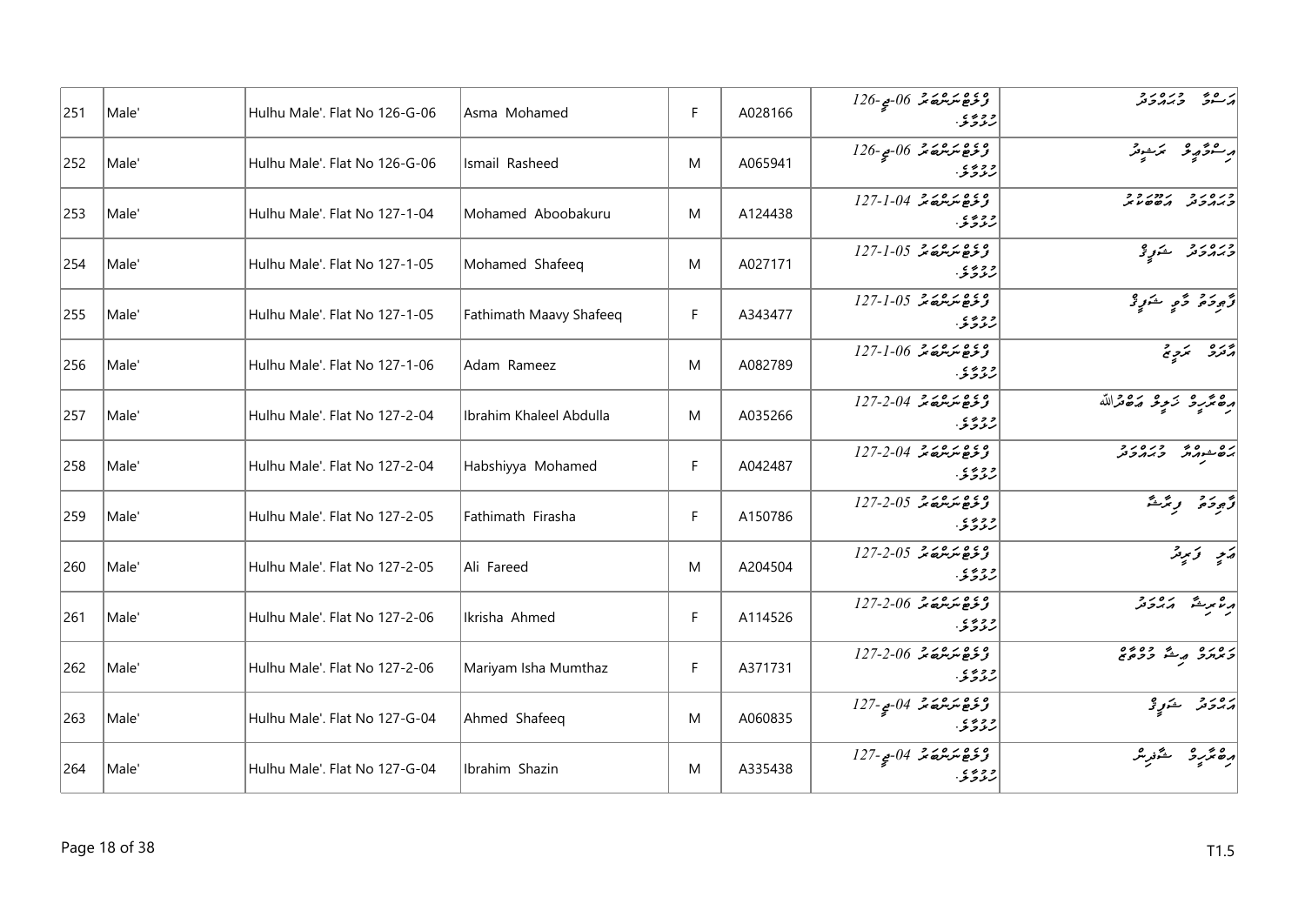| 265 | Male' | Hulhu Male'. Flat No 127-G-05 | Aishath Sudha            | F           | A028177 | و و م شر <i>هه بر</i> ه 125-يو -127<br>و و و ء .<br>رنونوگو                          |                           |
|-----|-------|-------------------------------|--------------------------|-------------|---------|--------------------------------------------------------------------------------------|---------------------------|
| 266 | Male' | Hulhu Male'. Flat No 128-1-02 | Hussain Rasheed          | M           | A054954 | $128 - 1 - 02$ $222 - 22$<br>و و و ء .<br>رند <del>و</del> و .                       | ر<br>رئام شر مرداری       |
| 267 | Male' | Hulhu Male'. Flat No 128-3-03 | Aminath Waheedha         | F           | A040968 | $128 - 3 - 03$ $222 - 3$<br>333ع.<br>رنم <b>ر</b> ئر                                 | أزويته وبابتر             |
| 268 | Male' | Hulhu Male'. Flat No 128-G-04 | Maimoona Aboobakuru      | $\mathsf F$ | A040184 | ووم شركة عن 128- في -128<br>333ع.<br>رنم <b>ر</b> ئر                                 | 22/22/2                   |
| 269 | Male' | Hulhu Male'. Flat No 128-G-04 | Fathimath Shamaa Shareef | F           | A259890 | و ۽ وير وي جي -128-<br>333ع.<br>مرکو <del>گر</del>                                   | توجوحو شوحرها الشميرو     |
| 270 | Male' | Hulhu Male'. Flat No 128-G-04 | MARIYAM SHAF'AA SHAREEF  | F           | A339071 | و ۽ وير مرڪز -04-ي-128<br>و و و ء .<br>رند <del>و</del> و .                          | رەرە خور خور              |
| 271 | Male' | Hulhu Male'. Flat No 128-G-04 | MOHAMED MUSHIL SHAREEF   | M           | A339080 | و و و هر سر سر 128- ميلي 128-<br>ر و و ء .<br>رند <del>و</del> و .                   | ورەرو ويھرو شهرو          |
| 272 | Male' | Hulhu Male'. Flat No 129-1-01 | Aneesa Musthafa          | F           | A060029 | <b>129-1-01</b> كَرْجْمِعْ بِرْسْمَة مِنْ 129-1<br>و و و ء .<br>رند <del>و</del> و . | ړس شه د ۱۵۰۶              |
| 273 | Male' | Hulhu Male'. Flat No 129-1-02 | Ali Moonis               | M           | A103225 | $129 - 1 - 02$ $222 - 92$<br>و و و ي.<br>رنگوري                                      | أركموا المحسر المحمد      |
| 274 | Male' | Hulhu Male'. Flat No 129-3-05 | Azlifa Abdul Hadee       | F           | A066236 | ووم شرش 129-3-05<br>ر و و و .<br>رند <del>و</del> تو .                               | رو در ده دورور            |
| 275 | Male' | Hulhu Male'. Flat No 129-G-03 | Fathimath Shaneez        | F           | A024526 | و و م م م م بالا بي -129<br>و و و ء .<br>رنو <del>و</del> نو                         | أَرْجُوحَ هُمْ يَدُّسِيَّ |
| 276 | Male' | Hulhu Male'. Flat No 129-G-03 | Ibrahim Ali              | M           | A060605 | و و م مركز 129-يې-129<br>و و و ي.<br>رنونوگو                                         | رە ئرىر ئىسىم             |
| 277 | Male' | Hulhu Male'. Flat No 129-G-03 | Mohamed Nasru            | M           | A081225 | ووم شركة محمد 03-مي-129<br>و و و ء .<br>رند <del>و</del> نو .                        | ورەرو شەھ                 |
| 278 | Male' | Hulhu Male'. Flat No 129-G-03 | Ali Muruthala            | M           | A123875 | ووقع مرمكة كى 03-يى-129<br>ر د وي.<br>رندگ <b>ر</b>                                  | أرمو وحركم يحي            |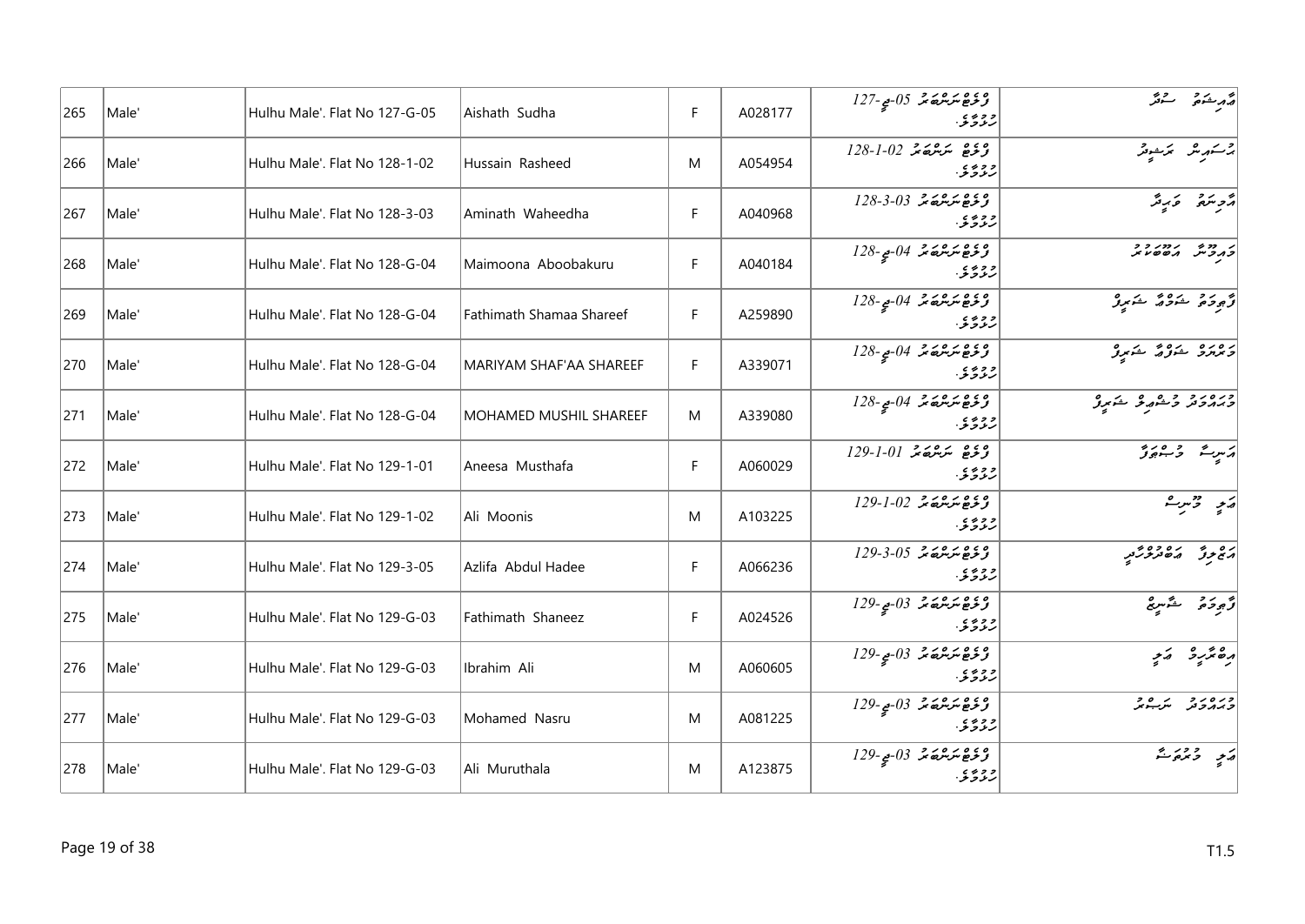| 279 | Male'     | Hulhu Male'. Flat No 129-G-03 | Aishath Shafyn Ibrahim | F.          | A123876 | وْ وْ ھْ سَرْ سْرْعَة سْ - 129 – 129<br>و و و ي.<br>رنونوگو                       | مەر خەر خۇر شەھ بر ھ                                                                                                                                                                                                                                                                                                                                                                                                                  |
|-----|-----------|-------------------------------|------------------------|-------------|---------|-----------------------------------------------------------------------------------|---------------------------------------------------------------------------------------------------------------------------------------------------------------------------------------------------------------------------------------------------------------------------------------------------------------------------------------------------------------------------------------------------------------------------------------|
| 280 | $ $ Male' | Hulhu Male'. Flat No 130-1-01 | Ali Rasheed            | M           | A060244 | $130 - 1 - 01$ $222 - 222$<br>ر و و د ي.<br>رنگوري                                | أةكمني المخرجين                                                                                                                                                                                                                                                                                                                                                                                                                       |
| 281 | Male'     | Hulhu Male'. Flat No 130-1-01 | Aishath Lulu Ali       | F           | A160493 | $130 - 1 - 01$ $222 - 22$<br>333ع.<br>رنم <b>و</b> څو                             | أشهر مدد ودود أيجمع                                                                                                                                                                                                                                                                                                                                                                                                                   |
| 282 | Male'     | Hulhu Male'. Flat No 130-1-01 | Muhammad Yazan Ali     | M           | A332855 | $130 - 1 - 01$ $222 - 22$<br>ر و و و .<br>رنگوری                                  | وره رو روه مرکز                                                                                                                                                                                                                                                                                                                                                                                                                       |
| 283 | Male'     | Hulhu Male'. Flat No 130-1-02 | Habeeba Shakir         | F           | A035991 | $130 - 1 - 02$ $222 - 82$<br>ر د و و ،<br>رند و تو .                              | $\begin{array}{ccccc}\n\mathbf{1} & \mathbf{1} & \mathbf{1} & \mathbf{1} & \mathbf{1} \\ \mathbf{1} & \mathbf{1} & \mathbf{1} & \mathbf{1} & \mathbf{1} \\ \mathbf{1} & \mathbf{1} & \mathbf{1} & \mathbf{1} & \mathbf{1} \\ \mathbf{1} & \mathbf{1} & \mathbf{1} & \mathbf{1} & \mathbf{1} \\ \mathbf{1} & \mathbf{1} & \mathbf{1} & \mathbf{1} & \mathbf{1} \\ \mathbf{1} & \mathbf{1} & \mathbf{1} & \mathbf{1} & \mathbf{1} \\ \$ |
| 284 | Male'     | Hulhu Male'. Flat No 130-1-02 | Aminath Afa Yahya      | F.          | A340613 | $130 - 1 - 02$ $222 - 82$<br>ر و و و .<br>رند <del>و</del> ک                      | أأرو سرو المره والمحمد                                                                                                                                                                                                                                                                                                                                                                                                                |
| 285 | $ $ Male' | Hulhu Male'. Flat No 130-1-02 | Ahmed Auf Yahya        | M           | A340614 | $130 - 1 - 02$ $222 - 82$<br>و و و ي.<br>رندگرنو .                                | גם ג' ד ד ג' ד ג' ד ג'.<br>ג' ג' ד ג' ד ג' ד ג'.                                                                                                                                                                                                                                                                                                                                                                                      |
| 286 | $ $ Male' | Hulhu Male'. Flat No 130-2-05 | Hassan Zareer          | M           | A011695 | $130 - 2 - 05$ $222 - 25$<br>و و و ء .<br>رند <del>و</del> نو                     | ىرىسىس ئىمبرىم                                                                                                                                                                                                                                                                                                                                                                                                                        |
| 287 | Male'     | Hulhu Male'. Flat No 130-2-06 | Ali Abdulla            | M           | A059583 | $130-2-06$ $x \in \mathbb{R}^2$<br>333ع.<br>رنم <b>و</b> څو                       | أقدمي فاقاقلته                                                                                                                                                                                                                                                                                                                                                                                                                        |
| 288 | Male'     | Hulhu Male'. Flat No 130-G-01 | Mohamed Waheed         | M           | A037417 | وْ وْ وْ مْرْ مْرْهَةْ 130-يى-130<br>و و و ي.<br>رند و تو .                       | ورەر ئەرگە                                                                                                                                                                                                                                                                                                                                                                                                                            |
| 289 | Male'     | Hulhu Male'. Flat No 130-G-01 | Sara Ali               | F           | A037540 | $130 - 01$ كَرْمُوهُ مَرْسُمَة مَرْ $10 - 0$<br>ر و و و .<br>رند <del>و</del> و . | الشتمر الأمير                                                                                                                                                                                                                                                                                                                                                                                                                         |
| 290 | $ $ Male' | Hulhu Male'. Flat No 130-G-01 | Aminath Sharufa Waheed | $\mathsf F$ | A132633 | $130 - 01$ وَحَوْمٍ سَرْسَمَةٍ $01 - 0$<br>ر و و و .<br>رند <del>و</del> و .      | أأأد بترة الشادقي أوارد                                                                                                                                                                                                                                                                                                                                                                                                               |
| 291 | Male'     | Hulhu Male'. Flat No 130-G-01 | Mariyam Ishraag Waheed | F.          | A304021 | و و م م م م الكام المعادا<br>و و و ي.<br>رنونونو .                                | و وره مشر و د و د                                                                                                                                                                                                                                                                                                                                                                                                                     |
| 292 | $ $ Male' | Hulhu Male'. Flat No 130-G-03 | Nasheeda Abdul Kareem  | F           | A009893 | $130$ - وَحْرَمِ مَرْسَمَة حَمَّد $03-$ وِ $-130$<br>و و و ء .<br>رند و تو .      | سكيفيتش الماه وه دارا و                                                                                                                                                                                                                                                                                                                                                                                                               |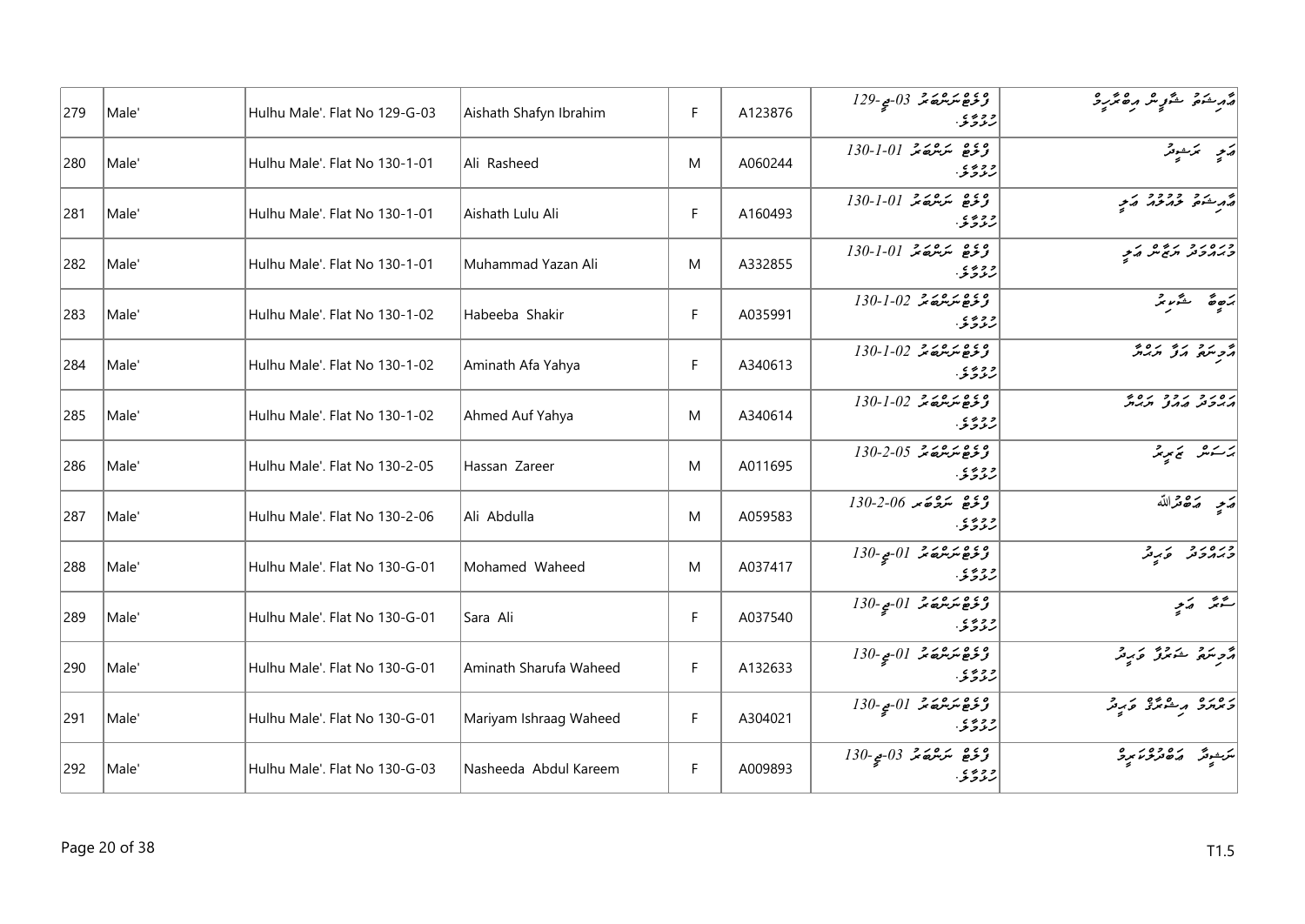| 293 | Male'     | Hulhu Male'. Flat No 130-G-05 | Mohamed Zubairu           | M  | A000372 | $130 - 05$ $222 - 05$<br>ر و و و .<br>رنگوری                              | כנסני הבית                     |
|-----|-----------|-------------------------------|---------------------------|----|---------|---------------------------------------------------------------------------|--------------------------------|
| 294 | Male'     | Hulhu Male'. Flat No 130-G-05 | Ahmed Alif Zubair         | M  | A157544 | $130$ - وَمَعْ صَرْحَمَة مِنْ $05$ - مِي<br><u>رووي.</u>                  | גפגב הציר הסתיב                |
| 295 | Male'     | Hulhu Male'. Flat No 130-G-05 | Abdulla Raif Zubair       | M  | A253766 | $130 - 05$ $222 - 05$<br>ج و بر ي.<br>رنگوري                              | رە داللە بر دو مەھ بر          |
| 296 | Male'     | Hulhu Male'. Flat No 131-1-03 | Mohamed Shafeeg           | M  | A058933 | <i>ووق سكره قر 131-1-131</i><br>ر و و و .<br>رند <del>و</del> و .         | ورەر د شرژ                     |
| 297 | Male'     | Hulhu Male'. Flat No 131-1-03 | Aishath Sham'aa Shafeeq   | F. | A342479 | <i>131-1-03 دُمُهَمَّد</i> 131-1-13<br>ج و بر ي.<br>رنگوري                | أمام المستوفي المستوريج        |
| 298 | Male'     | Hulhu Male'. Flat No 131-1-03 | Fathimath Shaf'aa Shafeeq | F. | A342481 | ووه شرق 131-1-03<br>و و و ء .<br>رندگرنگ                                  | أَرْجِعَةً حَوْرَةً حَتَّرٍ وَ |
| 299 | Male'     | Hulhu Male'. Flat No 132-1-02 | Hussain Shifau            | M  | A066859 | $132 - 1 - 02$ وَقَوْمِ هُمْ سَمْعَةً<br>و و و ء .<br>رند <del>و</del> نو | بر کے مریش شوڑ م               |
| 300 | Male'     | Hulhu Male'. Flat No 132-1-03 | Hassan Nashid             | M  | A039087 | $132 - 1 - 03$ $222 - 1 - 03$<br><u>رووي.</u>                             | ىز سىكىش ئىگە ئىشلىقى          |
| 301 | $ $ Male' | Hulhu Male'. Flat No 132-1-04 | Zubair Ali                | M  | A036314 | و و م م م 132-1-23<br>و و و ء .<br>رند <del>و</del> نو                    | ة قام محمد محمد                |
| 302 | Male'     | Hulhu Male'. Flat No 132-1-04 | Ameena Mohamed Rasheed    | F. | A058829 | و و ع مر شهر 132-1-23<br>و و و ء .<br>رند <del>و</del> نو                 | ړَ پر در دره کر کرشونز         |
| 303 | Male'     | Hulhu Male'. Flat No 132-1-04 | Hawwa Ayath Aliyah Aman   | F  | A106663 | و و م مر م م 1-04-132<br>و و و ء .<br>رو <del>ؤ</del> تو .                | גם זיג זיג זיגם                |
| 304 | Male'     | Hulhu Male'. Flat No 132-1-04 | Amaanullah Hussain        | M  | A154644 | و و ع مر شهر 132-1-23<br>و و و ء .<br>رند <del>و</del> نو                 | برؤ بترالله برسكور بثر         |
| 305 | $ $ Male' | Hulhu Male'. Flat No 132-3-04 | Aishath Mufeedha          | F. | A009761 | و و م مره د چې 132-3-4<br>و و و ي.<br>رندگرنو .                           | ړ د شکاه د وړ تگر              |
| 306 | $ $ Male' | Hulhu Male'. Flat No 132-G-01 | Abdul Wahid               | M  | A055587 | $132 - 01$ $2\sqrt{2}$ $2\sqrt{2}$<br>ر و و و .<br>رند <del>و</del> و .   | ر ه د ه و بر د<br>پره تر تر تر |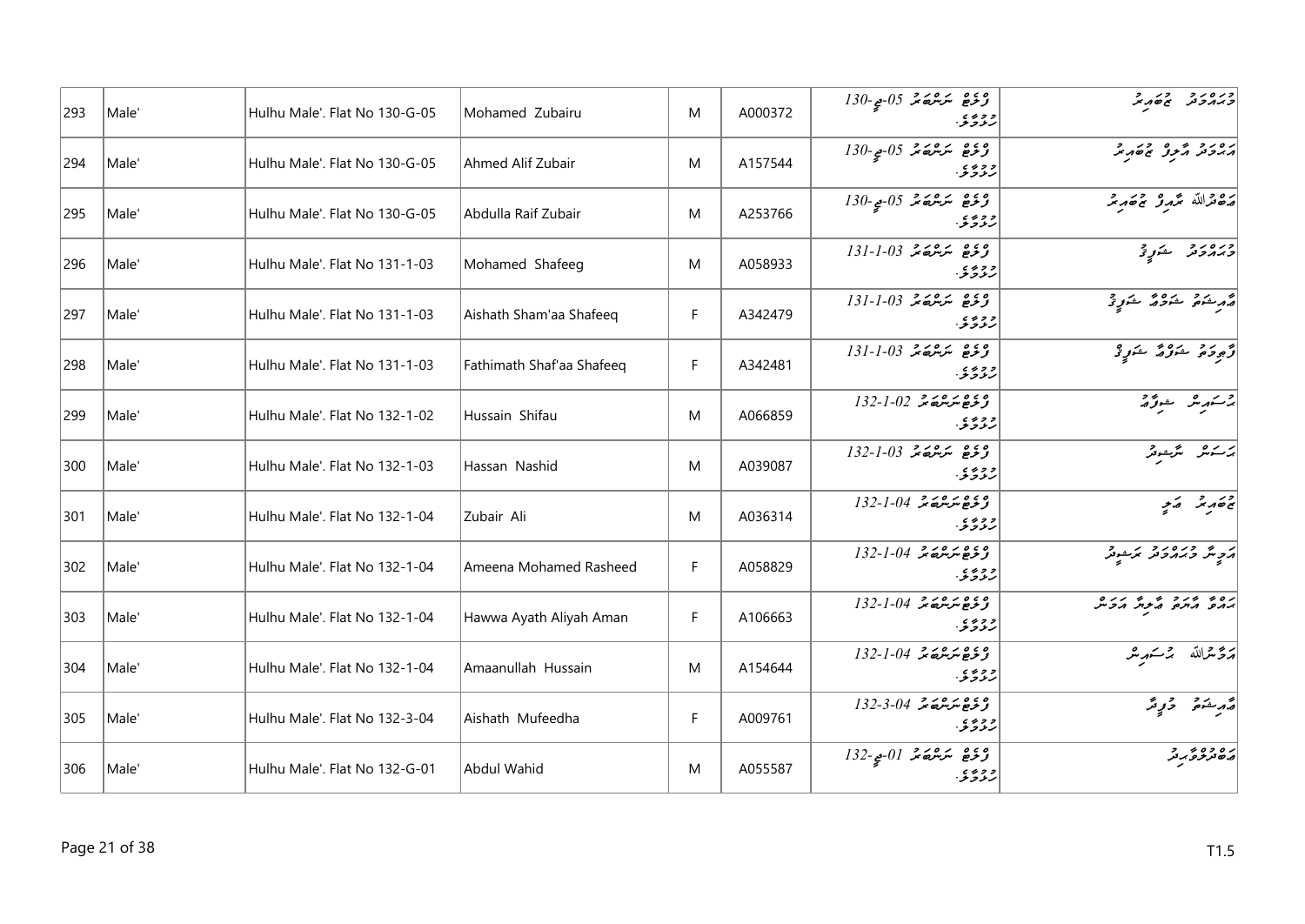| 307   | Male' | Hulhu Male'. Flat No 132-G-01 | Mohamed Adam         | M | A157448 | وْ دْعْ سْرْسْمَةْ 10-يې-132<br>ر و و و .<br>رنگوری          | وره رو وره<br><i>وب</i> رمرونر م <i>ر</i> ترو |
|-------|-------|-------------------------------|----------------------|---|---------|--------------------------------------------------------------|-----------------------------------------------|
| 308   | Male' | Hulhu Male'. Flat No 132-G-02 | Ahmed Mohamed        | M | A037375 | و ۽ وير مريد ڪاري -132<br><u>رووي.</u>                       | נפנד בנסנד<br>גיבת בייתכת                     |
| 309   | Male' | Hulhu Male'. Flat No 132-G-02 | Nazeeha Abdu Latheef | F | A052562 | و و و ه سر سر دي ح 132- 132<br><u>رووي.</u>                  | سَمِيدٌ مەھىرمۇمۇر                            |
| 310   | Male' | Hulhu Male'. Flat No 132-G-02 | Mohamed Aiman Ahmed  | M | A340795 | وْ وْ وْ هْرْ مْرْ ھْ مْرْ - 132 [<br>ر و و د ي.<br>رنگوري   | כנסגב ג'קבית המכת                             |
| $311$ | Male' | Hulhu Male'. Flat No 132-G-03 | Aminath Mahreena     | F | A035073 | و و م م م م بالا الله عبد 132-<br>و و و ء .<br>رو و و .      | أأدوسي ورميد                                  |
| 312   | Male' | Hulhu Male'. Flat No 133-1-01 | Athif Naeem          | M | A042591 | ووع مر مصر 133-1-133<br><u>رووي.</u>                         | أشجو تتمدح                                    |
| 313   | Male' | Hulhu Male'. Flat No 133-1-03 | Nasrulla Waseem      | M | A049091 | و و م مريد 133-1-133<br>و و و ء .<br>رند <del>و</del> نو     | ىتربىق تدالله كاسوقر                          |
| 314   | Male' | Hulhu Male'. Flat No 133-2-02 | Ibrahim Mohamed Didi | M | A041918 | <b>133-2-02</b> مَرْسُ قَصْدُ 2-2-133<br><u>رووي.</u>        |                                               |
| 315   | Male' | Hulhu Male'. Flat No 133-2-02 | Mohamed Nadhir       | M | A071192 | ووه شهده 2-2-33 / 133-2<br>و و و ء .<br>رند <del>و</del> نو  | ورەرو شرىر                                    |
| 316   | Male' | Hulhu Male'. Flat No 133-2-04 | Zakariyya Mansoor    | M | A042527 | و و م مركز 2-04 -133<br>و و و ء .<br>رند <del>و</del> نو     | גג פי גם מיני                                 |
| 317   | Male' | Hulhu Male'. Flat No 133-3-06 | Jaufar Abdul Rahman  | M | A063485 | و و م م م م د 133-3-62<br>و و و ء .<br>رو <del>ؤ</del> تو .  | קרק קסרסקסקס<br>במציג מסינומינגליינ           |
| 318   | Male' | Hulhu Male'. Flat No 133-3-06 | Jazleen Jaufar       | M | A273341 | و و م م م د 133-3-62<br>و و و ء .<br>رندگرنگ                 | ي چې چې سر د کار کړ                           |
| 319   | Male' | Hulhu Male'. Flat No 133-G-03 | Ahmed Zahid Moosa    | M | A011368 | و و و هر شهر 133-مې -133<br>و و و ي.<br>رندگرنگ              | ړه د د ځريز وقت                               |
| 320   | Male' | Hulhu Male'. Flat No 133-G-03 | Abeera Latheef       | F | A040099 | و و و هر شهر 133-مې -133<br>و و و ء .<br>رند <del>و</del> نو | ړُهِ پَه دَوِرْ                               |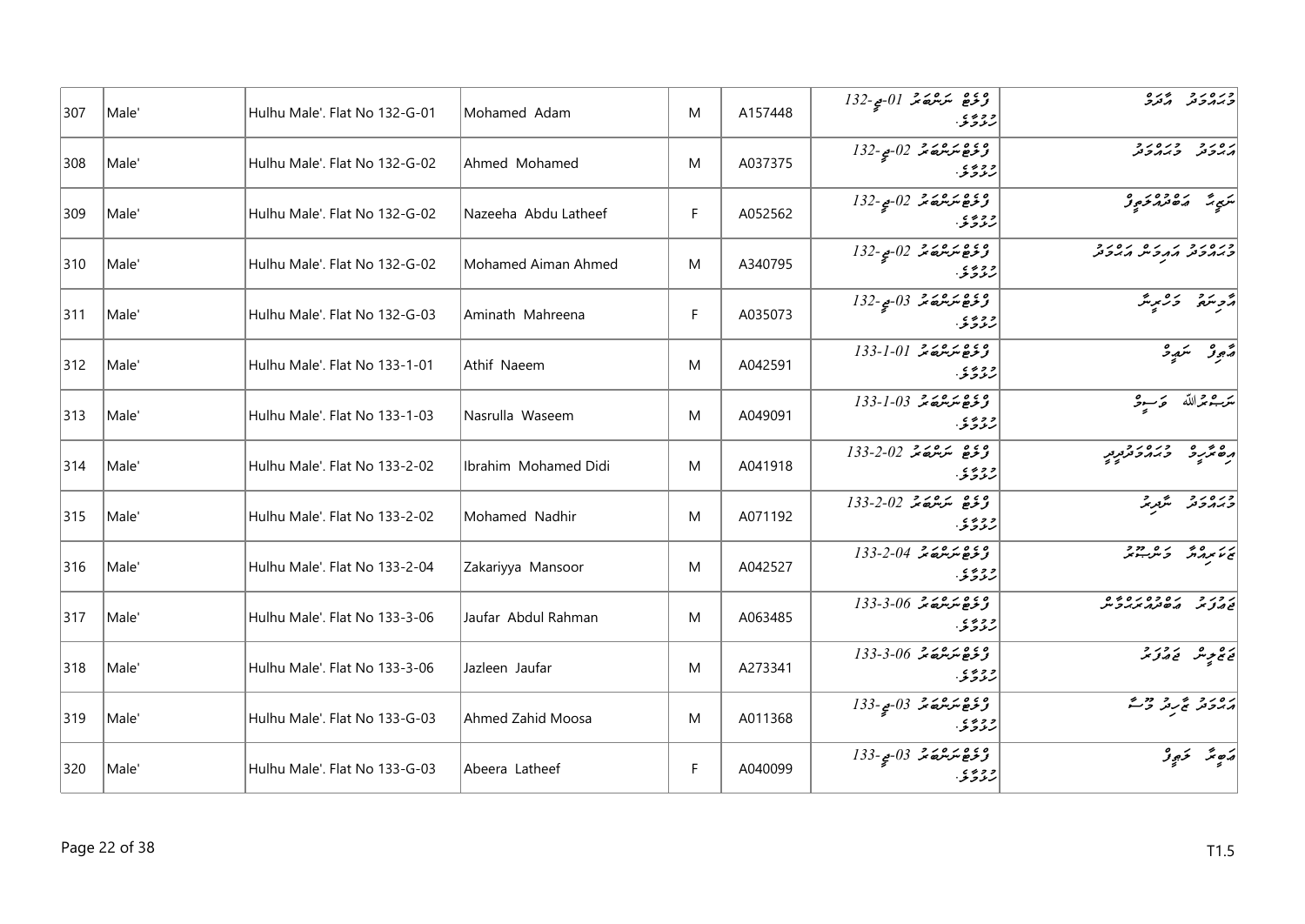| 321 | Male' | Hulhu Male'. Flat No 133-G-03 | Aminath Zaura Zahid | F           | A269094 | وْ وْ هِ مُرْسُمْ قْدْ 133- وْ 133<br>و و و ي.<br>رنونوگو .   | أأدوسه وأراد المحارقه                                |
|-----|-------|-------------------------------|---------------------|-------------|---------|---------------------------------------------------------------|------------------------------------------------------|
| 322 | Male' | Hulhu Male'. Flat No 133-G-04 | Hamdhy Abdul Samad  | M           | A057891 | و و و مرمور چ -133<br>ر و و ي.<br>رندگرنو                     | גם גם כם גגב                                         |
| 323 | Male' | Hulhu Male'. Flat No 133-G-04 | Nafeesa Mohamed     | F           | A121592 | و ۽ وير مهر پر 133-يع-133<br>ج و بر ي.<br>رنگوري              | سَموِے دیہ دیا                                       |
| 324 | Male' | Hulhu Male'. Flat No 134-2-01 | Amal Hussain        | F           | A035190 | و د م مرد م د 134-2-01<br>و و و ء .<br>رند <del>و</del> نو    | ە ئۇ بار ئىر ئىر                                     |
| 325 | Male' | Hulhu Male'. Flat No 134-2-01 | Mohamed Shareef     | M           | A102854 | و د م مرد م د 134-2-01<br><u>رووي.</u>                        | ورەرو شەرو                                           |
| 326 | Male' | Hulhu Male'. Flat No 134-2-01 | Ahmed Anoof Mohamed | M           | A327662 | ووم شر <i>هغة</i> 134-2-01<br><u>رووي.</u>                    | ג סג כ"ג מס"ך בג סג כ"<br>ה' גב ב"ק ה" ע"ק ב ג' הב"ב |
| 327 | Male' | Hulhu Male'. Flat No 134-3-02 | Abdulla Zakariyya   | M           | A055766 | و د م مره د ح د 134-3-02<br>و و و ء .<br>رند <del>و</del> نو  | أرەقمەللە ئىمكىر مەر                                 |
| 328 | Male' | Hulhu Male'. Flat No 134-G-03 | Ibrahim Shareef     | M           | A020729 | و و و هر سر ه دي -134<br>و و و ء .<br>رند <del>و</del> و .    | رەنزىر ئىبر                                          |
| 329 | Male' | Hulhu Male'. Flat No 135-1-01 | Ismail Mohamed      | M           | A000321 | وء ۾ مرمود 135-1-135<br><u>رووي.</u>                          | بر عظم عده در در د                                   |
| 330 | Male' | Hulhu Male'. Flat No 135-1-01 | Waseema Hussain     | $\mathsf F$ | A154929 | $135 - 1 - 01$<br>و و و ء .<br>رند <del>و</del> نو            | كوسوق برسكورش                                        |
| 331 | Male' | Hulhu Male'. Flat No 135-1-01 | Aishath Thilmeeza   | F           | A305710 | $135 - 1 - 01$<br><u>رووي.</u>                                | فمرشكم وقرقر                                         |
| 332 | Male' | Hulhu Male'. Flat No 135-1-01 | Moosa Tharaf        | M           | A305714 | $135 - 1 - 01$<br>و و و ء .<br>رندگرنگ                        | دو مه بر ده<br>د سه می مرکز                          |
| 333 | Male' | Hulhu Male'. Flat No 135-2-04 | Mohamed Adil        | M           | A057251 | $135 - 2 - 04$ $222 - 24$<br>و و و ء .<br>رند <del>و</del> نو | ورەر د گەرگى                                         |
| 334 | Male' | Hulhu Male'. Flat No 135-3-01 | Nafiz Moosa         | M           | A037761 | $135 - 3 - 01$ $222 - 25$<br>و و و ء .<br>رندگرنگ             | شریقر از حم                                          |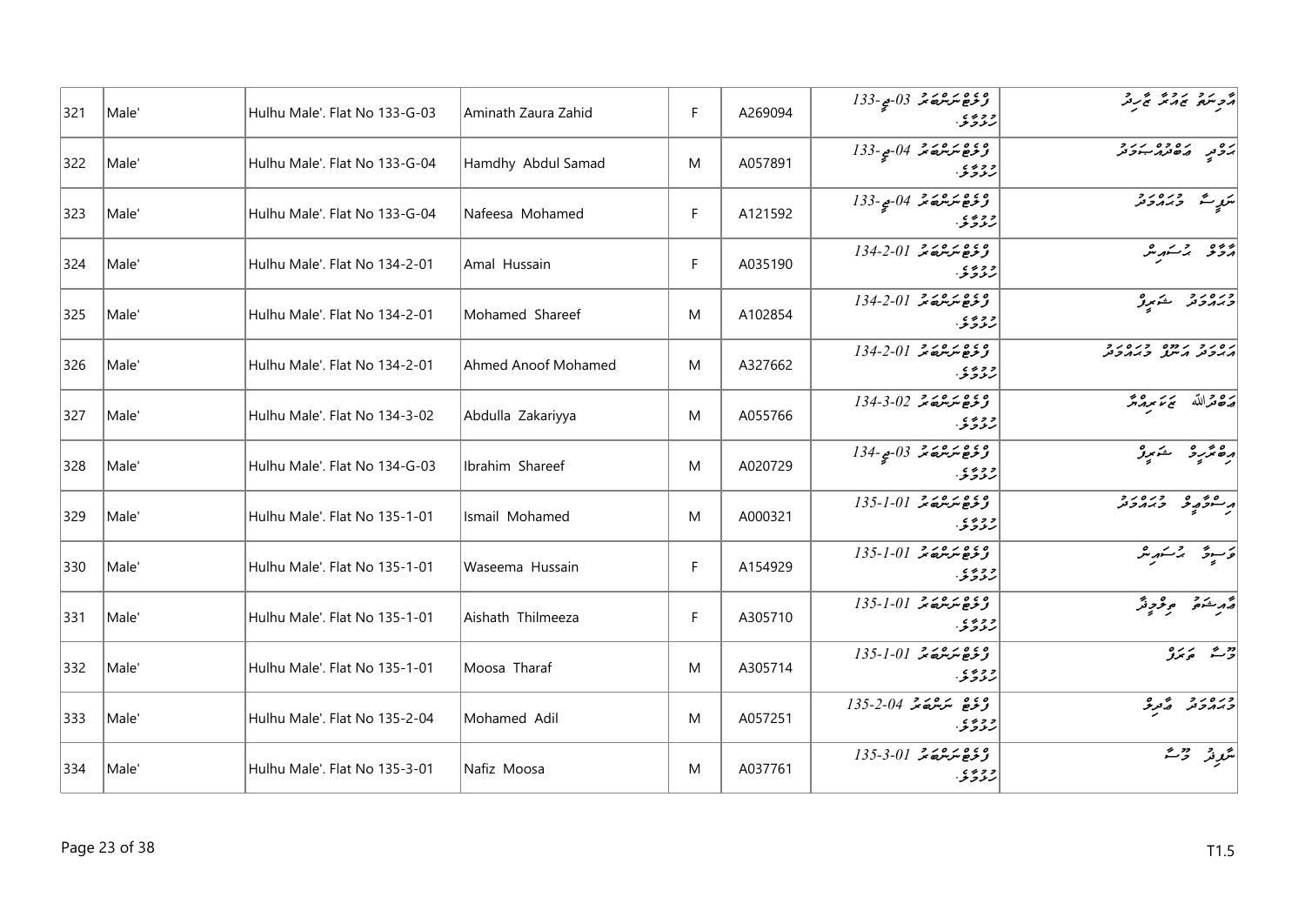| 335 | Male' | Hulhu Male'. Flat No 135-3-01 | Shirumeen Ahmed          | F           | A144871 | $135 - 3 - 01$ $329 - 29$<br>و و و ء .<br>رند <del>و</del> نو                      | جوهرج مراكبه والمراكب   |
|-----|-------|-------------------------------|--------------------------|-------------|---------|------------------------------------------------------------------------------------|-------------------------|
| 336 | Male' | Hulhu Male'. Flat No 135-3-01 | Mohamed Naail Nafiz      | M           | A352502 | و د م مرد م د 135-3-01<br>و و و ء .<br>رو <del>ؤ</del> تو .                        | ورەرو شرق شرقى          |
| 337 | Male' | Hulhu Male'. Flat No 135-3-01 | Aminath Nuha Nafiz       | F           | A366156 | ووم شر <i>هغة</i> 135-3-01<br><u>رووي.</u>                                         | أأرد المرد أورثه الكربي |
| 338 | Male' | Hulhu Male'. Flat No 135-3-04 | Hassan Asheeth           | M           | A046579 | و و م مر م م د 135-3-135<br>و و و ء .<br>رو و و .                                  | ىر سەش مەھپەتر          |
| 339 | Male' | Hulhu Male'. Flat No 135-G-02 | Aminath Fazeela          | F.          | A032197 | ووم <i>مركزم كى 135-ي</i> و-135<br>ج و بر ي.<br>رنگوري                             | أزويتهم وكالمناقر       |
| 340 | Male' | Hulhu Male'. Flat No 135-G-05 | Abdulla Hassan           | M           | A035274 | و و م م م م بار 135 - 135<br>ج و بر ي.<br>رنگوري                                   | رە قراللە ئەسكەش        |
| 341 | Male' | Hulhu Male'. Flat No 136-1-03 | Ahmed Ali                | M           | A037940 | $136 - 1 - 03$ $222 - 82$<br>و و و ء .<br>رو و و .                                 | ړ ور د کم               |
| 342 | Male' | Hulhu Male'. Flat No 136-1-03 | Aminath Faiha Ahmed      | F           | A383333 | $136 - 1 - 03$ $222 - 82$<br><u>رووي.</u>                                          | أأوسمي وأراث أأبادو     |
| 343 | Male' | Hulhu Male'. Flat No 136-2-03 | Aminath Hamdhoona        | $\mathsf F$ | A113910 | $136 - 2 - 03$ $222 - 32$<br>و و و ء .<br>رند <del>و</del> نو                      | أأدمر والمحافظة         |
| 344 | Male' | Hulhu Male'. Flat No 136-2-04 | Ahmed Adil               | M           | A000481 | $136 - 2 - 04$ $222 - 62$<br>و و و ء .<br>رند <del>و</del> نو                      | پره د په پرې            |
| 345 | Male' | Hulhu Male'. Flat No 136-3-04 | Eenas Adam               | F           | A035618 | و و م مر م م د 136-3-04<br><u>رووي.</u>                                            | ړ شرت پر پره            |
| 346 | Male' | Hulhu Male'. Flat No 136-G-01 | Ismail Husam             | M           | A065595 | $136 - 01$ كَرْمُوْهِ سَرْسْرَهُ مِنْ $10 - 4$<br>و و و ء .<br>رند <del>و</del> نو | ر عۇرپۇ بەللەر          |
| 347 | Male' | Hulhu Male'. Flat No 136-G-02 | Nooh Ali                 | M           | A025341 | وْ وْ وْ مْسْتَمْعَةْ 136- مْتْ 136-<br>و و و ء .<br>رند <del>و</del> نو           | چرچه ځې په              |
| 348 | Male' | Hulhu Male'. Flat No 137-1-03 | Ibrahim Munthasir Najeeb | M           | A247432 | $137 - 1 - 03$ $222 - 82$<br>و و و ء .<br>رندگرنگ                                  | رە ئەر ئەر ئەر ئىرە     |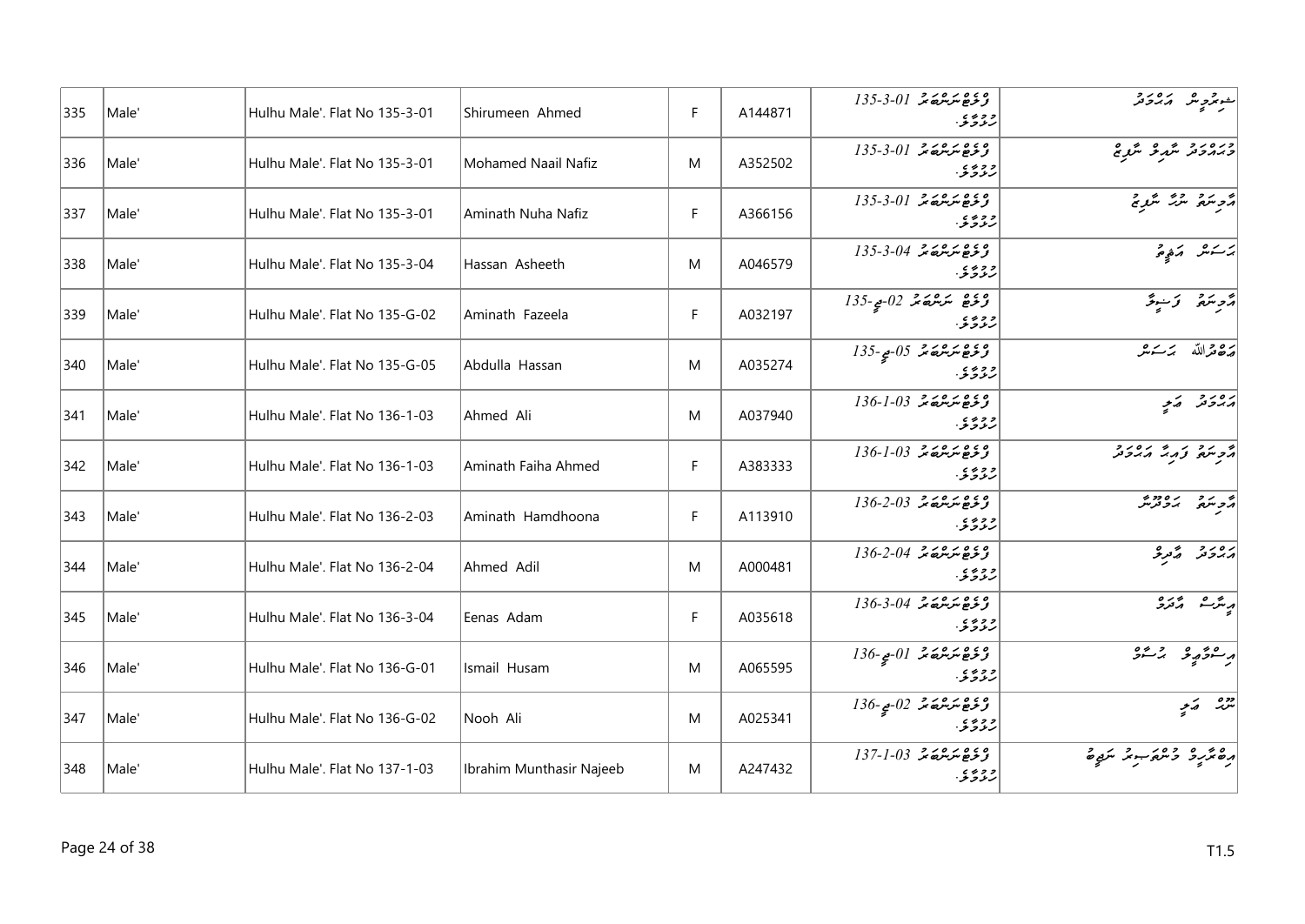| 349 | Male' | Hulhu Male'. Flat No 137-1-03 | Ahmed Munazil Najeeb     | M           | A247433 | $137 - 1 - 03$ $222 - 82$<br>و و و ء .<br>رند <del>و</del> نو                                                                                                      | رەر د ئەر بەيدى ئىي ئ                          |
|-----|-------|-------------------------------|--------------------------|-------------|---------|--------------------------------------------------------------------------------------------------------------------------------------------------------------------|------------------------------------------------|
| 350 | Male' | Hulhu Male'. Flat No 137-G-04 | Ahmed Rifath             | M           | A009434 | ووم مركزة مركب -137<br><u>رووي.</u>                                                                                                                                | ג ס ג כ ג פ ג כ<br>ג ג כ ג ג ג ג ב ב י         |
| 351 | Male' | Hulhu Male'. Flat No 137-G-04 | Fathimath Yasmeen        | F           | A052073 | و و و ه مره د چه -137<br><u>رووي.</u>                                                                                                                              | رٌوجو وگرامچ                                   |
| 352 | Male' | Hulhu Male'. Flat No 137-G-04 | Shaain Ahmed             | M           | A157866 | و و ه عرم مع حر 137- م 137<br>ر و و د ي.<br>رنگوري                                                                                                                 | أشكره مدورد                                    |
| 353 | Male' | Hulhu Male'. Flat No 137-G-04 | Fathimath Lauza          | F.          | A311699 | و ۽ وير وير چي -137 - 137<br><u>رووي.</u>                                                                                                                          | و محمد محمد المحمد                             |
| 354 | Male' | Hulhu Male'. Flat No 137-G-04 | Shaba Ahmed              | $\mathsf F$ | A378924 | و ۽ وير مريد 137-يي-137<br>ج و بر ي.<br>رنگوري                                                                                                                     | شۇڭ بەردىر                                     |
| 355 | Male' | Hulhu Male'. Flat No 138-2-02 | Mohamed Abdulla          | M           | A031062 | $138 - 2 - 02$ و محمد حصر معنى الله عليه الله عليه معنى الله عليه الله عليه الله عليه الله عنه الله عن الله عنه الله عنه الله<br>و و و ء .<br>رند <del>و</del> و . | وره رو ده دالله                                |
| 356 | Male' | Hulhu Male'. Flat No 138-2-03 | Ameema Mohamed           | F           | A042825 | و و م مرمون 2-03-138<br><u>رووي.</u>                                                                                                                               |                                                |
| 357 | Male' | Hulhu Male'. Flat No 138-2-03 | Mariyam Manike           | F           | A070749 | $138 - 2 - 03$ $222 - 82$<br>ج و بر ي.<br>رنگوري                                                                                                                   | ג 2010 ב<br>המחבר ביינו                        |
| 358 | Male' | Hulhu Male'. Flat No 138-2-03 | Mohamed Abdul Gadir      | M           | A276076 | $138 - 2 - 03$ $222$<br>و و و ء .<br>رند <del>و</del> نو                                                                                                           | وره رو دره وه پر د<br>وبرماوتر امان تورو تورنگ |
| 359 | Male' | Hulhu Male'. Flat No 138-2-03 | Mohamed Naif Basheer     | M           | A328616 | $138 - 2 - 03$ $222 - 3$<br>و و و ء .<br>رو <del>ؤ</del> تو .                                                                                                      | ورەرو شرو ەشىر                                 |
| 360 | Male' | Hulhu Male'. Flat No 138-3-02 | Shafiya Abdul Rahman     | F           | A049500 | <b>138-3-02</b> مركز 138-3-42<br>و و و ي.<br>رنونوگو                                                                                                               | شگورگر می مورد مدیر و محمد                     |
| 361 | Male' | Hulhu Male'. Flat No 138-3-02 | Mariyam Samha Shareef    | $\mathsf F$ | A161037 | $138 - 3 - 02$ $222 - 222$<br>و و و ء .<br>رندگرنگ                                                                                                                 | دەرە رەپ شەرر                                  |
| 362 | Male' | Hulhu Male'. Flat No 138-3-02 | Aminath Samahath Shareef | F           | A334211 | $138 - 3 - 02$ $222 - 202$<br>و و و ء .<br>رندگرنگ                                                                                                                 | أروسه كالمراد وأبرو                            |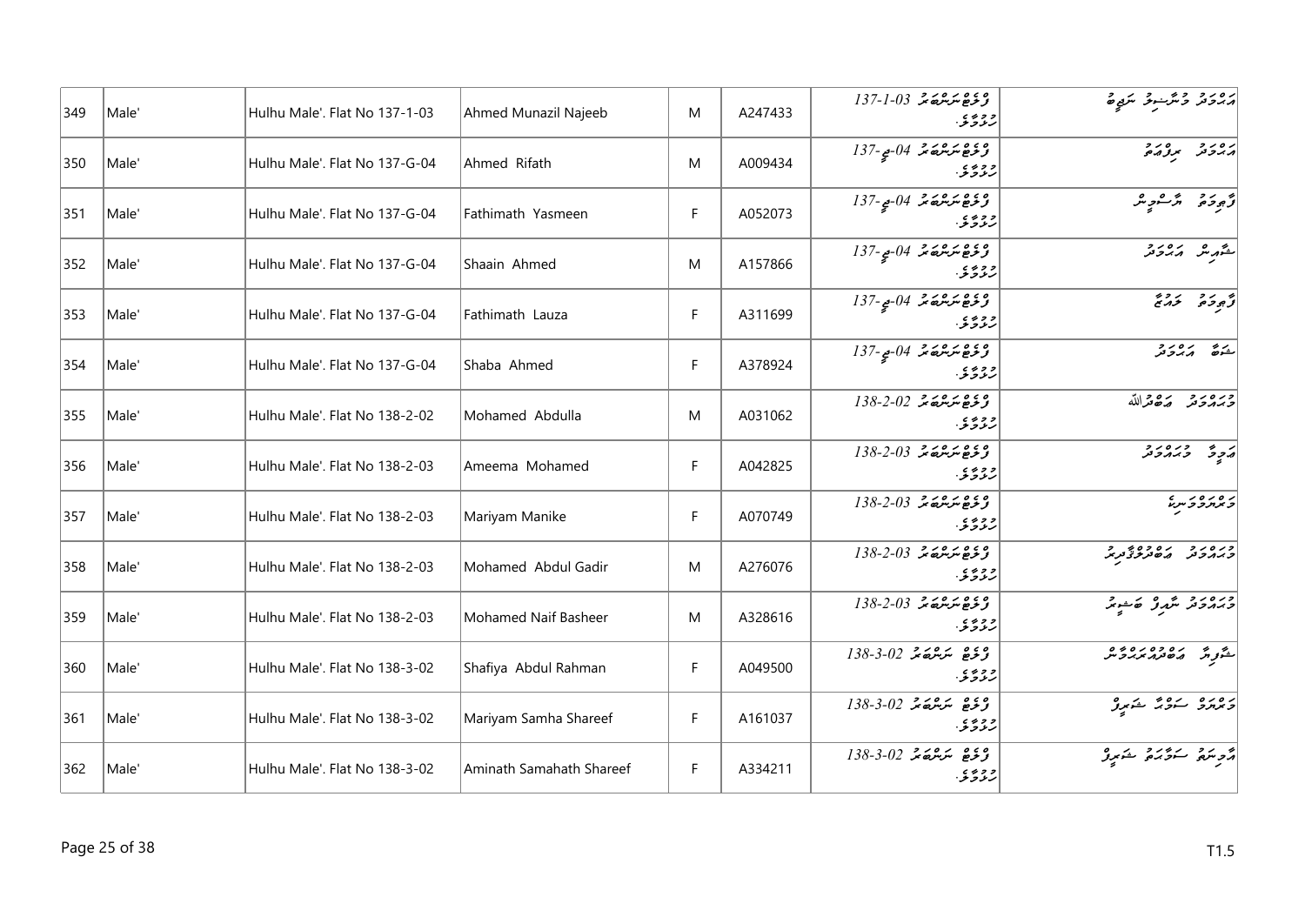| 363 | Male' | Hulhu Male'. Flat No 138-3-02 | Fathimath Sana Shareef          | F. | A334324 | $138 - 3 - 02$ $222 - 222$<br>و و و ء .<br>رند <del>و</del> نو                                                                                       | ۋە ئەھ سەش ھەرۇ                                         |
|-----|-------|-------------------------------|---------------------------------|----|---------|------------------------------------------------------------------------------------------------------------------------------------------------------|---------------------------------------------------------|
| 364 | Male' | Hulhu Male'. Flat No 138-3-02 | Ahmed Samih Shareef             | M  | A339079 | $138 - 3 - 02$ $222 - 222$<br>و و و ء .<br>رند <del>و</del> نو                                                                                       | رەر دىگرى ھەر                                           |
| 365 | Male' | Hulhu Male'. Flat No 138-3-03 | Ali Abdul Rahman                | M  | A032974 | ووه سكره 138-3-03<br>و و و ء .<br>رند <del>و</del> و .                                                                                               | د ده ده ده ده م                                         |
| 366 | Male' | Hulhu Male'. Flat No 138-3-03 | Mariyam Majdha                  | F  | A111886 | $138 - 3 - 03$ $222 - 82$<br>و و و ء .<br>رند <del>و</del> و .                                                                                       | ر ه ر ه<br><del>د</del> بربرو<br>ر ە ئەگە<br>سىر قىگە   |
| 367 | Male' | Hulhu Male'. Flat No 138-3-03 | Fathimath Mohamed Maniku        | F  | A127369 | وء ۾ ش <i>هيھ خي</i> 3-03-138<br><u>رووي.</u>                                                                                                        | و د دره دور د                                           |
| 368 | Male' | Hulhu Male'. Flat No 138-G-04 | Ahmed Faisal                    | M  | A064309 | و و م م م م م بال الله عليه -138<br>ر و و ء .<br>رند <del>و</del> نو                                                                                 | رەرد زەبىر                                              |
| 369 | Male' | Hulhu Male'. Flat No 138-G-04 | Mohamed Miuwan Faisal           | M  | A165755 | $138 - 04$ تَرْحَوْهُ سَرْسَرْهُ مَرْ $138 - 04$ مِ<br>و و و ء .<br>رو <del>و</del> و .                                                              | ورەر د دەھ زېرب                                         |
| 370 | Male' | Hulhu Male'. Flat No 82-G-01  | Ilham Mohamed Manik             | F. | A063601 | $82$ - د د د . و د ه مرموه مرب $1$ - د $92$ - د $-$                                                                                                  | أروره ورود در د                                         |
| 371 | Male' | Hulhu Male'. Flat No 83-1-04  | Ibrahim Rasheed                 | M  | A031846 | 33-1-04 ر <i>وم مرموم كى 1-04-83</i>                                                                                                                 | أرەنۇر ئەسىر                                            |
| 372 | Male' | Hulhu Male'. Flat No 83-3-03  | Mohamed Shareef Abdul<br>Majeed | M  | A032477 | 33-3-03 ر <i>وء ۾ سرپيءَ جي 3-3-83</i>                                                                                                               | وره رو در ده ده ده در و<br>و پر پروتر څوړز پره ترڅرخ پر |
| 373 | Male' | Hulhu Male'. Flat No 84-1-01  | Mufeed Mohamed                  | M  | A047458 | 32 <i>32. ووقع مرمومة 1-01-84</i>                                                                                                                    | ور ورەر د                                               |
| 374 | Male' | Hulhu Male'. Flat No 84-1-06  | Ibrahim Zahir                   | M  | A024621 | $84 - 1 - 06$ $222 - 82$<br>و و و ء .<br>رند <del>و</del> و .                                                                                        | مەھەر بەر ئەرىر                                         |
| 375 | Male' | Hulhu Male'. Flat No 84-1-06  | Hassan Sunad                    | M  | A205957 | $84 - 1 - 06$ $222 - 82$<br>و و و ء .<br>رند <del>و</del> نو                                                                                         | ىر كەش سەئىر تەر                                        |
| 376 | Male' | Hulhu Male'. Flat No 84-2-04  | Saeed Hassan                    | M  | A011780 | ووق سرس 14-2-84<br>و و و ي.<br>رنونوگو                                                                                                               | سكورة كالكامل                                           |
| 377 | Male' | Hulhu Male'. Flat No 84-2-04  | Fathmath Raya Saeed             | F  | A223824 | ووم ش <i>رەم خەن 14-2-84</i><br><u>رووي.</u>                                                                                                         | توجوحه تمركز كتهيز                                      |
| 378 | Male' | Hulhu Male'. Flat No 84-3-01  | Aishath Ali                     | F. | A080427 | $\overline{84-3-01}$ $\overline{x}$ $\overline{x}$ $\overline{x}$ $\overline{x}$ $\overline{z}$ $\overline{z}$ $\overline{z}$<br>و و و ي.<br>رندگرنگ | وكرمشتم وكمج                                            |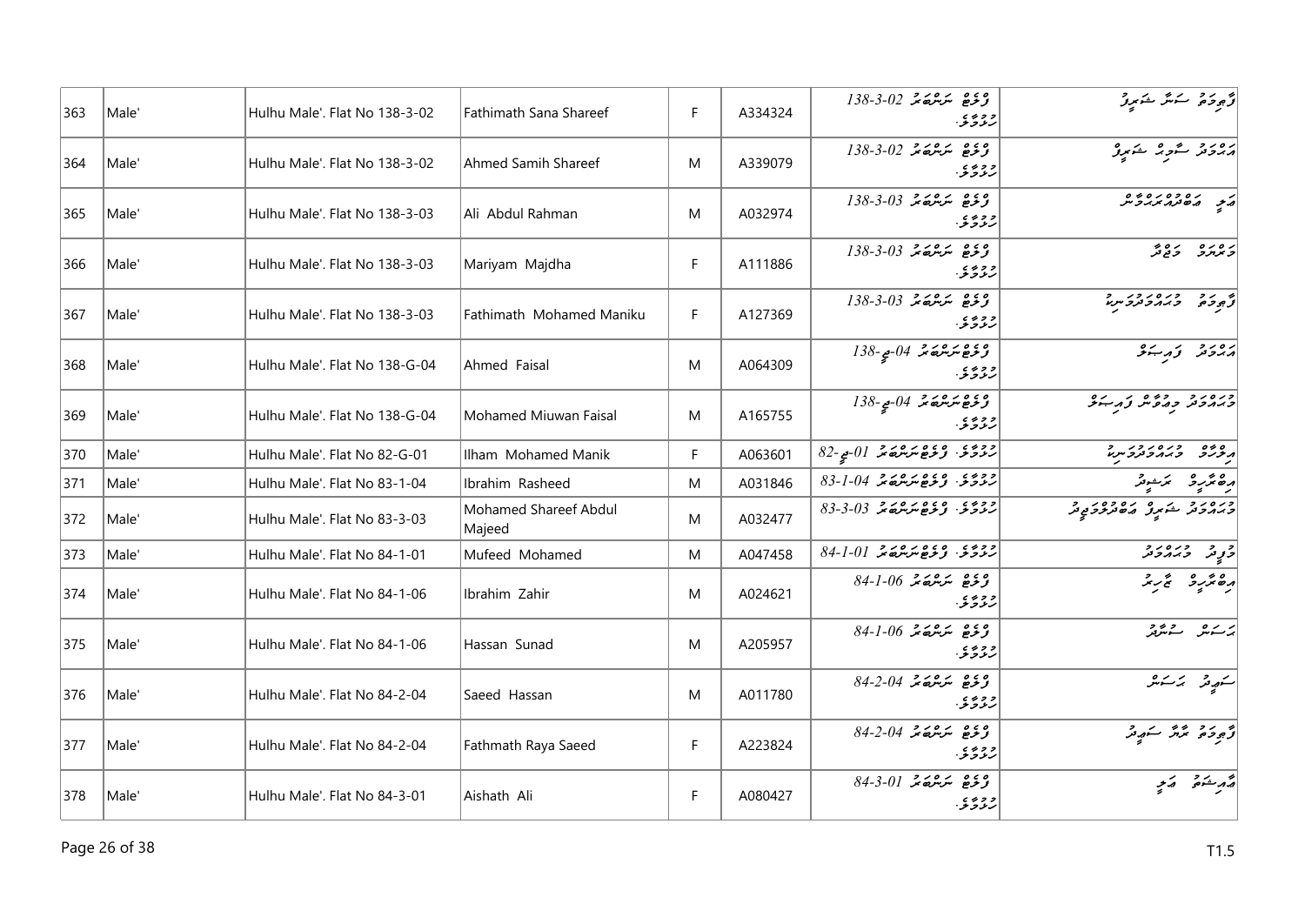| 379 | Male' | Hulhu Male'. Flat No 84-3-03 | Ahmed Anees               | M  | A075957 | 34-3-03 مرتفقة 19-3-84 84-3-03                               | أرور وتمير                                               |
|-----|-------|------------------------------|---------------------------|----|---------|--------------------------------------------------------------|----------------------------------------------------------|
| 380 | Male' | Hulhu Male'. Flat No 85-1-02 | Mariyam Rozy              | F  | A141723 | 35-1-02 ر <i>وۋھ مرموم كى 1-02-85</i>                        | ئەنگەر ئ                                                 |
| 381 | Male' | Hulhu Male'. Flat No 85-1-03 | Fathimath Rasheeda        | F  | A047868 | 35-1-03 مرمود مركز 1-03-85                                   | أرتموخاتم التماسية                                       |
| 382 | Male' | Hulhu Male'. Flat No 85-1-03 | Mohamed Fauzy             | M  | A064422 | 35-1-03 مرتفق مرتفقة 1-03-85                                 | وره رد در<br>حدمدونر تومني                               |
| 383 | Male' | Hulhu Male'. Flat No 85-1-03 | Abdulla Rushdan Mohamed   | M  | A333019 | 35-1-03 مرتفق مرتفقة 1-03-85                                 | رە داللە برخوترىر دىرەرد                                 |
| 384 | Male' | Hulhu Male'. Flat No 85-2-02 | Ahmed Shareef             | M  | A032464 | 35-2-02 كوم محمد 20-2-85 -85                                 | رەر دېرو                                                 |
| 385 | Male' | Hulhu Male'. Flat No 85-3-04 | Abdul Azeez               | M  | A057229 | 35-3-04 مەھ <i>برەھ بىر 3-64-85</i>                          | ر ه و و ر<br>پره ترڅه پې چ                               |
| 386 | Male' | Hulhu Male'. Flat No 85-3-04 | AZIYYU ABDUL AZEEZ        | M  | A351027 | 35-3-04 كوم محمد 10-3-85 -85                                 | ג׳ פר גם בסג׳ ב                                          |
| 387 | Male' | Hulhu Male'. Flat No 85-G-01 | Ibrahim Shameem Moosa     | M  | A058077 | 35° - و د و و مرمون تر 10-يې -85                             | ړە ئرېږو شوې وچر                                         |
| 388 | Male' | Hulhu Male'. Flat No 85-G-01 | Asiyath                   | F  | A064395 | $85 - 01$ حيد و د م مرسم مل د ال - حي                        | و سوهر د<br>م                                            |
| 389 | Male' | Hulhu Male'. Flat No 85-G-01 | Fathmath Shiura Ibrahim   | F. | A249534 | $85 - 01$ حِمْدَة مِنْ قَوْمِ عَبْرِ مُرْجَعَة $01 - 1$      | ژّودَه شرد رُه دُرد                                      |
| 390 | Male' | Hulhu Male'. Flat No 85-G-01 | Aminath Aroosha Ibrahim   | F. | A339173 | 35 - 35 - 35 مركزة محمد - 10 - ي - 85                        | أزويته أبره بمره وكالربرد                                |
| 391 | Male' | Hulhu Male'. Flat No 85-G-03 | Fathimath Lamha           | F  | A102309 | $85$ - جوء محرم مريد ھو $\sim$ جو -85 $\sim$                 | وُجِعَةٍ وَوَيَّ                                         |
| 392 | Male' | Hulhu Male'. Flat No 86-2-01 | Mohamed Arusal Mumthaz    | M  | A328474 | 36-2-01 د و د م م م م م م م د 36-2-01                        | 2402 - 2402 - 2402<br>כמחכת הת—יב ככתב                   |
| 393 | Male' | Hulhu Male'. Flat No 86-G-02 | Naila Ibrahim Fulhu       | F  | A067673 |                                                              | شرقه رەپرىرور                                            |
| 394 | Male' | Hulhu Male'. Flat No 87-1-01 | Hawwa Mohamed             | F  | A055447 | 37-1-01 دوم مرمود 1-01-87                                    | ر ه بو<br>براد تو<br>و رە ر د<br><i>د بە</i> پەر         |
| 395 | Male' | Hulhu Male'. Flat No 87-1-01 | Sobah Usman               | M  | A058928 | 37-1-01 كوم محمد من 1-1-87                                   | بەئ<br>چە ئۇ ئەشر                                        |
| 396 | Male' | Hulhu Male'. Flat No 87-1-01 | Mohamed Ahil              | M  | A362303 | 37-1-01 دوم مرمود 1-01-87                                    | ورەر د گرى                                               |
| 397 | Male' | Hulhu Male'. Flat No 87-1-02 | Mohamed Waleed Aboobakuru | M  | A078172 | 37-1-02 ر <i>وۋھ مرموم كى 20-1-87</i>                        | כנסגב גבל גמניבב                                         |
| 398 | Male' | Hulhu Male'. Flat No 87-1-04 | Abdulla Ibrahim           | M  | A055640 | $87 - 1 - 04$ $222 - 82$<br>و و و ء .<br>رند <del>و</del> نو | مَصْدَاللَّهُ مِصْغَرَبِهِ                               |
| 399 | Male' | Hulhu Male'. Flat No 87-2-02 | Ahmed Rasheed             | M  | A054012 | 37-2-02 مەم ھەر 20-2-87 -87                                  | رەرو كەنبەتە                                             |
| 400 | Male' | Hulhu Male'. Flat No 87-2-03 | Mohamed Saqib             | M  | A043866 | 37-2-03 مرمود 20-2-87                                        | وره رو په ه<br>د برونر څخه                               |
| 401 | Male' | Hulhu Male'. Flat No 87-3-02 | Ahmed Hameed              | M  | A066271 | 37-3-02 مرمود من 10-3-87                                     | دەر بر ترىپ                                              |
| 402 | Male' | Hulhu Male'. Flat No 87-3-02 | Mohamed Ausam Ahmed       | M  | A394213 | 37-3-02 و <i>و ه ه مره چې</i> 20-3-87                        | כנסגב גבגם גםגב<br><i>כג</i> מכת ממ <sup>י</sup> יב מגבת |
| 403 | Male' | Hulhu Male'. Flat No 87-G-01 | Habeeba Hussain           | F  | A073656 | 32 - وقوع مرمودة مرك - السيم - 87                            | أبرّه فأستمر مثر                                         |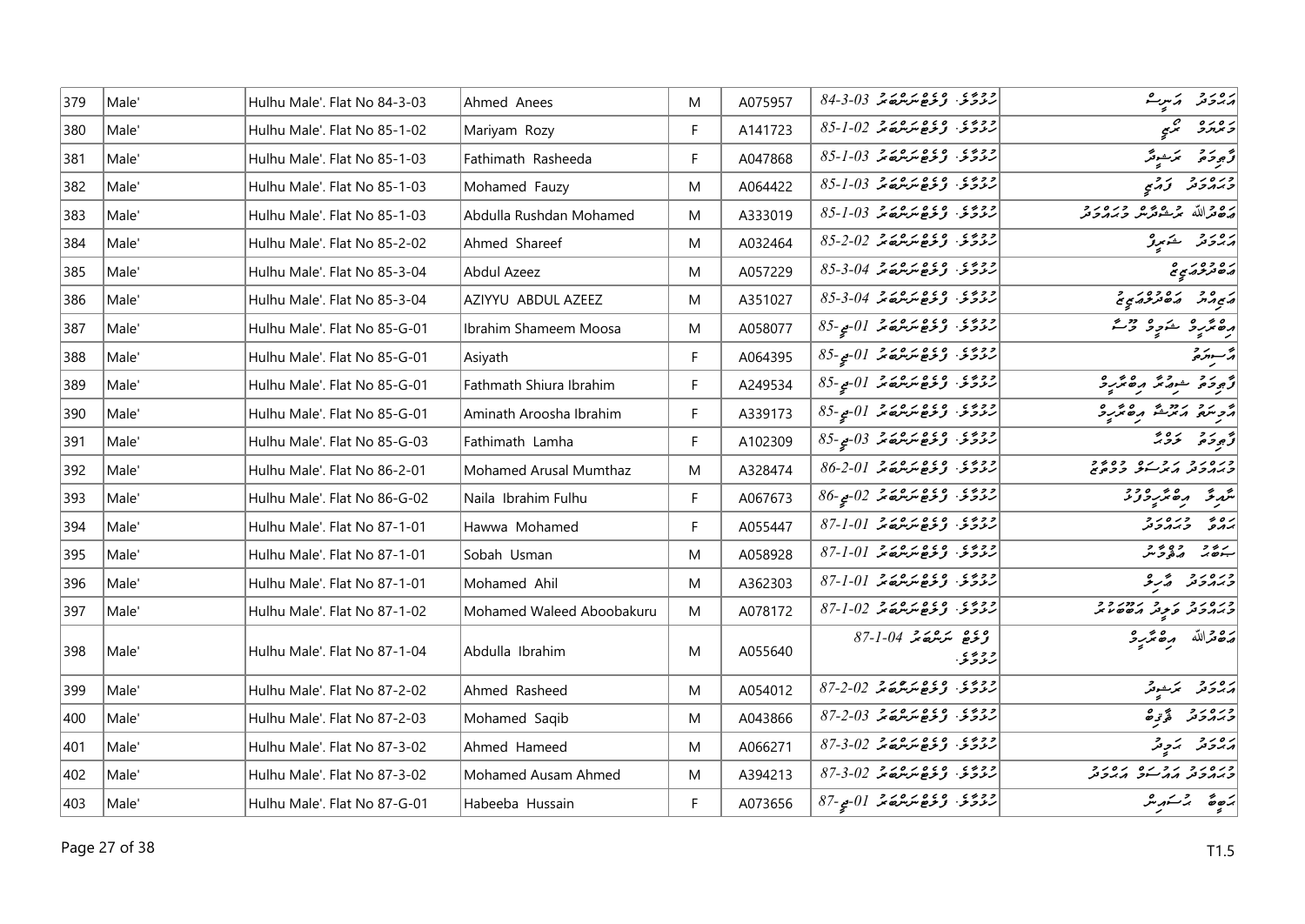| 404 | Male' | Hulhu Male'. Flat No 87-G-01            | Hassan Shuzain        | M           | A138507 | دووي. وووم مرموه تر 10-يې-87                                                | ىر كەش سۇھىمىر                              |
|-----|-------|-----------------------------------------|-----------------------|-------------|---------|-----------------------------------------------------------------------------|---------------------------------------------|
| 405 | Male' | Hulhu Male'. Flat No 87-G-01            | Mariyam Reena         | E           | A158663 | $87 - 01$ حرم من من من من من ال $-87$                                       | ويوبره<br>ىيە ئىگە<br>ئە                    |
| 406 | Male' | Hulhu Male'. Flat No 87-G-01            | Aminath Leena         | E           | A294888 | $87 - 01$ حرم من من من من من ال $-87$                                       | ړې سرچ په پر                                |
| 407 | Male' | Hulhu Male'. Flat No 87-G-01            | Ibrahim Ihsaan        | M           | A294891 | 7 - ج ج ع ح ع مر مر ح ال ع -87 - 87                                         | ر پر شهر<br>دە ئەرو                         |
| 408 | Male' | Hulhu Male'. Flat No 87-G-01            | Hussain Ahsan         | M           | A294893 | $87 - 01$ حِمْدَ حَمْدَ فَرَحْمَةِ مِنْ مَسْتَمَعَةِ $01 - 2$               | بر سکر سر ایر بر کر سکر سر سر               |
| 409 | Male' | Hulhu Male'. Flat No 87-G-01            | Aishath Neena         | F           | A294896 | $87 - 01$ حرم من من من من من ال $-87$                                       | قەم شەقق سېرىتىل                            |
| 410 | Male' | Hulhu Male'. Flat No 87-G-02            | Mariyam Waheedha      | F           | A112854 | $87 - 02$ حِمْدَ حَمْدَ حَمْدِ حَمْدَ حَمَدَ حَمَدَ حَمْدَ حَمْدَ $10 - 62$ | و وره و دیگر                                |
| 411 | Male' | Hulhu Male'. Flat No 87-G-02            | Fathimath Nisha       | F           | A305001 | 32 - 33 - 39 مرين هم 2 - 40 - ح - 87                                        | و و د د سرچ                                 |
| 412 | Male' | Hulhu Male'. Flat No 87-G-03            | Ahmed Tholal          | M           | A070398 |                                                                             | رەر دىرە<br><mark>دىرى بىرگە</mark>         |
| 413 | Male' | Hulhu Male'. Flat No C6-4-C             | Mohamed Rashad        | M           | A036000 | و و عرض من الله عنه -4-6 سو<br>و و و ي.<br>رندگر                            | ورەر دىر بەر<br><i>جەم</i> ەر بىرىشەتر      |
| 414 | Male' | Hulhu Male'. Flat No C6-4-C             | Reema Rashad          | F           | A326041 | $-6-4$ $-2$ $-2$ $-6$ $-6$<br>و و و ء .<br>رند <del>و</del> نو              | ىردە كەشكەر                                 |
| 415 | Male' | Hulhu Male'. Flat No C6-4-C             | Raaima Rashad         | $\mathsf F$ | A362210 | وي مركز سو 4-6 ك<br>و و و ء .<br>رند <del>و</del> نو                        | تررڅ ترڅونر                                 |
| 416 | Male' | Hulhu Male'. Goathi 10807               | Fathimath Siyana      | F           | A095731 | $10807$ جَوْدَ دَمِي                                                        | ژوده سترس                                   |
| 417 | Male' | Hulhu Male'. Goathi 10831               | Mohamed Shahid        | M           | A036633 | $10831$ جَدْدُبْدَ جَمْعِي $10831$                                          | ورەرو شەرىر                                 |
| 418 | Male' | Hulhu Male'. Goathi 10831               | Mariyam Hanaan Shahid | F           | A351320 | $10831$ جَدْدُبْدَ جَمْعِي $10831$                                          | رەرە بەش ئەرىر                              |
| 419 | Male' | Hulhu Male'. Goathi 10838               | Ansooda Ahmed         | F           | A038856 | $10838$ جِمْعَةً جَمْعِ 10838                                               | ر ۵ دوم در ره ر و<br>پر سر سوتر در پر تر تر |
| 420 | Male' | Hulhu Male'. Goathi 11010               | Aminath Abdulla       | F           | A031430 | $11010$ جِدْدُبْدَ جَمْعِ $91010$                                           | محرسكر مكافرالله                            |
| 421 | Male' | Hulhu Male'. Goathi 11016               | Abdulla Ahmed         | M           | A051030 | $11016$ جَدْدَّةَ. جُمْعِ 11016                                             | رەقراللە مەددىر                             |
| 422 | Male' | Hulhu Male'. Goathi 11061<br>(Kinaaraa) | Hussain Musthaq       | M           | A010903 | 22 كۇ. مجمو 11061 (موشرىمَد)                                                | جر شهر شرق و شوی                            |
| 423 | Male' | Hulhu Male'. Goathi 11061<br>(Kinaaraa) | Fathimath Musthaq     | F           | A068044 | 332 كومبر 11061 (موسَّنَدَّ)                                                | و ده د معنی                                 |
| 424 | Male' | Hulhu Male', Goathi 11108               | Mohamed Latheef       | M           | A045680 | $11108$ جِدْ جُو ۽ $11108$                                                  | ورەرو كەر                                   |
| 425 | Male' | Hulhu Male'. Goathi 11186               | Sauda Abdulla         | F           | A079899 |                                                                             | تكرير وكالله                                |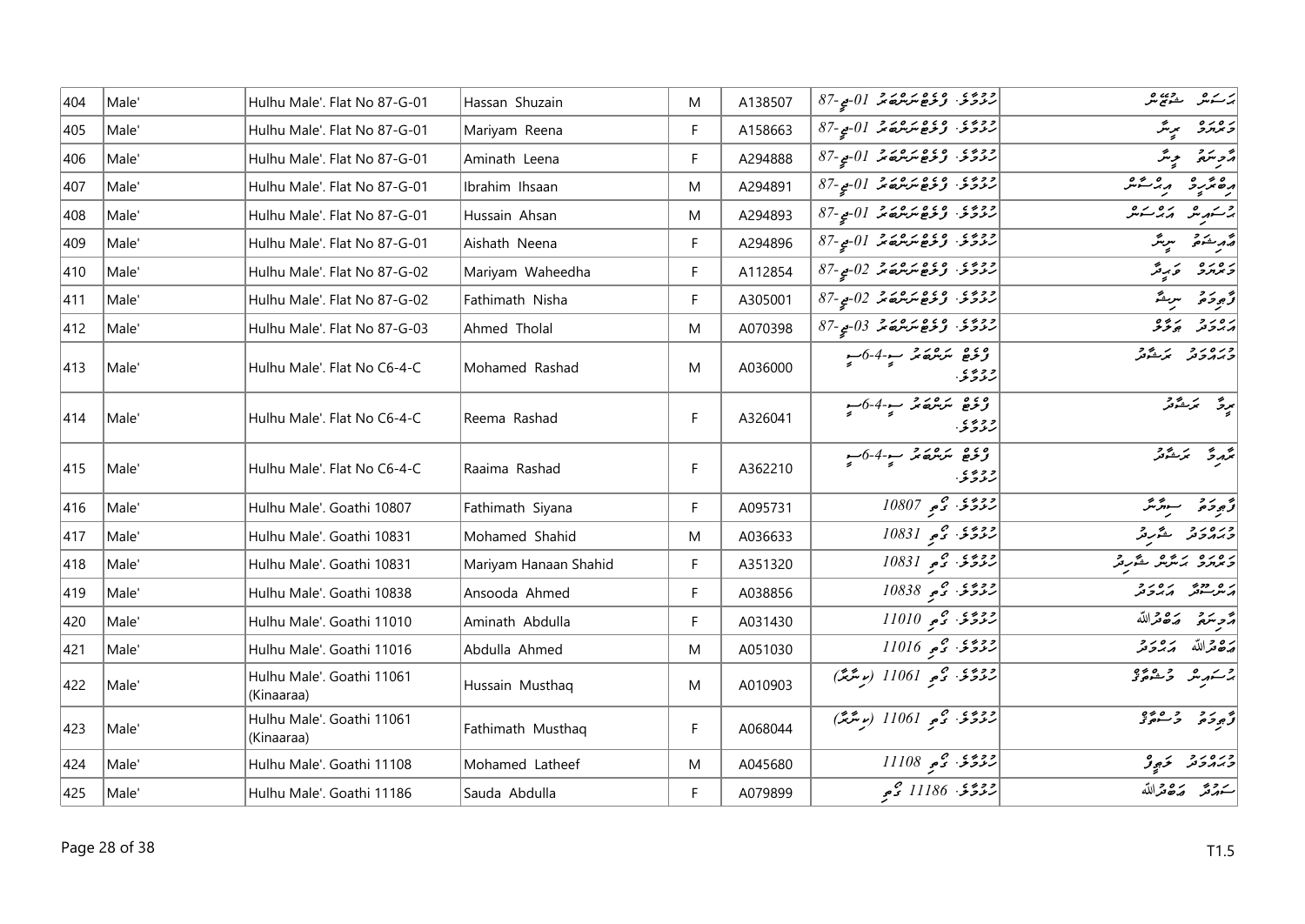| 426 | Male' | Hulhu Male'. Goathi 11186                     | Mohamed Shahuran          | M           | A233436 |                                                                                   | ورەرو ئەروپە<br><i>دىد</i> ەرەتر ئىش <i>رى</i> ترىش  |
|-----|-------|-----------------------------------------------|---------------------------|-------------|---------|-----------------------------------------------------------------------------------|------------------------------------------------------|
| 427 | Male' | Hulhu Male'. Goathi 11188                     | Ahmed Jamsheed            | M           | A061414 | $11188$ جَدْءٌ جَمْعِ $88111$                                                     | ره ر د ده ره دو د                                    |
| 428 | Male' | Hulhu Male'. Goathi 11193                     | Mohamed Amir              | M           | A024143 | $11193$ جِمْعَةٌ جَمْعِ 11193                                                     | ورەرو ئەرتر                                          |
| 429 | Male' | Hulhu Male'. Goathi 11197                     | Mohamed Ramzee            | M           | A034307 | $11197$ جِمْعَةً جَمْعِ 11197                                                     | ورەر دەر                                             |
| 430 | Male' | Hulhu Male'. Goathi 11197                     | Ahmed Naseem              | M           | A043287 | $11197$ جِمْعَةً جَمْعِ 11197                                                     | برەر يرىسوۋ                                          |
| 431 | Male' | Hulhu Male'. Goathi 11197                     | Sayyaf Ramzee Ibrahim     | M           | A371427 | $11197$ جِمْعَةٌ جَمْعِ 11197                                                     | موروق بردي و مشرد                                    |
| 432 | Male' | Hulhu Male'. Goathi 11212                     | Mariyam Ali               | F           | A001644 | $11212$ جِمْعَةً جَمْعِ 11212                                                     | ويويزو الكامي                                        |
| 433 | Male' | Hulhu Male'. Goathi 11212                     | Asma Moosa                | F           | A120222 | $11212$ جِمْعَةَ جَمْعِي $2$                                                      | رَ شرتر<br>دين شهر                                   |
| 434 | Male' | Hulhu Male'. Goathi 11212                     | Asra Moosa                | F           | A370097 | $11212$ جِمْعَةً جَمْعِ 11212                                                     | ړ هغه د دعه                                          |
| 435 | Male' | Hulhu Male'. Goathi 11214                     | SURAYYA AHMED MANIK       | F           | A038242 | ر دې 11214 کې مو                                                                  | כנסט נסנכנית                                         |
| 436 | Male' | Hulhu Male'. Goathi 11219                     | Ahmed Ibrahim Manik       | M           | A032536 | $11219$ جَمْعَةً جَمْعِ 11219                                                     | גיבת הפיציב ביתי                                     |
| 437 | Male' | Hulhu Male'. Goathi 11421                     | Mariyam Leena             | F           | A032547 | $11421$ جَوْءٌ جَمْعِ $11421$                                                     | دەرە بوش                                             |
| 438 | Male' | Hulhu Male'. Goathi 11421                     | Mohamed Manoon            | M           | A342960 | $11421$ جَوْءٌ جَمْعِ $11421$                                                     | כנסני נמס.<br>כגונכת ביתית                           |
| 439 | Male' | Hulhu Male'. Goathi 11423                     | <b>Ahmed Nafiu Naseer</b> | M           | A052252 | $11423$ جَ جَمْعِ $2$                                                             | أرورة الكرارة الكرسورة                               |
| 440 | Male' | Hulhu Male'. Goathi 11427                     | Mariyam Ibrahim Manik     | F.          | A071671 | $11427$ جَمْعَةَ جَمْعِ 11427                                                     | בתחב תפת בכתי                                        |
| 441 | Male' | Hulhu Male'. Goathi No 10667<br>(Ashmaan)     | Mohamed Shakir            | M           | A048449 | مى ئەرەك ئەرەك 10667 (مەشقە ئەر<br>و و و ء .<br>رند <del>و</del> نو               | ورەرو شەرو                                           |
| 442 | Male' | Hulhu Male'. Goathi No 10718<br>(Orchid Hiya) | Jameel Usman              | M           | A033622 | ج <sub>ى م</sub> ەتئەشھەتمە 10718 (م <sup>ى</sup> رى بەرگە)<br>و و وي.<br>رنونوگو | پروژ ده ده م                                         |
| 443 | Male' | Hulhu Male'. Goathi No 10791                  | Hussain Mohamed           | M           | A032886 | 22° كى مەسكەن 10791.                                                              | بر شهر شده در در د                                   |
| 444 | Male' | Hulhu Male'. Goathi No 10791                  | Mohamed Shamil Hussain    | M           | A124022 | جوء في محمد سر معرض 10792                                                         | ورەرو ئۇرۇ جىشرىر                                    |
| 445 | Male' | Hulhu Male'. Goathi No 10791                  | Thasleema Hussain         | $\mathsf F$ | A124023 | 1079 كوم مكر محمد 10791                                                           | ەر ھوڭ بر سەر س                                      |
| 446 | Male' | Hulhu Male'. Goathi No 10794 (<br>Anaaru)     | Mariyam Niyaza            | F           | A052865 | ج م <sub>و</sub> مَرْمُعَةَ 10794 (مَسَّمَّدُ)<br>333ع.<br>مرکو <del>گر</del>     | נים נים ניידיים ביו המוד<br>ביי <i>ד</i> ודים ניידית |
| 447 | Male' | Hulhu Male'. Goathi No 10794 (<br>Anaaru)     | Rashad Mohamed            | M           | A071112 | ىم ئىر مىشقەتمە 10794 (مەشتىر)<br>و و و ء .<br>رنو بو تو .                        | ر مود دره رد<br>برخور وبرودور                        |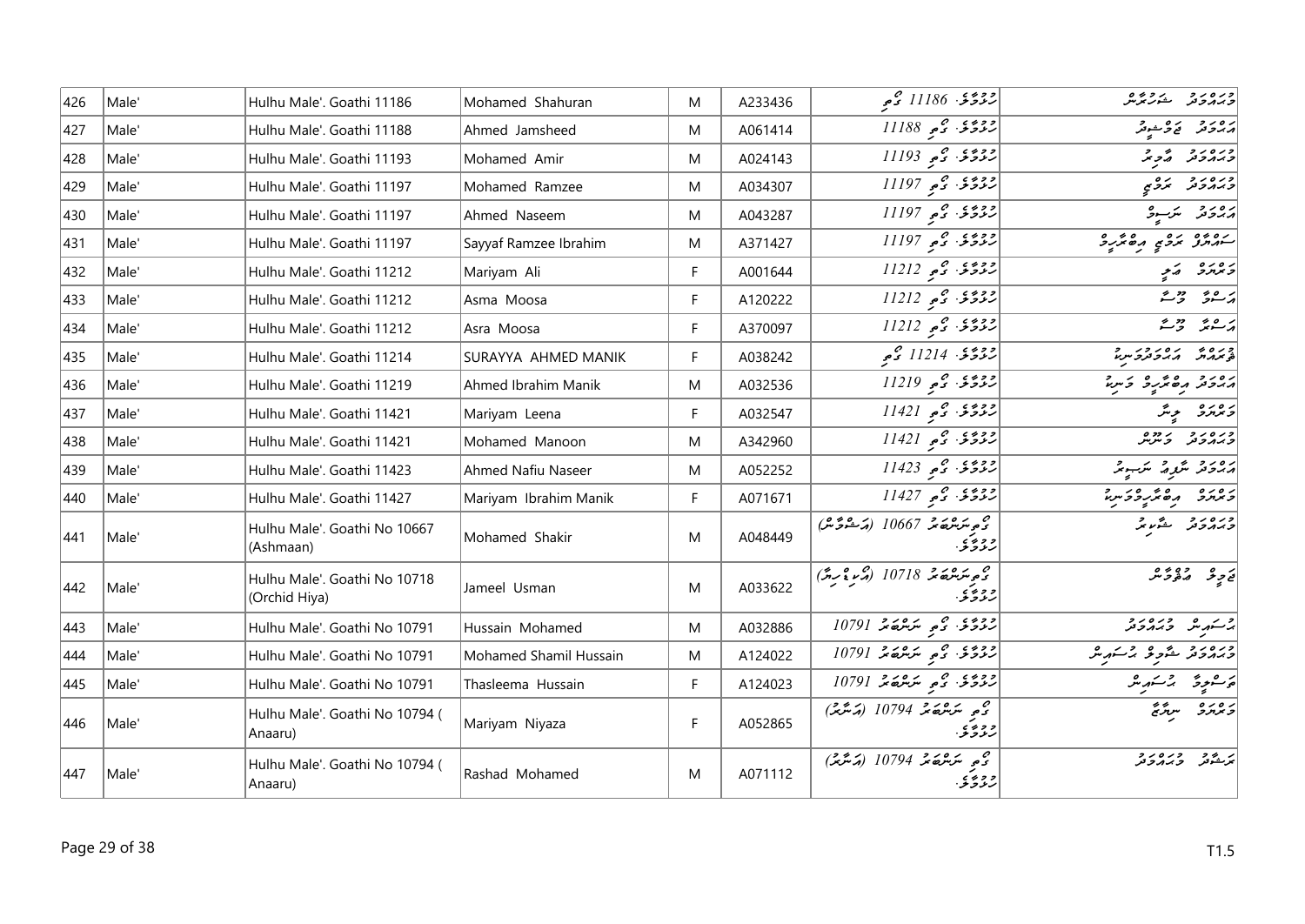| 448 | Male' | Hulhu Male'. Goathi No 10794 (<br>Anaaru)         | Mohamed Niyaz          | M  | A081637 | محمو مترهضم 10794 (مَسَمَّدُ)<br>و و و ء .<br>رند <del>و</del> و           | בנים ני ייטלים                         |
|-----|-------|---------------------------------------------------|------------------------|----|---------|----------------------------------------------------------------------------|----------------------------------------|
| 449 | Male' | Hulhu Male'. Goathi No 10794 (<br>Anaaru)         | Shayirath Ali Shareef  | F  | A341810 | ج م سَرْسْھَ يَنْ 10794 (مَسَرَبْتُ)<br>و و و ي.<br>رند <del>و</del> نو    | خير پژه کړې ځيږو                       |
| 450 | Male' | Hulhu Male'. Goathi No 10802<br>(Autum Residence) | Aminath Minna          | F  | A078368 | $(2.22)$ $(2.32)$                                                          | أأوسكم والرامل                         |
| 451 | Male' | Hulhu Male'. Goathi No 10822<br>(Misk)            | Fathimath Mohamed      | F  | A045247 | محمو متره محمد 10822 (ح <b>مد علم</b> )<br>و و و ي.<br>رند <del>و</del> نو | 37073 37 3                             |
| 452 | Male' | Hulhu Male'. Goathi No 10837<br>(Farukolhu)       | HAANY NOOH             | M  | A302659 | ە مەشھەتە 10837 (ئەمدىنۇ)<br>د د وي.<br>رند وگو.                           | ا شهر المعر <i>د</i>                   |
| 453 | Male' | Hulhu Male'. Goathi No 11021                      | Ali Naseer             | M  | A032270 | رْدْدَّىْ. كَمْ سَرْسْھَىْرْ 11021                                         | أرجع التكسير                           |
| 454 | Male' | Hulhu Male'. Goathi No 11021                      | Fathimath Shafeenaz    | F  | A065700 | <sup>22</sup> 2. مى ئىر ئىرى ئىسكى 11021                                   | ۇ بۇرۇ سۇرپىرى                         |
| 455 | Male' | Hulhu Male'. Goathi No 11021                      | Aishath Shajan         | F  | A276048 | ر دوي. محمد شهده مدافق 11021                                               | محمد شده<br>محمد شده مشوق مگر          |
| 456 | Male' | Hulhu Male'. Goathi No 11021                      | Immath Ali Naseer      | F  | A276052 | <sup>33</sup> رى ئىم ئىر ئىرى 11021                                        | ممدوم مو سكب                           |
| 457 | Male' | Hulhu Male'. Goathi No 11021                      | Mohamed Aman Naseer    | M  | A350972 | جوم محمد عصر 11021                                                         | وره رو رره شهور                        |
| 458 | Male' | Hulhu Male'. Goathi No 11022<br>(Honey Palace)    | Aishath Hana           | F. | A067563 | ىترىكى قىر 11022 (ئەبىر بۇ ئۇت<br>وووي. مي <sub>م</sub>                    | مەر شەق ئەنگە                          |
| 459 | Male' | Hulhu Male'. Goathi No 11022<br>(Honey Palace)    | Fathimath Haneefa      | F  | A067564 | ترجمة عجم 11022 (رَسٍ وَتَوَتَّمَ)<br>و و د ي .<br>رندگر د کمی             | أَوَّ جَوَدَةَ أَيْسِيَّةٌ             |
| 460 | Male' | Hulhu Male'. Goathi No 11065                      | Mohamed Shareef        | M  | A010386 | $11065$ مُدَوَّدٌ وَمِ سَرْسُ هَدَ $25.5$                                  | ورەرو شەرە                             |
| 461 | Male' | Hulhu Male'. Goathi No 11065                      | Nashwa Mohamed Shareef | F. | A259737 | $11065$ كَمُعْرَفَة دَمِي مَرْسُهَة مِنْ $532$                             | ر و د درور د درو<br>سرشوی وبر دور شورو |
| 462 | Male' | Hulhu Male'. Goathi No 11065                      | Najih Mohamed Shareef  | Μ  | A296278 | ر دوي. محمد شريعة 11065                                                    | شي و دره د د شهرو                      |
| 463 | Male' | Hulhu Male'. Goathi No 11085                      | Ahmed Nafiz            | M  | A043256 | 222 كومبر مرمودة 11085.                                                    | رەر ئەرۋە                              |
| 464 | Male' | Hulhu Male'. Goathi No 11113<br>(Ivories)         | Mohamed Shafeeu        | M  | A042948 | محمو متدهم 11113 (مَدِعَ بِيعَ)<br>و و و ء .<br>رنو څرنگ                   | ورەرو شەرە                             |
| 465 | Male' | Hulhu Male'. Goathi No 11189                      | Adam Ismail            | M  | A044072 | ر دوي مي سر الله عليه 11189.                                               | أرتروا أراحتم والمحمد والمحمد          |
| 466 | Male' | Hulhu Male'. Goathi No 11189                      | Ahmed Aiham Adam       | M  | A364432 | رُدْدَّى دُمِ سَرْمُعَةْ 11189                                             | גם גב גבים יינים<br>גגבת גביב בינים    |
| 467 | Male' | Hulhu Male'. Goathi No 11189                      | Abdulla Aban Adam      | Μ  | A371934 | رُدْدَّى دُمِ سَرْمُعَةْ 11189                                             | رە داللە ئەھىر مەرە                    |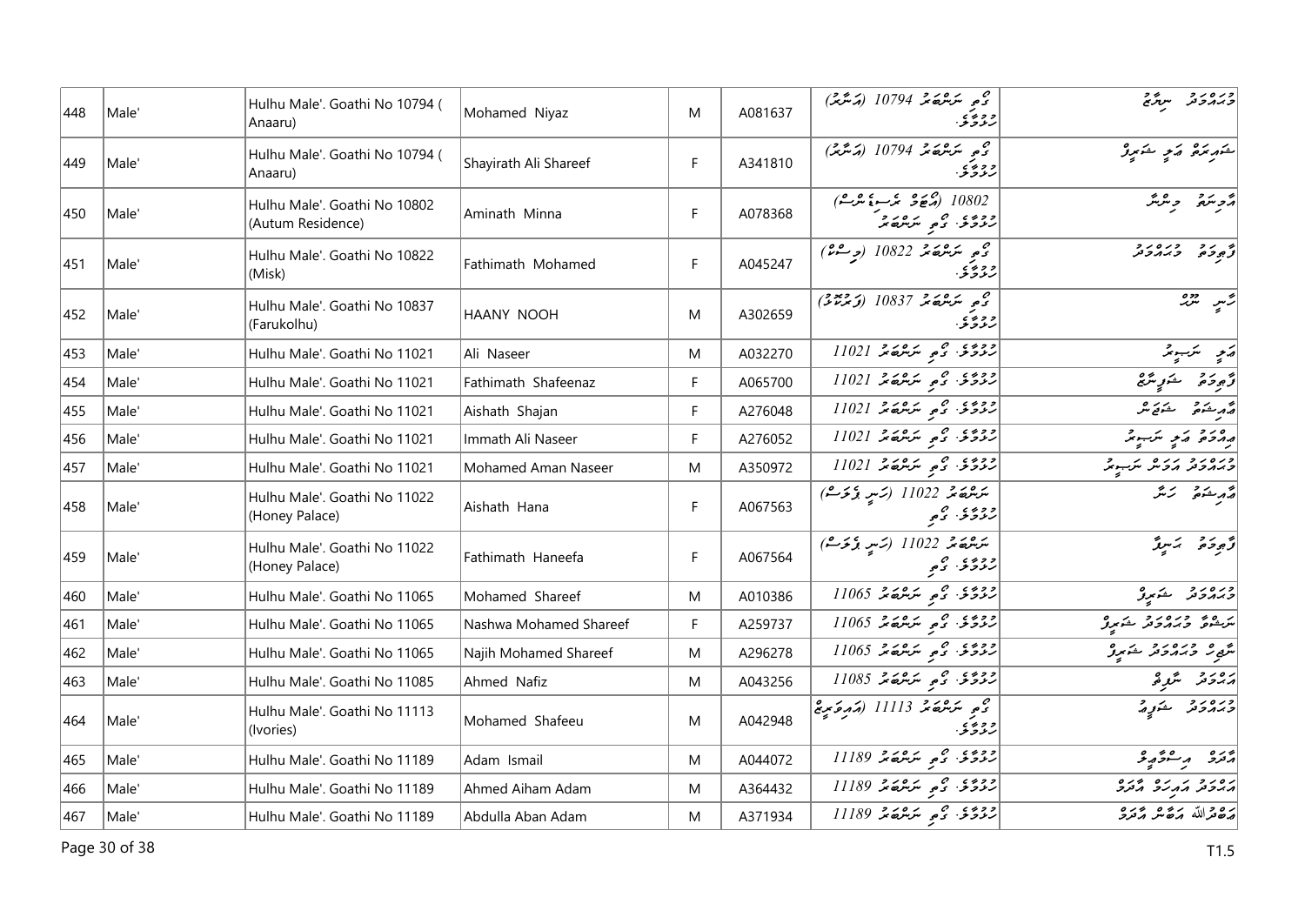| 468 | Male' | Hulhu Male'. Goathi No 11194                   | Ahmed Shaheer        | M           | A000925 | دووی ده پره پر 11194                                          | پرورو شکریمی                                 |
|-----|-------|------------------------------------------------|----------------------|-------------|---------|---------------------------------------------------------------|----------------------------------------------|
| 469 | Male' | Hulhu Male'. Goathi No 11204                   | Adam Hassan          | M           | A038362 | 22° كى مەسكەن 11204                                           | أروه برسكس                                   |
| 470 | Male' | Hulhu Male'. Goathi No 11205<br>(Araviyaa)     | Aminath Maisa Shujau | F           | A353507 | جى مەنگىھەتىر 11205 (مەنگەھەتى)<br>و و و ء .<br>رند و تو .    | أأوسكم وأرث شوقها                            |
| 471 | Male' | Hulhu Male'. Goathi No 11205<br>(Araviyaa)     | Mohamed Iyas Shujau  | M           | A353508 | جى مەسكى 11205 (مەسكەملە)<br>و و و ء .<br>رند <del>و</del> نو | ورەرو پەر دەر                                |
| 472 | Male' | Hulhu Male'. Goathi No 11213                   | Niuma Ibrahim        | F           | A011073 | رووي محمد محمد 11213                                          | مەھمەر<br>سرچينې                             |
| 473 | Male' | Hulhu Male'. Goathi No 11213                   | Fazla Musthafa       | F           | A100732 | دووی دی پره دولادا 11213                                      | د په پروگ<br>ى ئەنتى<br>تونى <del>ئ</del> ىر |
| 474 | Male' | Hulhu Male'. Goathi No 11213                   | Farshath Musthafa    | F           | A100733 | دووی دی پره دولادا 11213                                      | ر ج ئەر ج<br>تو ئىرىشىز جى<br>چ پەيدۇ        |
| 475 | Male' | Hulhu Male'. Goathi No 11433                   | MAIMOONA ADAM        | F           | A038956 | 11433 محمو متر هڪ 11433                                       | وَرِوْسٌ رَمَّرُو                            |
| 476 | Male' | Hulhu Male'. HM. Kailaa                        | Ismail Manik         | M           | A122997 | رووسی رہ تاریخ                                                | ە س <sup>ە</sup> ئەر ئەر ئەرىر               |
| 477 | Male' | Hulhu Male'. HM. Kailaa                        | Javdha Ismail        | $\mathsf F$ | A132694 | رودي. ره، نامدگ                                               | تەھ مەشتۇر ئى                                |
| 478 | Male' | Hulhu Male'. HM. Kailaa                        | Juwaidha Ismail      | F           | A371076 | وودي. ره۰ <i>۱۲ م</i> گر                                      | في عرض من المستركة من المحرم و المحر         |
| 479 | Male' | Hulhu Male'. HM. Nivehi                        | Ahmed Niyaz          | M           | A007325 | دومی ره سره ب                                                 | أرور والمحمد                                 |
| 480 | Male' | Hulhu Male'. Hulhu Male 11207<br>Goathi        | Ali Ibrahim          | M           | A045838 |                                                               | ړَ په موغر د                                 |
| 481 | Male' | Hulhu Male'. Hulhu Male 11207<br>Goathi        | SHIUFA ALI           | F           | A341343 | رودي. رووي 11207 <sub>ت</sub> حمي                             | شوهای کامی                                   |
| 482 | Male' | Hulhu Male'. Hulhu Male 11207<br>Goathi        | Shaufa Ali           | E           | A341345 |                                                               | شەرجۇ كەچ                                    |
| 483 | Male' | Hulhu Male'. Hulhu Male' Flat 134<br>$-2 - 02$ | Ahmed Faisal         | M           | A050705 | $134 - 2 - 02$ $253 - 532$                                    | برەرد زېربىد                                 |
| 484 | Male' | Hulhu Male'. Irudheymaa                        | Hassan Solah         | M           | A039285 | و و ه ي .<br>  رندونو مرمزو                                   | ىرىكىش سەۋر                                  |
| 485 | Male' | Hulhu Male'. Laurestine                        | Luyoona Ali          | F.          | A340330 | وودی دوه وه مر                                                | دورمر اړکو                                   |
| 486 | Male' | Hulhu Male'. Laurestine                        | Lubna Ali            | F           | A340334 | وودی روه ده ور                                                | أخره شريد                                    |
| 487 | Male' | Hulhu Male'. Vin Pearl                         | Ibrahim Naseem       | M           | A049041 | رودوی ویژوگرو                                                 | أرە ئۆر ئىس ئىسو                             |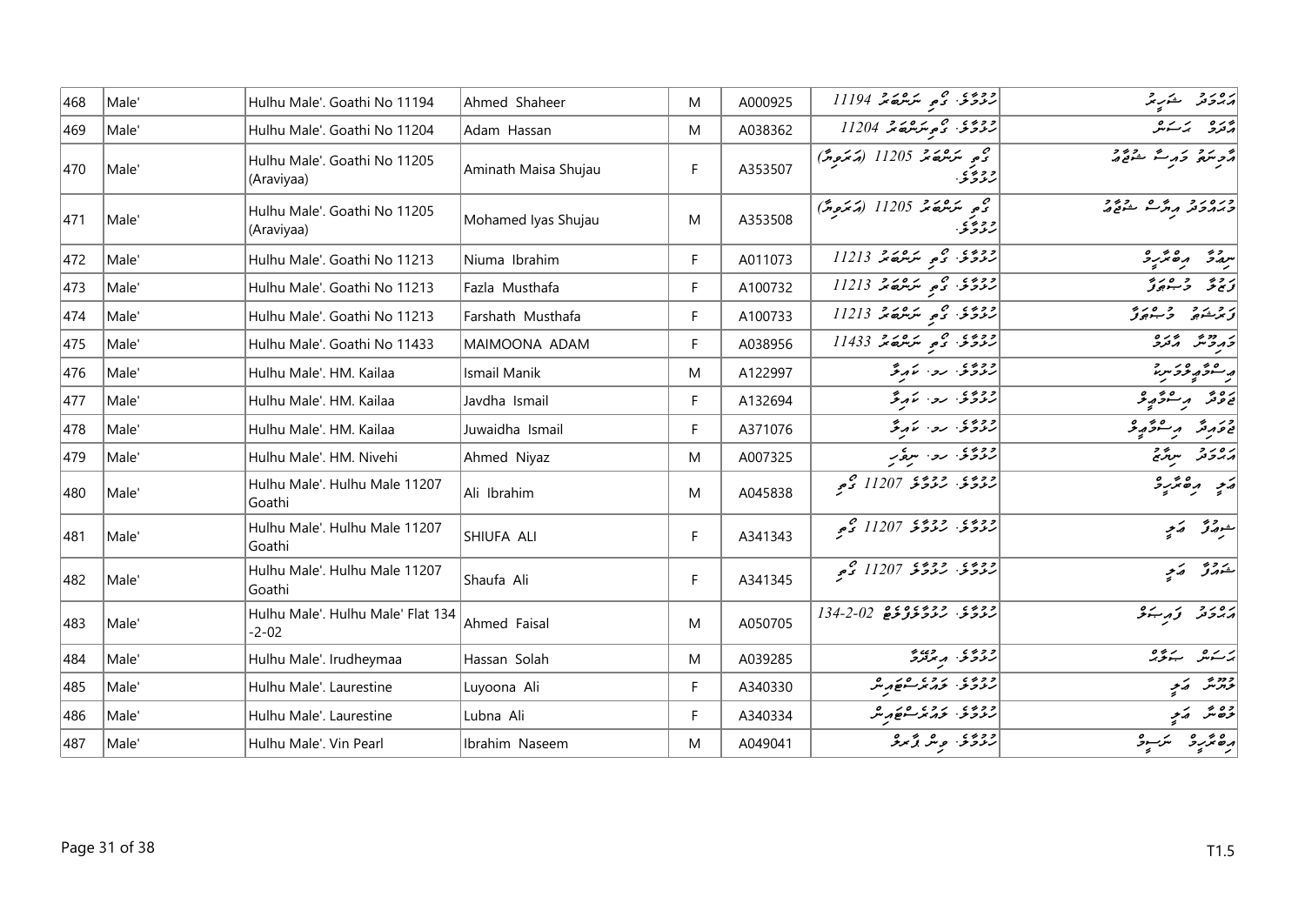## *w7qAn8m?sCw7mRo>u;wEw7mRw;sBo<*

| ' مرمر | 'يئرىثر: |
|--------|----------|
|        |          |
|        |          |
|        |          |

## *w7q9r@w7m>sCw7qHtFoFw7s;mAm=q7w7qHtFoFw7s;*

| ىر تە | $\mathcal{O} \times$<br>$\sim$ | $\sim$<br>. . | لترنثر |
|-------|--------------------------------|---------------|--------|
|       |                                |               |        |
|       |                                |               |        |
|       |                                |               |        |

| انترنثر: | $^{\circ}$ | يبرهر | $^{\circ}$<br>سرسر |
|----------|------------|-------|--------------------|
|          |            |       |                    |
|          |            |       |                    |
|          |            |       |                    |

| ىرتىر: | 。<br>سر سر | .,<br>مرسر |
|--------|------------|------------|
|        |            |            |
|        |            |            |
|        |            |            |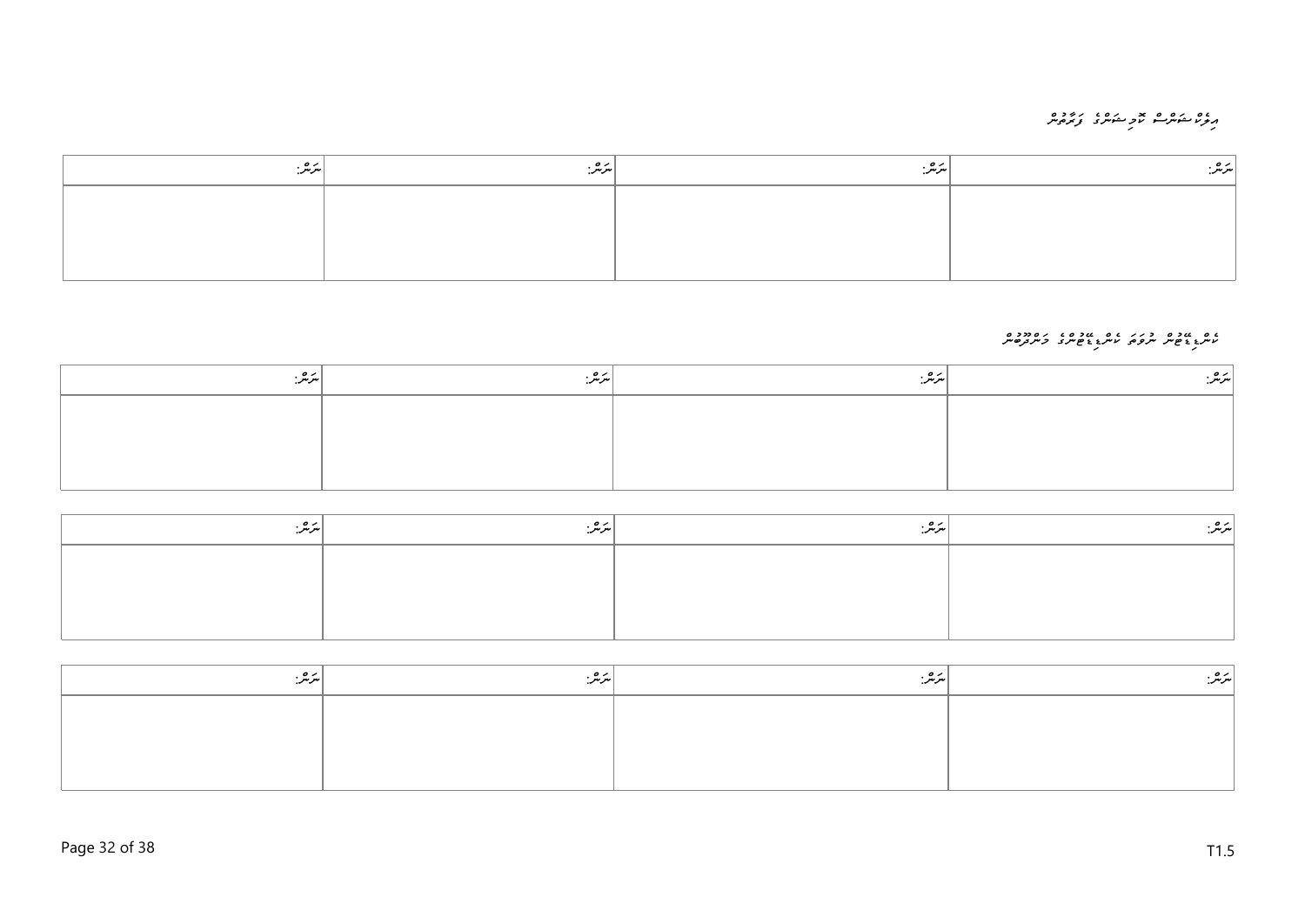| يزهر | $^{\circ}$ | ىئرىتر: |  |
|------|------------|---------|--|
|      |            |         |  |
|      |            |         |  |
|      |            |         |  |

| متريثر به | 。<br>'سرسر'۔ | يتزيترا | سرسر |
|-----------|--------------|---------|------|
|           |              |         |      |
|           |              |         |      |
|           |              |         |      |

| ىر تە | $\sim$ | ا بر هر: | $^{\circ}$<br>' سرسر. |
|-------|--------|----------|-----------------------|
|       |        |          |                       |
|       |        |          |                       |
|       |        |          |                       |

| 。<br>مرس. | $\overline{\phantom{a}}$<br>مر مىر | يتريثر |
|-----------|------------------------------------|--------|
|           |                                    |        |
|           |                                    |        |
|           |                                    |        |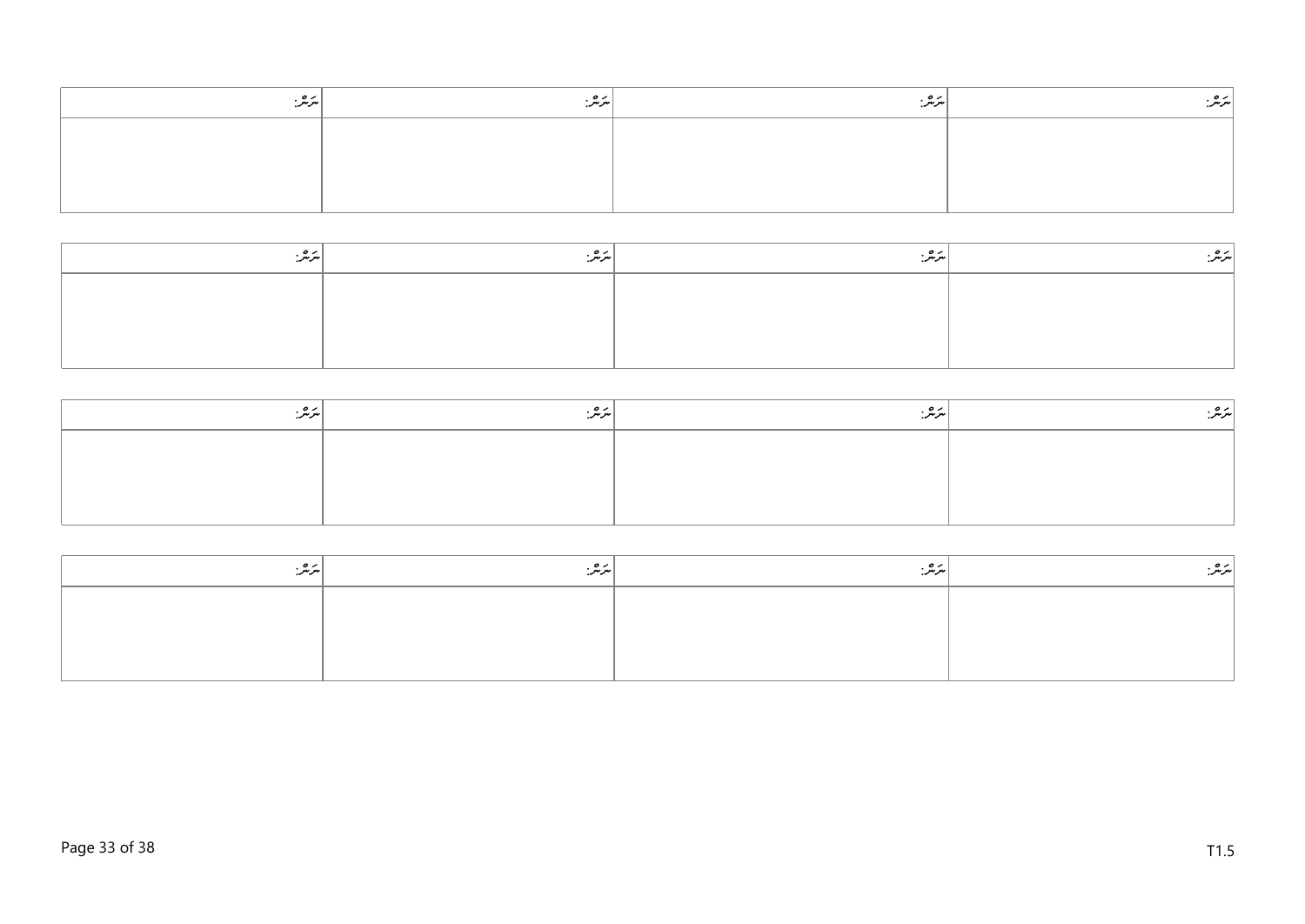| ير هو . | $\overline{\phantom{a}}$ | يرمر | اير هنه. |
|---------|--------------------------|------|----------|
|         |                          |      |          |
|         |                          |      |          |
|         |                          |      |          |

| ئىرتىر: | $\sim$<br>ا سرسر . | يئرمثر | o . |
|---------|--------------------|--------|-----|
|         |                    |        |     |
|         |                    |        |     |
|         |                    |        |     |

| 'تترنثر: | 。<br>,,,, |  |
|----------|-----------|--|
|          |           |  |
|          |           |  |
|          |           |  |

|  | . ه |
|--|-----|
|  |     |
|  |     |
|  |     |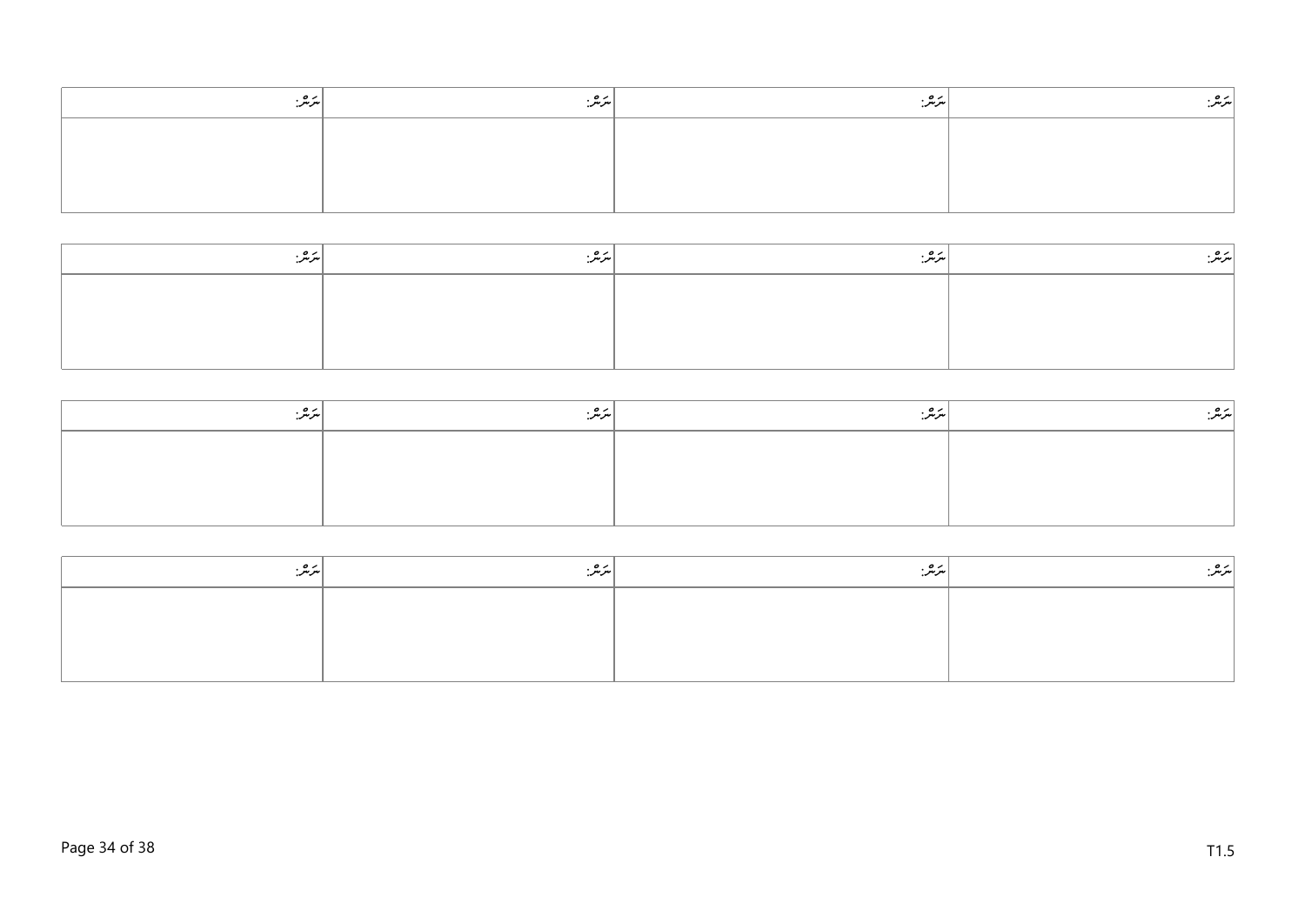| ير هو . | $\overline{\phantom{a}}$ | يرمر | اير هنه. |
|---------|--------------------------|------|----------|
|         |                          |      |          |
|         |                          |      |          |
|         |                          |      |          |

| ئىرتىر: | $\sim$<br>ا سرسر . | يئرمثر | o . |
|---------|--------------------|--------|-----|
|         |                    |        |     |
|         |                    |        |     |
|         |                    |        |     |

| 'تترنثر: | 。<br>,,,, |  |
|----------|-----------|--|
|          |           |  |
|          |           |  |
|          |           |  |

|  | . ه |
|--|-----|
|  |     |
|  |     |
|  |     |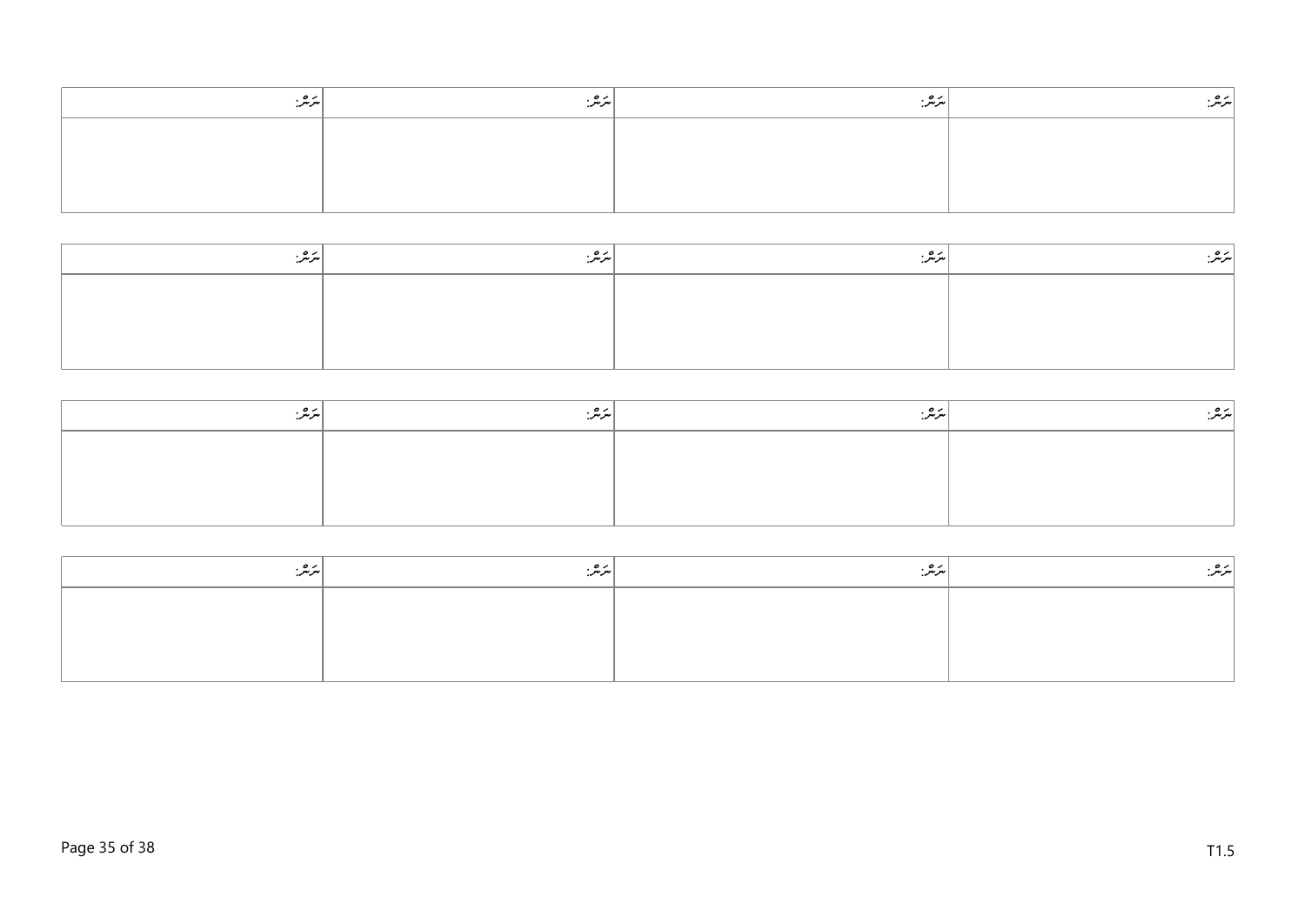| $\cdot$ | ο. | $\frac{\circ}{\cdot}$ | $\sim$<br>سرسر |
|---------|----|-----------------------|----------------|
|         |    |                       |                |
|         |    |                       |                |
|         |    |                       |                |

| ايرعر: | ر ه<br>. . |  |
|--------|------------|--|
|        |            |  |
|        |            |  |
|        |            |  |

| بر ه | 。 | $\overline{\phantom{0}}$<br>َ سومس. |  |
|------|---|-------------------------------------|--|
|      |   |                                     |  |
|      |   |                                     |  |
|      |   |                                     |  |

| 。<br>. س | ىرىىر |  |
|----------|-------|--|
|          |       |  |
|          |       |  |
|          |       |  |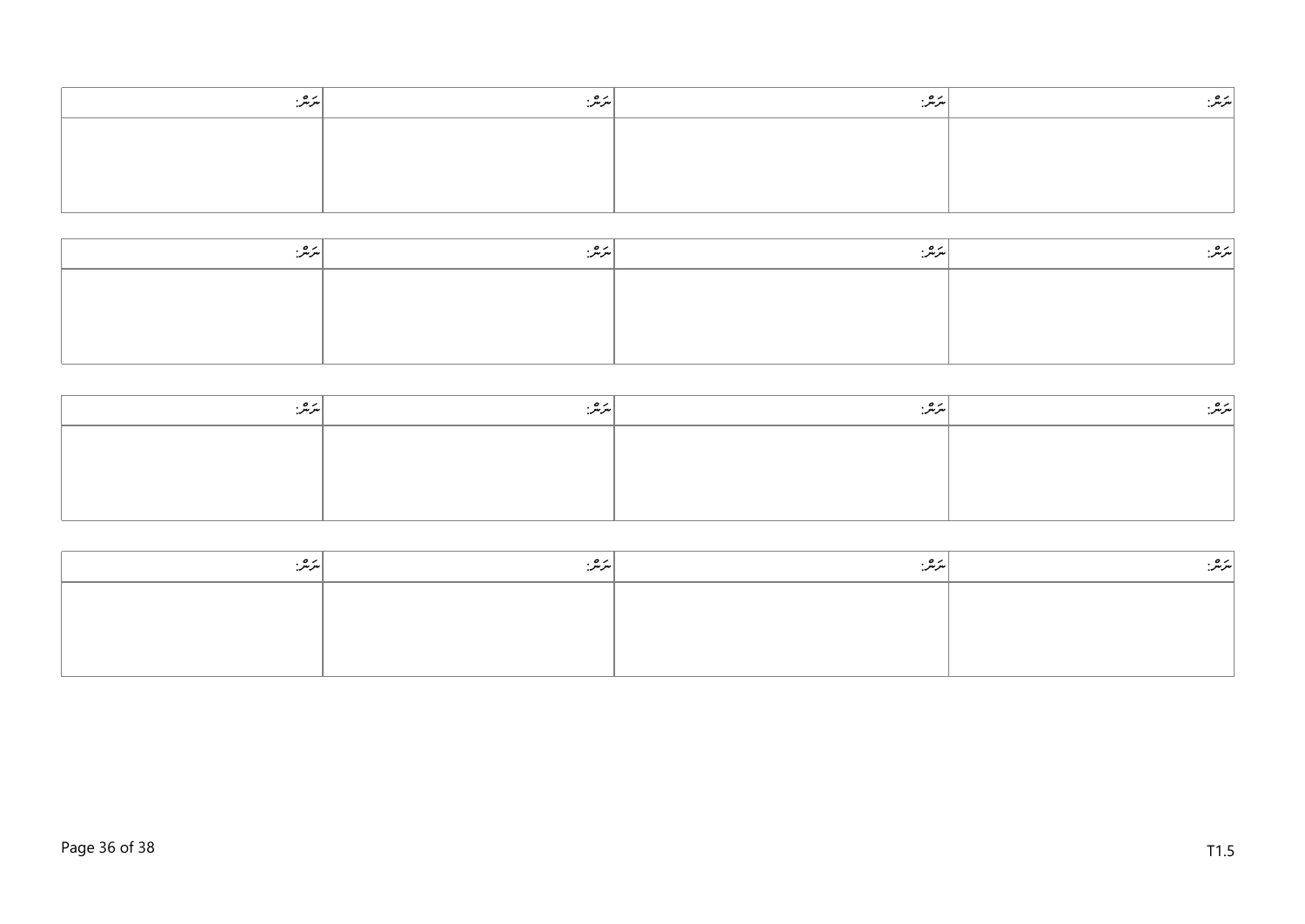| ير هو . | $\overline{\phantom{a}}$ | يرمر | لتزمثن |
|---------|--------------------------|------|--------|
|         |                          |      |        |
|         |                          |      |        |
|         |                          |      |        |

| ىر تىر: | $\circ$ $\sim$<br>" سرسر . | يبرحه | o . |
|---------|----------------------------|-------|-----|
|         |                            |       |     |
|         |                            |       |     |
|         |                            |       |     |

| الترنثر: | ' مرتكز: | الترنثر: | .,<br>سرسر. |
|----------|----------|----------|-------------|
|          |          |          |             |
|          |          |          |             |
|          |          |          |             |

|  | . ه |
|--|-----|
|  |     |
|  |     |
|  |     |